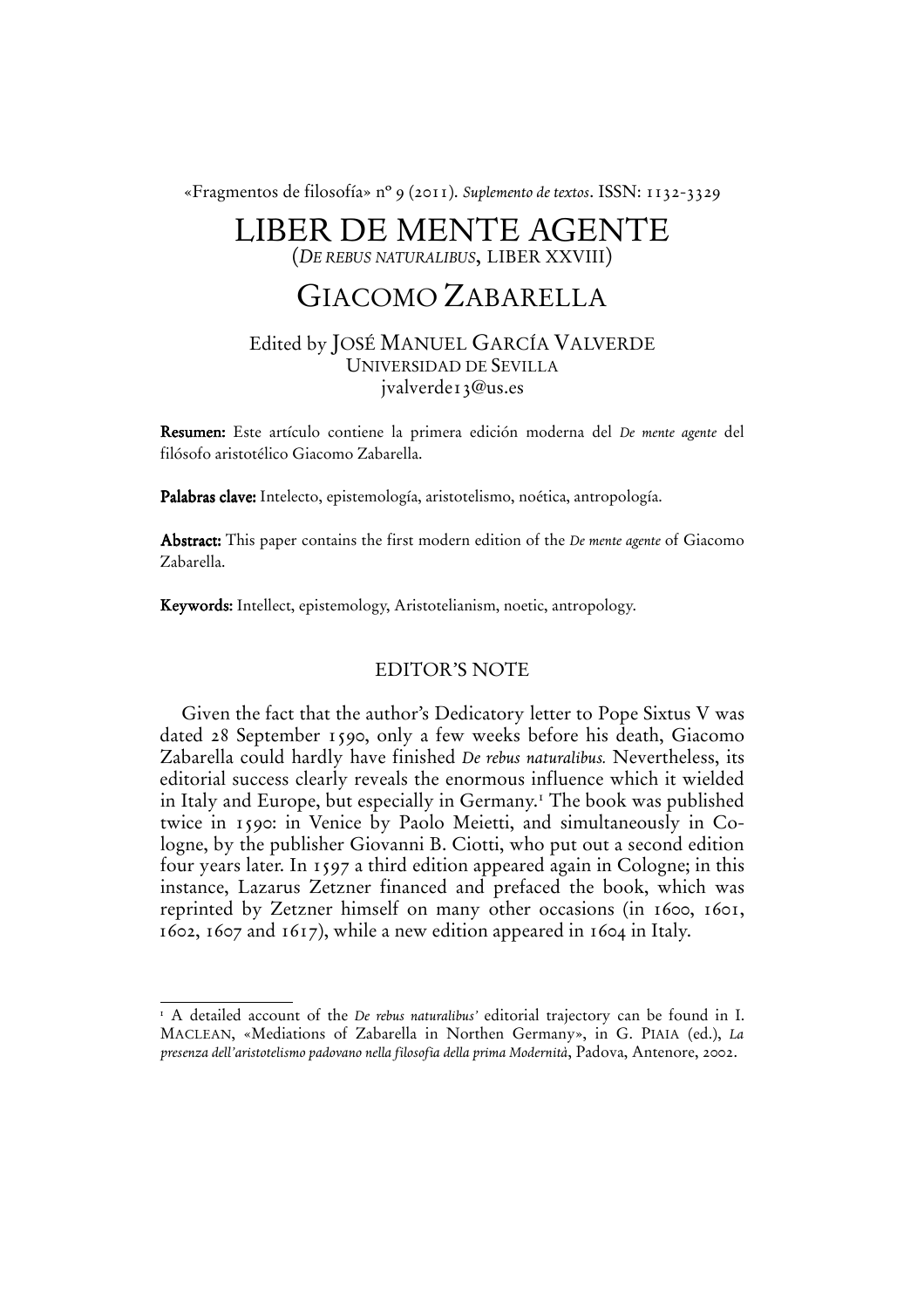#### G. ZABARELLA. DE MENTE AGENTE«Fragmentos de filosofía» nº 9 (2011)

On these pages I propose a new edition of the *Liber de mente agente* (*De rebus naturalibus* XXVIII), whose importance in the history of Aristotelianism can be confirmed by the fact that, in the Introduction of his edition of the *De anima*, David Ross placed it among the works of Averroes and Thomas.<sup>2</sup> However, Ross says that the discussion raised here by Zabarella lacks the clarity which often characterizes him. In any case, these pages undoubtedly represent the high point of Renaissance Alexandrism, since its author defended, as nobody had before him, Alexander of Aphrodisias' thesis of the identity of the agent intellect with God. Zabarella claims that the supreme intelligibility of the first cause becomes the form of all the intelligible objects without being part of our soul, since the activity of abstraction resides in the human rational faculty independently. This thesis gives, in fact, free hand to explain the essential unity of the human being without admitting any supernatural or even metaphysical interference. To support this idea, Zabarella argues that, even though Aristotle's first description of our intellective faculty underscores its passivity, this notion does not exclude the presence of some active power on it. Also the sense is originally described by Aristotle in accordance with its passivity, but he does not have any hesitation, soon afterwards, in talking about the sensitive faculty to judge the information received through the various external senses. In order to illustrate his point of view, Zabarella proceeds to study the most important interpretations of the agent intellect and, at the end of this study, he compiles all the arguments that the opponents of Alexander used against the referred identity, with the intention of demolishing them.

With this first modern edition of the *De mente agente,* I have not tried to make a complete collation of the numerous editions of the *De rebus naturalibus* over the decades after Zabarella's death. I have started from the original edition of 1590,<sup>3</sup> in Cologne, and compare it with the editions of 1597 (*editio tertia*) and 1607 (*editio postrema*), both at the expense of Lazarus Zetzner. With respect to the *De mente agente*, the divergences which I have uncovered are not too important. Actually, one can detect a certain continuity between both the editions of 1590 and 1597, and a certain effort of revision in that of 1607, since it corrects some little mistakes of the previously considered editions.

<sup>2</sup> ARISTOTLE, *De anima*, Edited, with Introduction and Commentary by Sir D. Ross, Oxford, 1961, p. 44. 3 IACOBI ZABARELLAE PATAVINI, *De rebus naturalibus libri XXX. Quibus quaestiones, quae ab Aristotelis interpretes hodie tractari solent, accurate discutiuntur*, Coloniae, Ioannis Baptistae Ciotti Senensis aere, 1590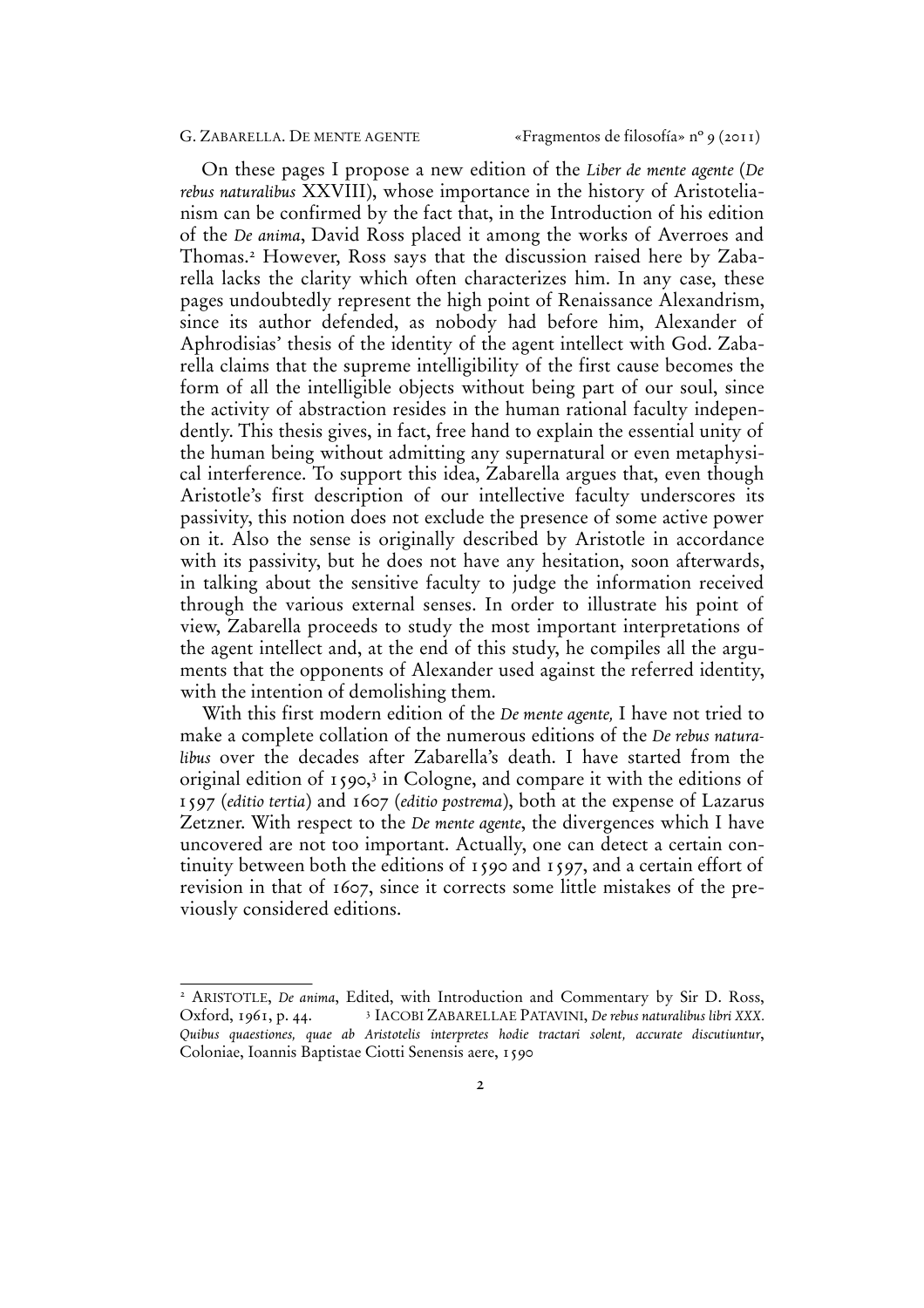I have modernized the punctuation and expanded abbreviations, except for the omnipresent «contextus» and «liber». Otherwise, I have reduced the use of capital letters, preserving them only for proper nouns and the titles of cited works. I have also made uniform the diphthong "ae" as well as some forms in which the text has some fluctuations. I have replaced Arabic numeration with Roman numbers in the books of cited works. Finally, I have integrated the references to the columns of both the editions of 1590 (coll. 911-942) and 1607 (coll. 1007-1042) into the body of the text. All the internal references to *De rebus naturalibus* are made in accordance with the pages of this last edition, since it is the most used today through the facsimile reproduction of 1966.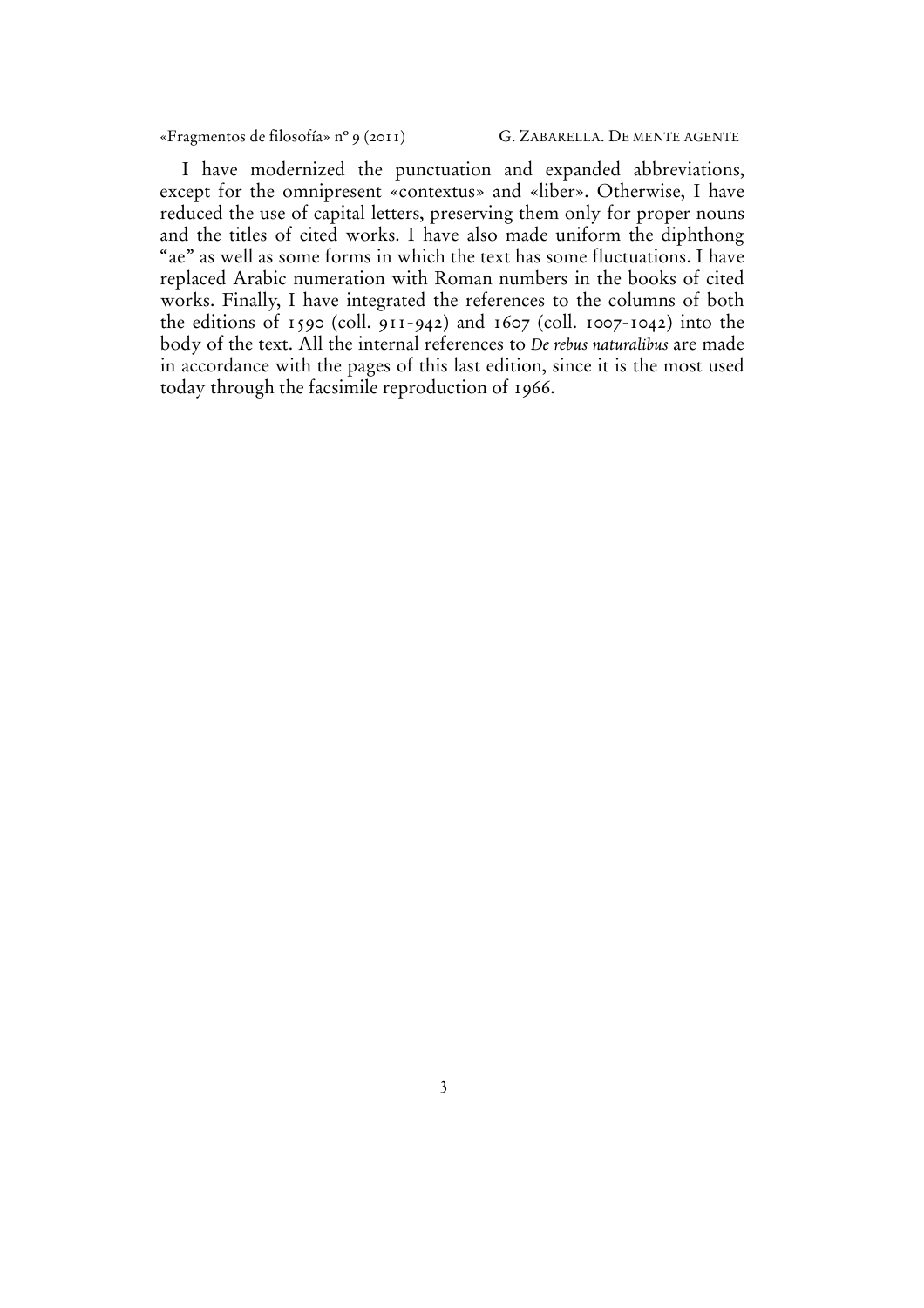# IAC. ZABARELLAE PATAVINI LIBER DE MENTE AGENTE

# Caput I *Propositio ac dispositio dicendorum*.

 | Praeter humanam mentem, quae patibilis dicitur, censuit Aristoteles 1007 | 911 necessariam esse<sup>a</sup> alteram mentem agentem sine qua nequeat in homine

- 10 intellectio fieri, ea ductus ratione: quod ubi est aliquod patiens quod in aliquo genere omnia recipere et omnia fieri aptum sit, necesse est ut illi respondeat agens quod illius generis omnia facere possit; quoniam igitur humana mens patiendo intelligit et apta est omnia intelligere, proinde omnia pati et omnia fieri, necesse est aliquod illi agens respondere quod
- $_{15}$  omnia intelligibilia faciat, idque non esse nisi mentem;<sup>4</sup> quo fit ut duae in humana intellectione mentes considerandae sint: una patiens, de qua nos in aliis libris egimus,5 altera vero agens, de qua in hoc libro agendum nobis proposuimus. Etenim tum ob eius dignitatem, tum ob summam difficultatem, | tum etiam ob ipsius in humana intellectione necessitatem, 912 20 dignissima res est quae accurate tractetur ac declaretur.

Duo autem sunt in quibus tota est huiusce rei difficultas constituta: unum, quid sit haec mens agens?, an sit pars aliqua animae nostrae?, necne?, et quae sit eius natura?; alterum vero, quaenam sint eius officia in nostra intellectione? Nam ipse quoque Aristoteles haec utraque de mente

25 agente in III *De Anima* libro tractasse comperitur, et quamvis ordine naturae dicendum prius esset de ipsius essentia, postea vero de officiis, tamen in hoc quoque Aristotelem imitati, de officiis prius agemus, deinde vero de eius natura:<sup>6</sup> progrediendum enim semper est a facilioribus et ab iis

<sup>&</sup>lt;sup>a</sup> essa 1607

<sup>4</sup> Cfr. ARISTOTELES, *De an*., III, 5, 430a10-16; tt. 17-18 (ed. Crawford, pp. 436-437): «Et quia, quemadmodum in Natura, est aliquid in unoquoque genere quod est materia (et est illud quod est illa omnia in potentia), et aliud quod est causa et agens (et hoc est illud propter quod agit quidlibet, sicut dispositio artificii apud materiam), necesse est ut in anima existant hee differentie. Oportet igitur ut in ea sit intellectus qui est intellectus secundum quod efficitur omne, et intellectus qui est intellectus secundum quod facit ipsum intelligere omne». 5 Cfr. ZABARELLA, *De mente humana* (*De rebus nat.*, ed. 1607, coll. 915-979); *De speciebus intelligibilibus* (*De rebus nat.*, ed. cit., coll. 979-1003); *In III Arist. libros De anima*, ed. 1606, coll. 785 ss. 6 Cfr. ARISTOTELES, *De an*., I, 1, 402b16-23; t. 11 (ed. cit., p. 14): «Et videtur quod hoc non solummnodo est utile, scilicet scire quid sit aliquid, in sciendo causas accidentium substantiarum (...) sed etiam econtrario, scilicet quod accidentia adiuvant maxime in sciendo quid est aliquid».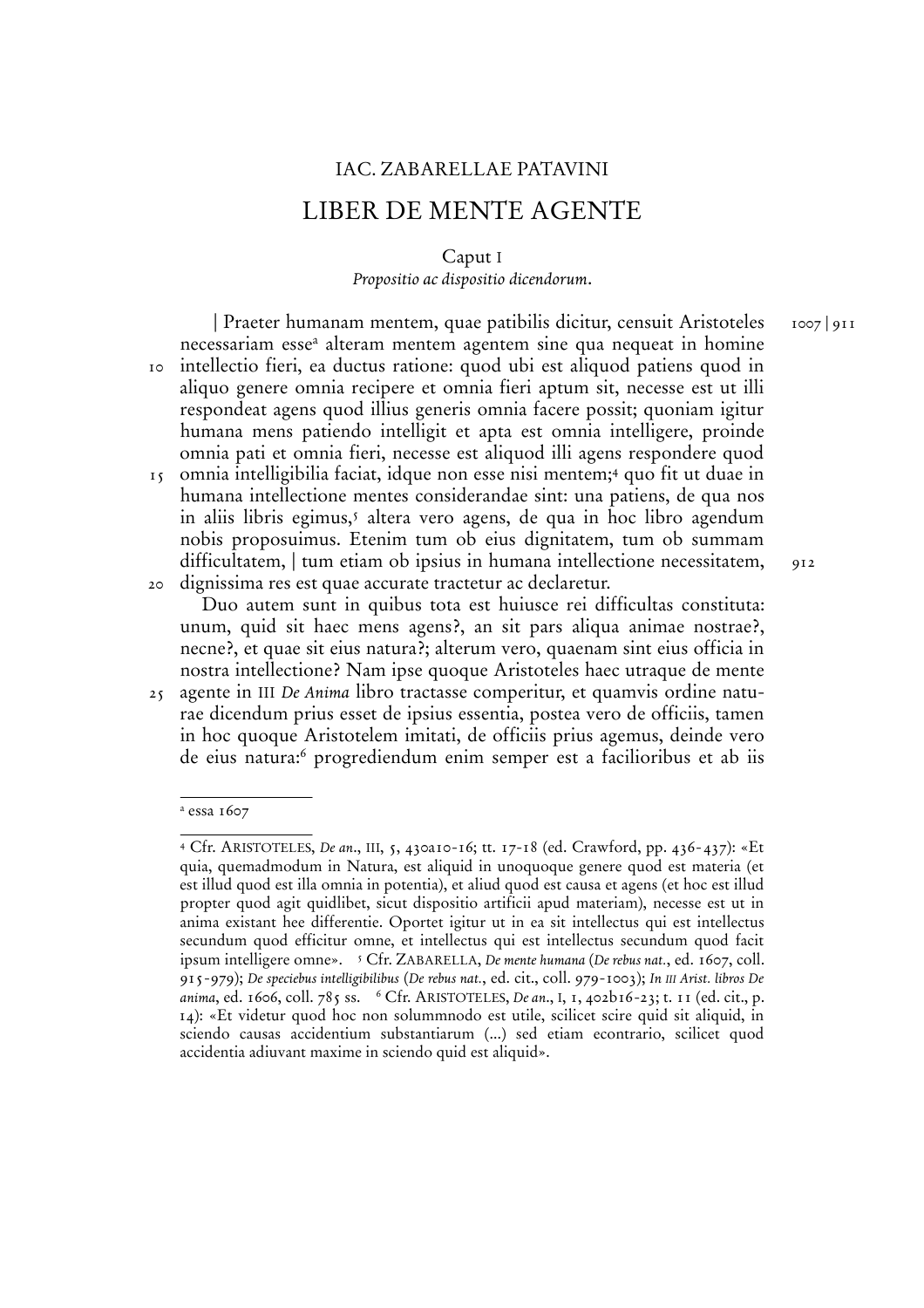quorum cognitio ducere nos facilius in aliorum notitiam possit.<sup>7</sup> Cognitis enim huius intellectus officiis, facilius quid ipse sit indagare atque invenire poterimus, quod etiam Aristotelem movit ut prius de ipsius in humana intellectione officiis, postea vero de essentia loqueretur.<sup>8</sup>

913 Id tamen ante omnia protestari velim: me hac de re secundum prin|ci- 5 1008 pia tantum phi|losophiae Aristotelis esse disputaturum, cum non aliud in his omnibus libris consilium meum sit, quam quid senserit Aristoteles investigare et eius sententiam, quantum in me est, planam et manifestam reddere.

# Caput II

### *De officiis intellectus agentis variae opiniones.*

Certum est officium mentis agentis esse agere, hoc est, trahere de potestate ad actum, sed in quodnam agere dicatur, et quomodo, obscuris- 15 sima res est et maxime controversa. Alii namque dicunt ipsam agere in phantasmata, non in mentem patibilem; alii in mentem patibilem, non in phantasmata; alii vero in ambo simul.

Prima sententia latinorum fuit praesertim D. Thomae, qui in libro III *De anima*, 9 et in I parte *Summae*, quaest. 79, art. 3 et 4,<sup>10</sup> et in *Quaestionibus* 20 disputatis de spiritalibus creaturis, art. 10,<sup>11</sup> et de anima, art. 4 et 5,<sup>12</sup> quibus in locis fusissime de hac re loquitur, asserit rationem agentis in hoc esse constitutam, ut agat in phantasmata. Eiusdem sententiae est Ioannes Bacconius in I Sententiarum, quaest. 2, prologi,<sup>13</sup> ubi dicit officium intellectus agentis esse propter phantasmata et totam eius actionem in 25 phantasmatibus terminari, neque ulterius progredi.

Pro hac opinione videtur argumentum sumi ex verbis Aristotelis in cont. 18 lib. III *De anima*, ubi declarans officium intellectus agentis inquit ipsum esse sicut lumen, nam lumen facit colores qui potestate sunt esse actu colores;<sup>14</sup> quemadmodum igitur lumen non agit in oculum, sed in 30 obiectum colorem, et ipsum ducit de potestate ad actum, ita intellectus agens agit in phantasmata, non in intellectum patibilem; ideo potest inde colligi argumentum tale: officium omnis agentis est trahere de potestate

<sup>7</sup> Cfr. ARISTOTELES, *Phys*., I, 1, 184a16-21; ZABARELLA, *De methodis*, I, in ID., *Opera logica*, ed. 1608, coll. 148-149. 8 Cfr. ARISTOTELES, *De* an., III, 4, 429a10-13; t. 1 (ed. cit., p. 379). 9 THOMAS AQUINAS, *In De an.* III, lect. 10, nn. 1 y ss. <sup>10</sup> THOMAS AQUINAS, *S. theol*., I, q. 78, a. 3, co.; a. 4, co. <sup>11</sup> THOMAS AQUINAS, *Quaest. de creat*., a. 10, co. 12 THOMAS AQUINAS, *Quaest. de an*., a. 4, co.; a. 5, co. <sup>13</sup> IOANNES BACCONIUS (IOHN BACONTHORPE), *Quaestiones in quatuor libros Sententiarum et quodlibetales*, Cremonae apud M. A. Belpierum, 1618 (lib. I, q. 2: Prol., art. 1). <sup>14</sup> ARISTOTELES, *De an*., III, 5, 430a14-17; t. 18 (ed. cit., p. 437).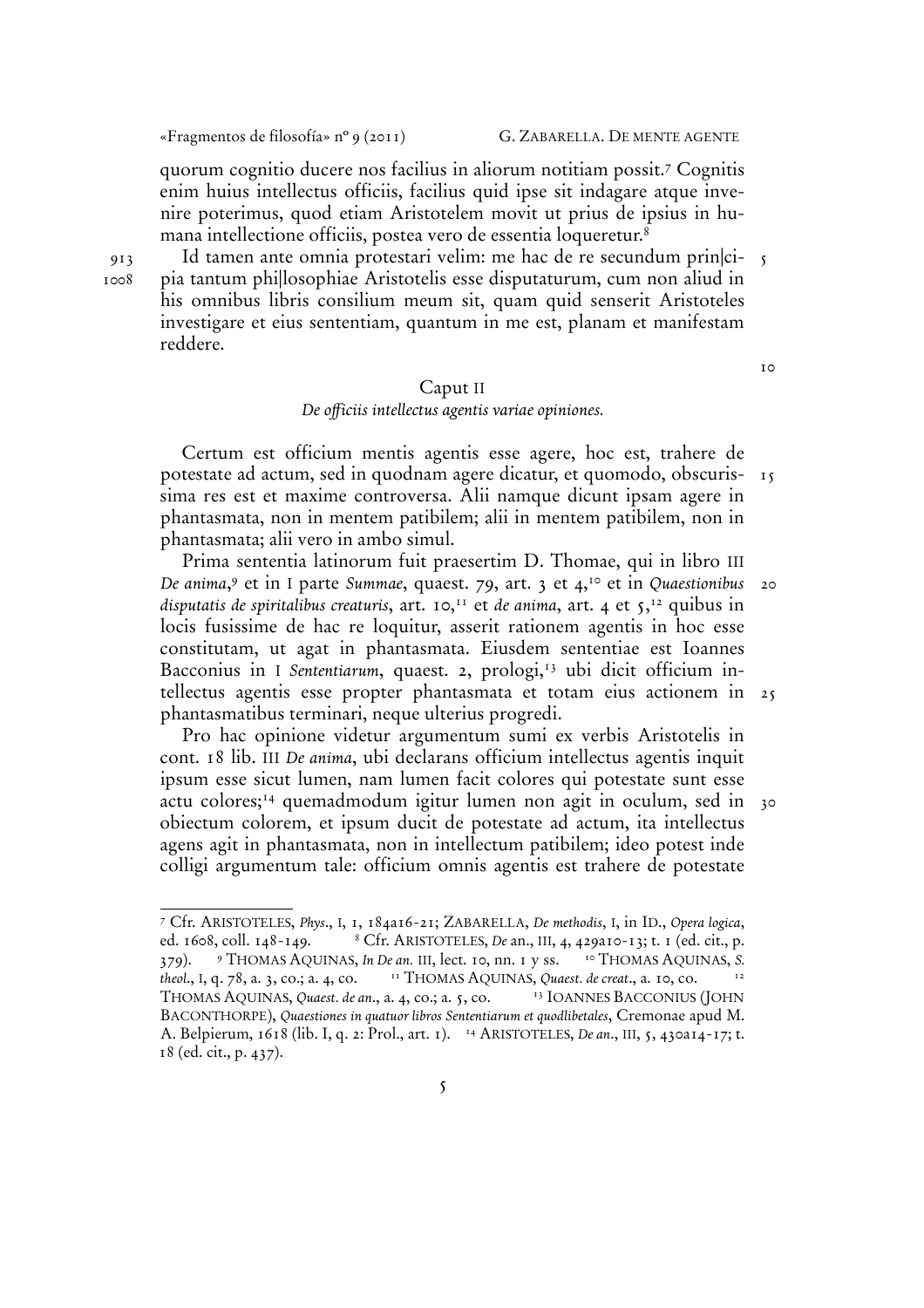ad actum, sed Aristoteles hoc officium tribuit intellectui agenti ratione obiectorum –facit enim de intellectis potestate actu intellecta–, ergo in phantasmata agit, non in intellectum patibilem.

Contra vero Simplicius videtur ei totam actionem tribuere respectu 5 intellectus patibilis. Putat enim utrunque esse unam et eandem substantiam, et unum intellectum qui ut in se manens dicatur agens, et ut progressus dicatur patibilis, quoniam |ipse ut in se manens seipsum ut pro- 1009 gressum ducit de potestate ad actum, de imperfectione ad perfectionem.<sup>15</sup> Hanc sententiam Averroes in comm. 5 lib. III *De anima* Themistio attri-

- 10 buit, attamen non satis liquet Themistium fuisse huius opinionis.<sup>16</sup> Hanc eandem sequitur Ioannes Gandavensis in quaestionibus 24 et 25 lib. III *De anima*, ubi totam actionem intellectus agentis inquit esse in intellectum patibilem, non in phantasmata, et ipsum in intellectu patibili producere actum intelligendi.<sup>17</sup>
- 15 Pro hac sententia sumitur argumentum ex Aristotetele in cont. 17 eiusdem libri, ubi ex eo quod detur intellectus patiens infert dari etiam intellectum agentem, propterea quod omni patienti respondet aliquod agens; vult igitur Aristoteles intellectum agentem dari propter intellectum patientem, et ut agat in eum. Ratio namque illa vana esset nisi agens
- 20 ageret in il|ludmet patiens cui respondere debet. Hoc idem Aristotelis 914 exempla declarant: inquit enim intellectum agentem ita se habere ad intellectum patibilem, ut ars ad materiam se habet;<sup>18</sup> ars autem in materiam agit; ita materia prima est patiens in quod agunt omnia agentia naturalia; quare etiam intellectus patibilis dicitur patiens respectu intellec-
- 25 tus agentis, et nomen quoque ipsum hoc ostendit; non enim phantasmata vocavit patientia, sed ipsum patibilem intellectum; in hunc itaque voluit agere intellectum agentem.

Averroes autem varius fuisse videtur: quandoque enim asserit actionem intellectus agentis requiri propter intellectum patibilem, ut ipsum ad

30 actum ducat atque perficiat;<sup>19</sup> quandoque propter phantasmata, ut ea transferat de gradu in gradum, hoc est, de materialibus faciat immateralia et de intellectis potestate actu intellecta.20 Quare videtur Averroes existimasse officium intellectus agentis requiri propter utranque actionem,

<sup>15</sup> SIMPLICIUS, *In Arist. De an. III*, ed. M. Hayduck, 241,32-242,15 (ed. lat.: *Simplicii commentarii in libros De anima Aristotelis*, Venetiis apud Octavianum Scotum, 1543, pp. CVIII-CXII). <sup>16</sup> AVERROES, *In Arist. De an. III,* t. comm. 5, ed. CRAWFORD, pp. 390-391; 406. 17 IOANNES GANDAVENSIS (JOHN OF JANDUN), *Super libros Arist. De anima subtilissimae quaestiones*, Venetiis apud Iunctas, 1552, ff. 86*r*b-88*v*b; cfr. A. NIFO, *De intellectu libri sex*, Venetiis apud H. Scotum, 1553, f. 34*r*b. <sup>18</sup> ARISTOTELES, *De an*., III, 5, 430a10-14; t. 17 (ed. cit., p. 436). <sup>19</sup> Cfr. AVERROES, *In Arist. De an. III,* t. comm. 5, ed. cit., p. 411. <sup>20</sup> Cfr. AVERROES, *In Arist. De an. III,* t. comm. 5, ed. cit., p. 401.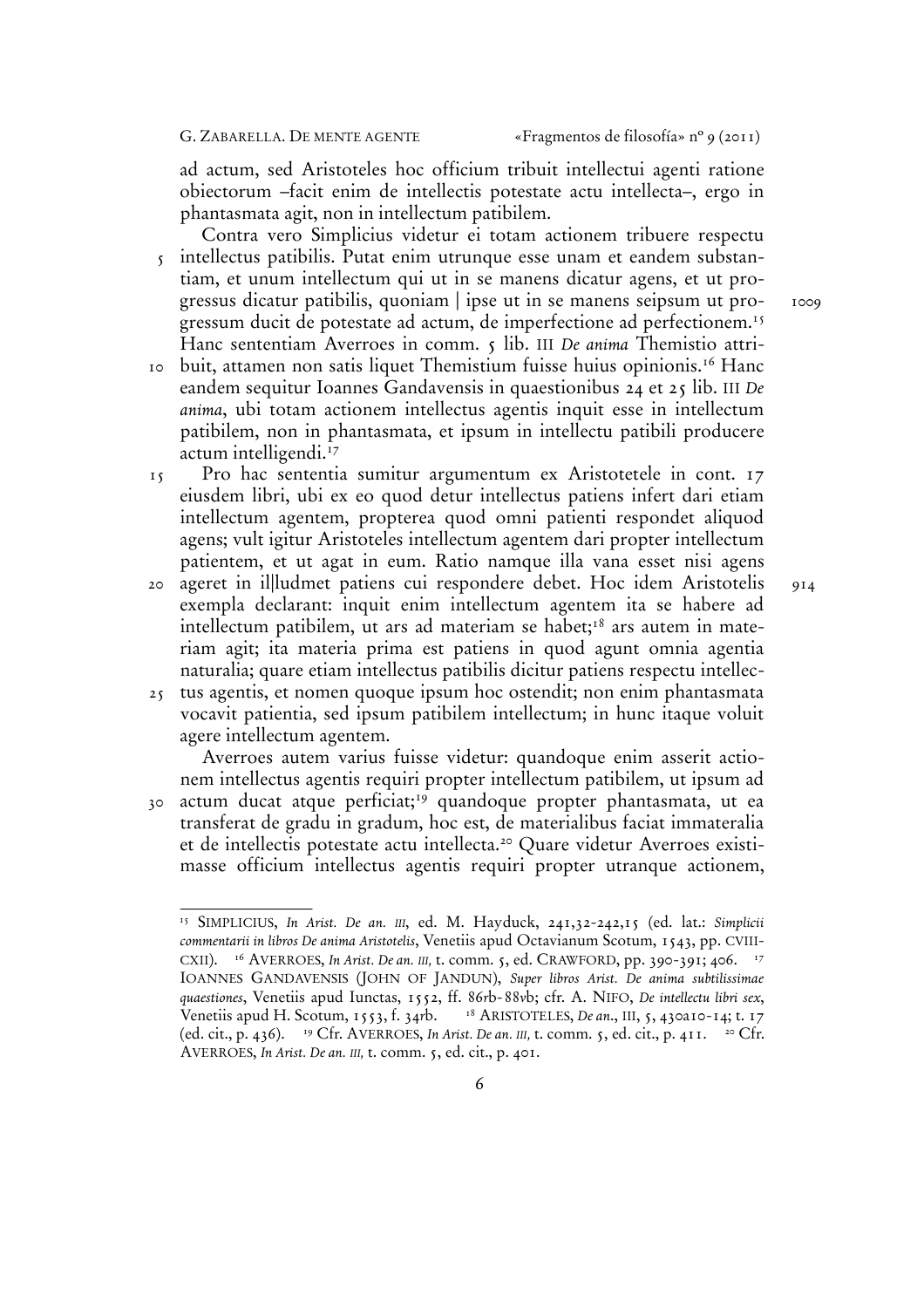ductus fortasse utrisque argumentis ex verbis Aristotelis sumptis, quibus duas priores sectas usas esse diximus. Nam Aristoteles in cont. 17 lib. III *De anima* dicere videtur intellectum agentem agere in intellectum patibilem,<sup>21</sup> deinde in 18 videtur asserere ipsum agere etiam in phantasmata.<sup>22</sup> Ideo sententiam hanc nonnulli recentiores sequuti sunt, qui eam magis 5 declarantes dixerunt intellectum agentem esse idem re cum intellectu patibili, et esse cognoscentem, et eatenus in illum agere, quatenus tribuit illi cognitionem, ut hac ratione dicatur intellectionem producere, quia intellectui patibili tribuit cognitionem quam ipse agens prius habebat.<sup>23</sup>

Haec sunt quae ab aliis dicuntur a me brevissime collecta.

# Caput III *Dictarum opinionum confutatio.*

Nos vero aliorum errores patefaciendo simul ipsam rei veritatem iuxta 15 1010 Aristotelis |mentem declarabimus. In primis a veritate prorsus aberrant illi qui dicunt intellectum agentem agere in phantasmata, quoniam, ut modo alios considerasse dicebamus, Aristoteles intellectum agentem invenit propter intellectum patibilem et ut in eum ageret tanquam patientem. Sed obstare nobis videntur verba Aristotelis in cont. 18, quando 20 intellectum agentem cum lumine comparat,<sup>24</sup> et significat ipsum agere in phantasmata. Iis tamen verbis bene intellectis tolletur omnis difficultas, et ipsa rei veritas manifesta fiet: sciendum igitur est quando dicimus aliquid facere de tali potestate tale actu, verbum illud 'facere' ambiguum esse et posse intelligi duobus modis: potest enim facere ut forma, potest etiam 25 facere ut agens; forma enim humana adveniens materiae facit de homine potestate hominem actu, neque ob id est agens, quia facit hominem ad modum formae, non ad modum agentis; homo vero generans alterum hominem dicitur facere hominem tanquam agens; differentia igitur est in hoc constituta, quod ignis generat alterum ignem et facit de igne potestate 30 915 ignem actu producendo in illa materia alteram formam | ignis sibi similem; illa vero altera forma producta facit de igne potestate ignem actu, non tamen producendo aliam formam, sed ut forma ipsa, quia non id facit ut agens; iungitur enim ipsi rei, at agens generans externum est, neque cum materia coniungitur. Quando igitur Aristoteles dicit intellectum 35

7

<sup>21</sup> ARISTOTELES, *De an*., III, 5, 430a10-14; t. 17 (ed. cit., p. 436). <sup>22</sup> ARISTOTELES, *De an*., III, 5, 430a14-17; t. 18 (ed. cit., p. 437). <sup>23</sup> Cfr. G. C. SCALIGERO, *Exoticarum exercitationum liber quintus decimus De subtilitate ad H. Cardanum*, Lutetiae ex tip. M. Vascosani, 1557, ff. 402*r*-403*v*; M. GENUA, *In tres libros Arist. de Anima commentarii*, Venetiis apud D. Zenarum, 1576, f. 161*r*a-b. <sup>24</sup> ARISTOTELES, *De an*., III, 5, 430a14-17; t. 18 (p. 437).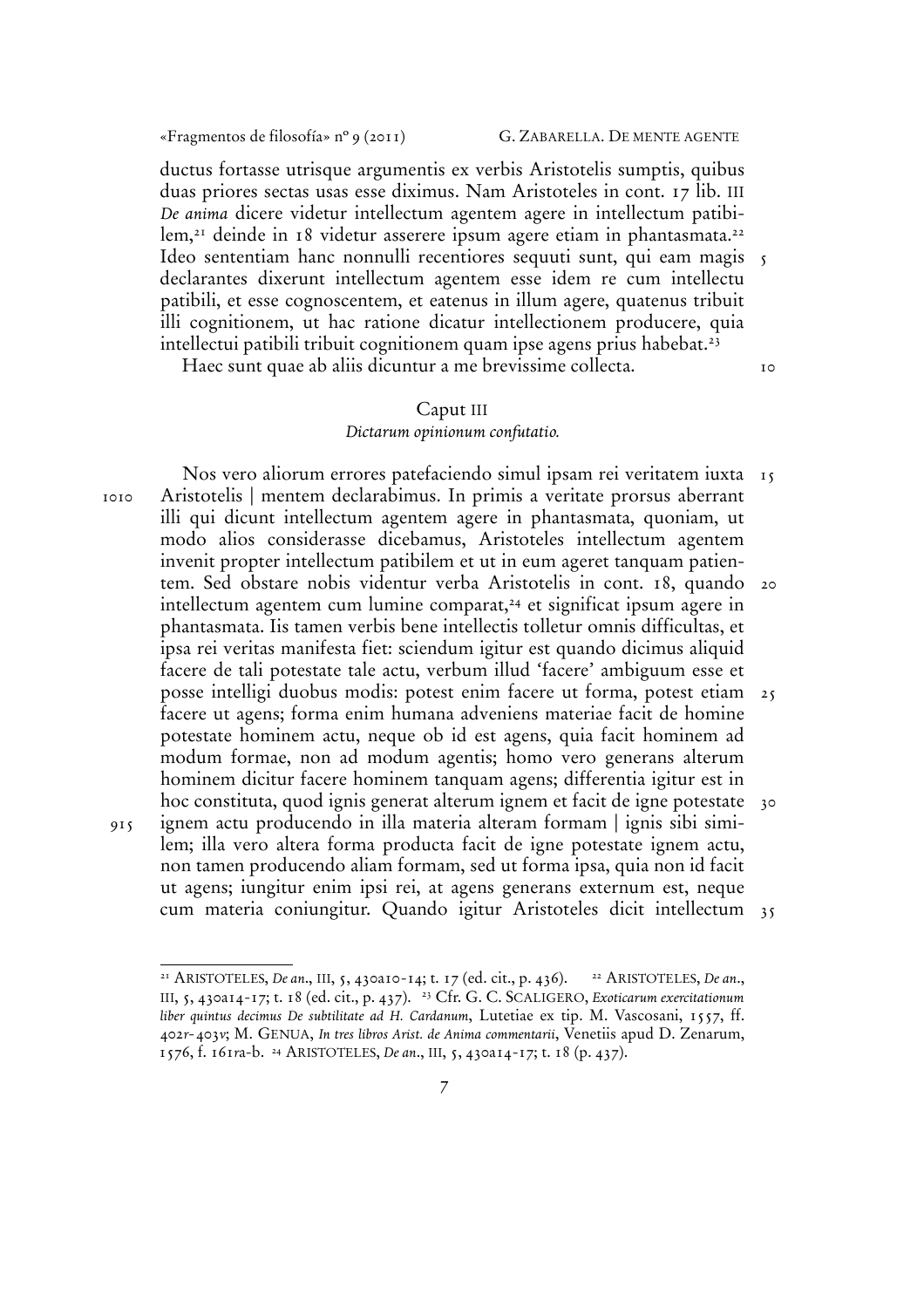agentem facere phantasmata actu intelligibilia de intelligibilibus potestate, non ob id declarat rationem agentis, quia non id praestat ut agens, sed ut forma; iungitur enim phantasmatibus lumen intellectus agentis tanquam forma qua redduntur actu motiva et actu intelligibilia, sicuti lumen iungi-

- 5 tur colori tanquam forma et perfectio qua redditur actu visibilis et actu motivus visus, neque dicitur lumen esse agens respectu colorum, quia nihil in eis producit ut agens, sed eis iungitur ut forma per quam totum hoc coniunctum –color illuminatus– constituitur in esse obiectivo et fit actu motivum visus. Hoc significavit Aristoteles in eo ipso  $\int \log^{25}$  dum
- 10 dixit intellectum agentem facere omnia tanquam habitum quendam: habitus enim formam denotat, non causam effectricem, quia efficens est a patiente disiunctum, forma vero iungitur materiae recipienti et habitus rei habenti habitum; sic lumen coloribus haeret ut forma et perfectio, neque ad eos se habet ut agens ad patiens. Non est igitur verum id quod prima
- 15 secta dicit –intellectum agentem agere in phantasmata–, et argumentum eorum nullius roboris est.

Decepti etiam sunt illi qui putarunt intellectum agentem agere in intellectum patientem tanquam agens distinctum a phantasmatibus quod extra phantasmata agendo | perficiat intellectum patientem et ipsi tribuat 1011

20 intellectionem: hoc enim dato sequeretur intellectum patientem posse etiam sine phantasmatibus intelligere, nempe sumendo cognitionem immediate a solo agente.

Id tamen Aristoteli adversatur, qui in cont. 30<sup>b</sup> et 39 libri tertii *De anima* aperte dicit fieri nunquam posse ut intellectus intelligat nisi phantasma

- 25 aliquod speculando;<sup>26</sup> quare secundum Aristotelem omnis nostra intellectio fit ex motione facta a phantasmatibus. Immo non solum falsum est id quod dicunt –intellectum agentem tribuere patienti suam cognitionem–, sed neque ea ratione qua est agens est intelligens: quamvis enim necessario consequatur ut sit mens aliqua et actu intelligens, tamen ea ratione
- 30 qua est agens nihil formaliter intelligit, sed solum effective, quatenus in homine intellectionem producit. Quomodo autem id faciat postea declarabimus, et ostendemus intellectum agentem esse quidem semper intelligentem, agere tamen non ut intelligentem, sed ut intelligibilem.<sup>27</sup>

Falsum id quoque est quod Gandavensis dicit, intellectum agentem in 35 intellectu patiente producere actum intelligendi.<sup>28</sup> Postea enim ostendemus intellectum patibilem sufficientem sibi esse ad promendam intellec-

b 30 *om.* 1607

<sup>25</sup> Cfr. *supra* n. 24. <sup>26</sup> ARISTOTELES, *De an*., III, 7, 431a14-17; t. 30 (ed. cit., p. 468); 8, 432a3-14; t. 39 (ed. cit., pp. 504-505). <sup>27</sup> Cfr. *infra* cap. 8, col. 1020. 28 Cfr. *supra* n. 17.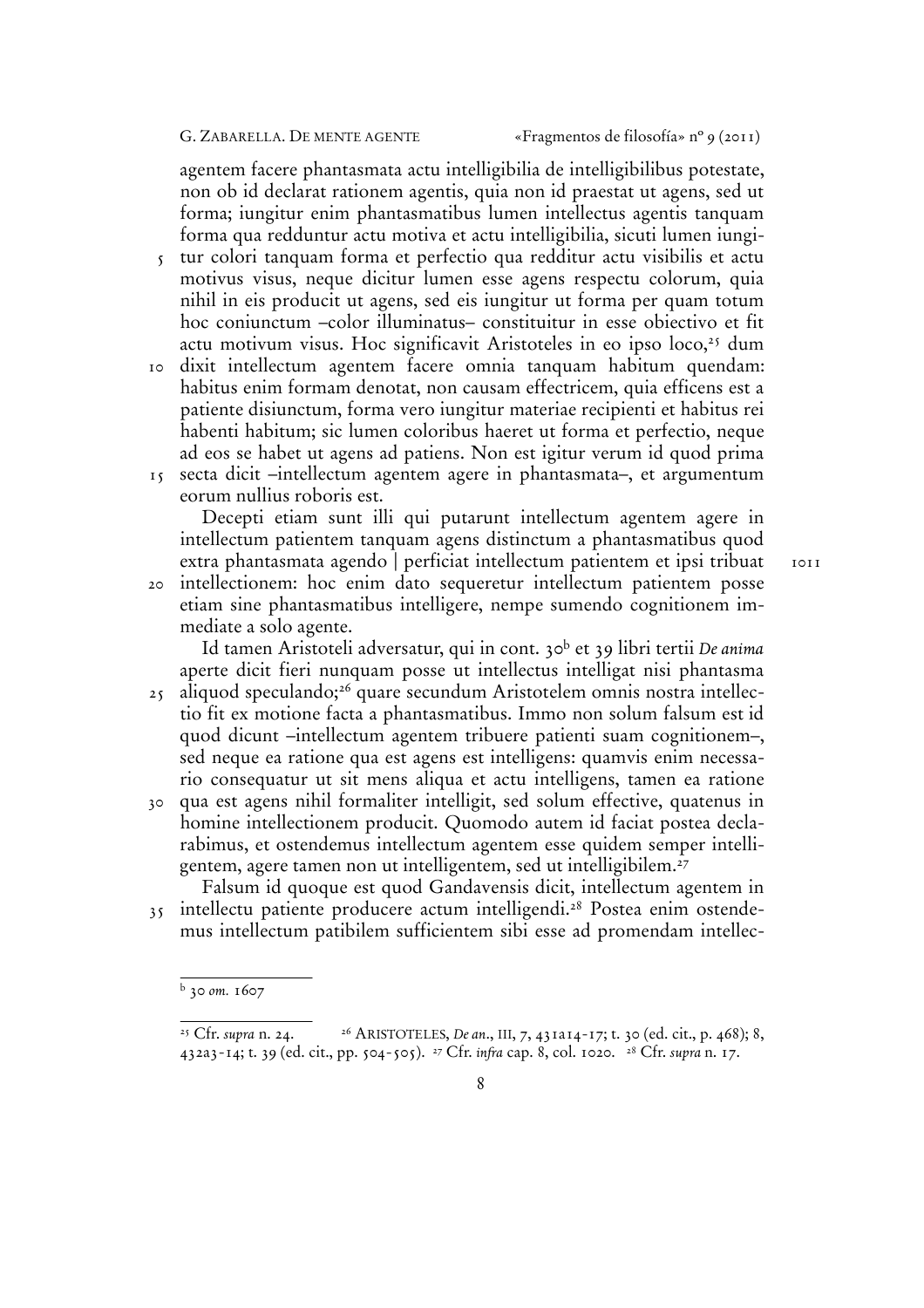10

tionem sine ope intellectus agentis.<sup>29</sup> Quocunque igitur modo dicatur intellectum patibilem pati ab intellectu agente tanquam ab agente distincto a phantasmatibus, et tanquam a cognoscente, falsum est et ab Aristotele alienum.

916 Cum autem utraque haec secta erraverit, erravit etiam tertia, | quae 5 unum cum altero errorem coniunxit, ut considerantibus manifestum est.

# Caput IV

## *Vera sententia de actione intellectus agentis.*

De actione igitur mentis agentis ego hanc esse puto veritatem iuxta Aristotelis opinionem, ut agere dicatur in intellectum patibilem, non in phantasmata, sed phantasmatibus iungatur ut forma constituens obiectum motivum intellectus patibilis. Clarum hoc est considerantibus argumentum Aristotelis in cont. 17 eius libri:<sup>30</sup> ibi namque, constituto intellectu 15 patiente, colligit mentis agentis necessitatem quia nihil imperfectum et tale potestate vult in sua imperfectione manere, sed <ut> ad perfectionem ducatur necesse est; non potest autem semetipsum perficere, ergo requirit agens a quo perficiatur, ducaturque de potestate ad actum.

Agit ergo mens agens in mentem patientem, non in phantasmata, sed 20 eis iungitur ut forma, unde colligimus quomodo agat in intellectum patibilem: non enim agit ut solus et ut agens distinctum a phantasmati-1012 bus, tum quia sequeretur posse absque phantasmate intelle|ctionem fieri, tum etiam quia agit ut habitus et forma phantasmatum; agit igitur ut iunctus phantasmatibus, ita ut ex utrisque unum constituatur obiectum 25 perfectum et potens in intellectu patibili speciem producere; quare unum tantum est agens, ipsum phantasma, lumen vero intellectus agentis non est agens separatum, sed est perfectio phantasmatis quae constituit obiectum perfectum et potens movere intellectum patibilem.

Ideo recta est illorum sententia qui dicunt intellectum agentem esse 30 agentem ut intelligibilem potius quam ut intelligentem, quia si debet reddere phantasma actu intelligibile, oportet ipsum per se esse actu intelligibilem, quemadmodum etiam lumen, quatenus est per se visibile, non quatenus videns, reddit colorem actu visibilem. Est quidem necessarium ut ipse quoque sit intellectus aliquis, quia omne actu intelligibile est 35 intellectus; non in hoc tamen consistit ratio agentis, sed in eo quod sit actu intelligibilis; hoc autem non ita accipiendum est, ut dicamus ipsum ita intelligibilem esse, ut a nostro intellectu intelligatur secundum pro-

<sup>29</sup> Cfr. *infra* cap. 8, col. 1020. <sup>30</sup> ARISTOTELES, *De an*., III, 5, 430a10-14; t. 17 (ed. cit., p. 436).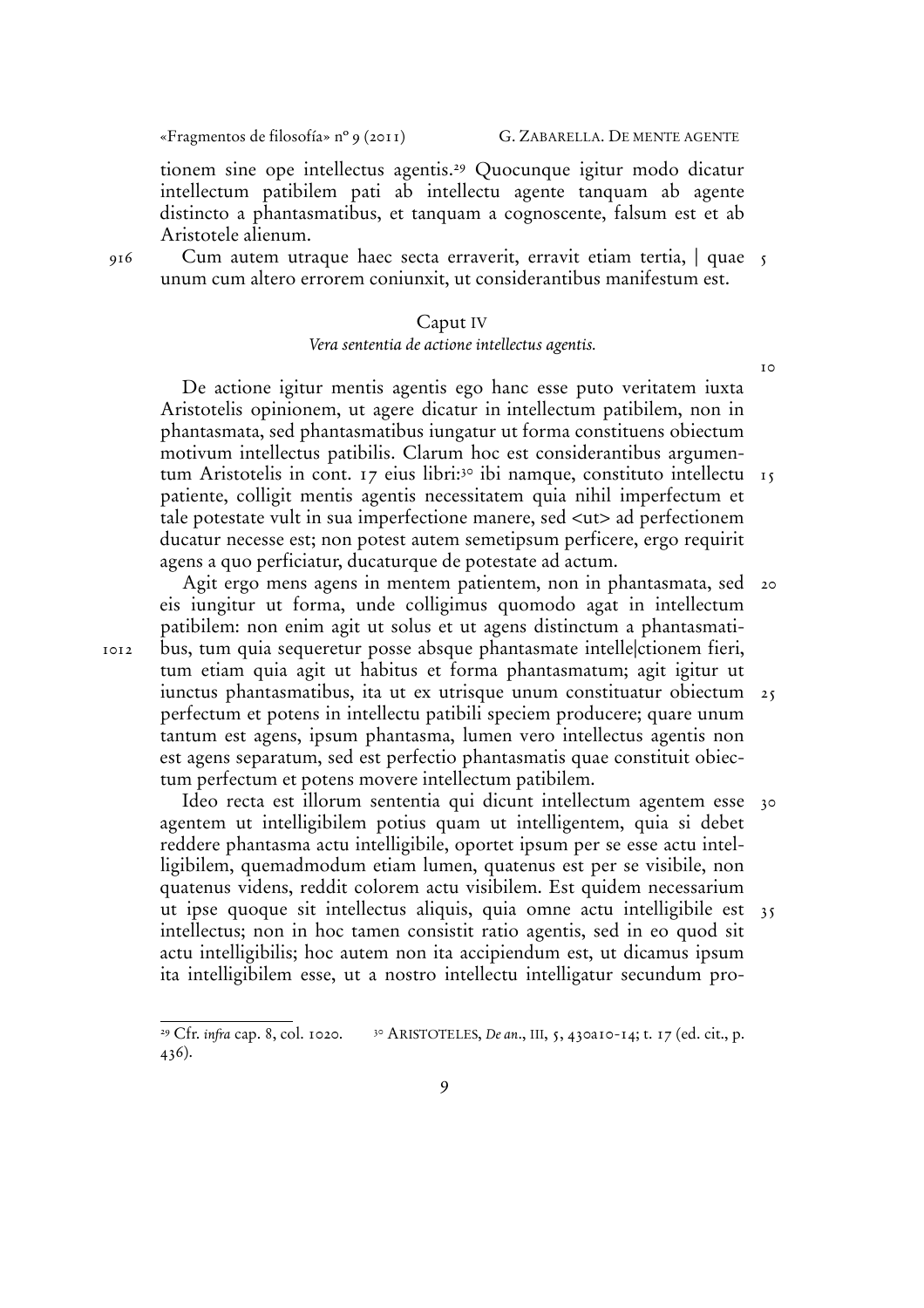priam naturam, et quatenus est quadam substantia abiuncta a materia; hoc enim fortasse est ultimum quod a nobis cognoscitur, sed eatenus dicitur agere ut intelligibilis, quatenus est ratio intelligibilitatis aliorum, id est, quatenus est actus et perfectio qua caetera redduntur intelligibilia; proin-

- 5 de dicitur intelligibilis non quod ipse intelligatur, sed quod per ipsum alia intelligantur; sic enim et lumen una cum colore locum habet unius obiecti visibilis et moventis; non enim quod ipse sol seu eius lumen videri separatim dicatur, sed quia est ratio qua colores sunt actu visibiles. Facultas igitur passiva intellectus patibilis non respicit aliud agens quam obiectum
- 10 phantasma; sed hoc non potest agere, nisi ab intellectu agente perficiatur et fiat obiectum actu motivum; quare intellectus agens est forma qua obiectum fit actu obiectum, proinde respicit obiectum ut forma, patibilem vero intellectum ut agens, non quidem agens separatum, sed ut forma constitutiva agentis.
- 15 Haec | est absque dubio sententia Aristotelis quam ipse magno cum 917 artificio significavit; nam in cont. illo 17 docuit rationem agentis esse respectu intellectus patibilis,<sup>31</sup> deinde in 18 modum actionis daclaravit,<sup>32</sup> ne intelligeremus esse agens distinctum ab obiectis; comparavit enim utrunque intellectum cum obiectis dicens: hic fit omnia, ille vero omnia
- 20 facit, id est, facit esse actu intelligibilia; facit autem ut habitus quidam, id est, ut forma et perfectio quae obiectis iuncta constituit obiectum actu et perfectum, quemadmodum declaravimus.

#### Caput V

# 25 *An intel|lectus agens iungatur phantasmatibus in phantasia existentibus, an in in-* 1013 *tellectu patibili receptis*.

Quaestio explicatu digna hic oritur: cum intellectus agens iungatur phantasmatibus ut forma, an eis iungatur in phantasia, an postquam in  $30$  intellectu patibili recepta sint<sup>c</sup>?

 $\frac{c}{\sin t}$  > sunt 1590 cett.

<sup>31</sup> ARISTOTELES, *De an*., III, 5, 430a10-14; t. 17 (ed. cit., p. 436): «Et quia, quemadmodum in Natura, est aliquid in unoquoque genere quod est materia (et est illud quod est illa omnia in potencia), et aliud quod est causa et agens (et hoc est illud propter quod agit quidlibet, sicut dispositio artificii apud materiam), necesse est ut in anima existant hee differentie». <sup>32</sup> ARISTOTELES, *De an*., III, 5, 430a14-17; t. 18 (ed. cit., p. 437): «Oportet igitur ut in ea sit intellectus qui est intellectus secundum quod efficitur omne, et intellectus qui est intellectus secundum quod facit ipsum intelligere omne, et intellectus secundum quod intelligit omne, quasi habitus, qui est quasi lux. Lux enim quoquo modo etiam facit colores qui sunt in potentia colores in actu».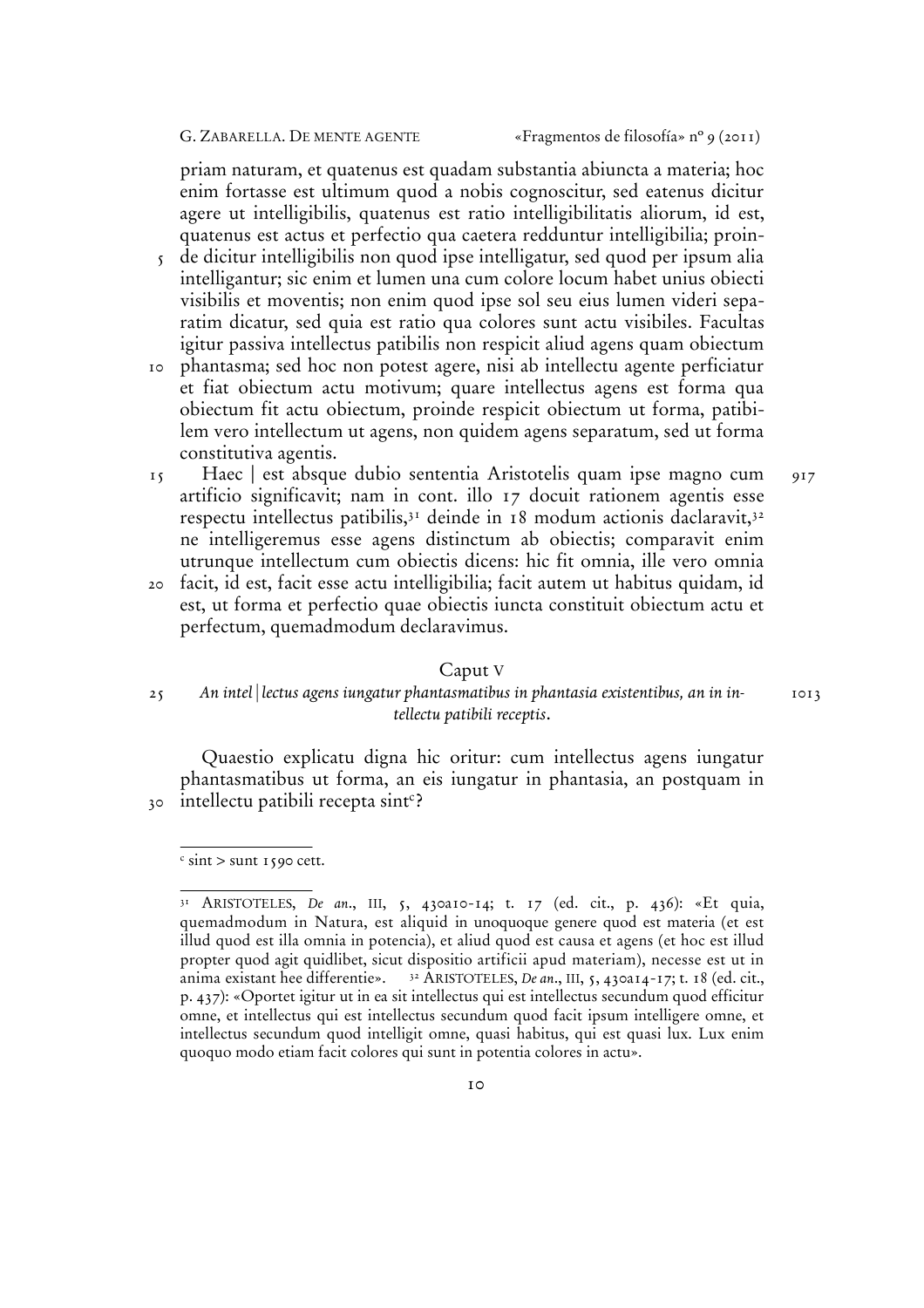Dicunt aliqui non in phantasia hanc coniunctionem fieri, sed lumen agentis phantasmatibus iungi et ea perficere in ipso intellectu patibili, quod probant argumento tali: officium intellectus agentis requiritur propter quidditates quae in phantasmatibus latent; has enim facit actu intelligibiles: ergo si in phantasia phantasmatibus iungeretur, phantasia 5 cognosceret quidditates et universalia, quod nemo unquam dixit; non potest igitur intellectus agens munus hoc exercere nisi in phantasmatibus iam in intellectu patibili receptis.<sup>33</sup>

Confimant per illa quae ab Aristotele dicuntur in cont. 10 lib. tertii *De anima*: ibi enim inquit intellectum a solo sensitivo recipere carnem, id est, 10 totum compositum singulare absque ullo auxilio intellectus agentis;<sup>34</sup> ergo phantasmata sunt per seipsa sufficienter praesentia intellectui patibili, ut ab eo apprehendantur tanquam confusae quaedam conceptiones singularium; per eas tamen non apprehenduntur quidditates, quia non apparent; sed illis confusis conceptionibus adveniens lumen intellectus 15 agentis resolvit eas in quidditatem, et quidditatem a quidditate distinguit, et facit quidditates de intellectis potestate actu intellectas, quae sunt verum obiectum intellectus patibilis. Cum igitur requiratur intellectus agens propter obiectum, hoc est, propter quidditates, ut eas apparere faciat, et hae non cognoscantur nisi ab intellectu, oportet lumen agentis 20 iungi phantasmatibus in intellectu, non in phantasia.

Utuntur etiam ad hoc declarandum exemplo tali: si velimus in statua cernere aliquas minutissimas lineas, apponimus statuam lumini ut illustretur, nec quaerimus ut illuminentur oculi, quoniam oculi non egent lumine, sed obiecto illuminato, ut illa quae confusa erant appareant, quia 25 absque illo lumine videret quidem oculus statuam, at minutissimas illas lineas non cerneret; statua igitur potest per se imprimere in oculo speciem confusam, neque lumen illud requiritur, sed solum requiritur propter lineas illas quibus proportione respondent quidditates latentes in phantasmatibus.  $\frac{30}{20}$ 

918 Haec sententia mihi probari nulla ratione potest, | cum per eam tollatur tota ratio agentis: si enim intellectus agens iungitur illis confusis con-1014 ceptionibus iam receptis in intellectu patibili, iungitur | potius ut forma quam ut agens, quod etiam illi concedere videntur; fatentur enim intellec-

<sup>33</sup> Cfr. AEGIDIUS ROMANUS, *Quodlibeta castigatissima Laurentii Amolini*, Venetiis, Impensa heredum Octaviani Scoti, 1504: V, q. 21, f. 73*r*a-*v*b; cfr. L. SPRUIT, *Species Intelligibilis*. vol. I: *Classical roots and medieval discussions*, Leiden, Brill, 1994, pp. 193-199*.* <sup>34</sup> ARISTOTELES, *De an*., III, 4, 429b14-18; t. 10 (ed. cit., p. 423): «Ipsa igitur per sentiens experimentatur calidum et frigidum. Et res que sunt in carne assimilantur eis que sunt illius. Et experimentatur per aliud, aut secundum dispositionem linee spiritalis, quamdiu durat, quid est esse carnis».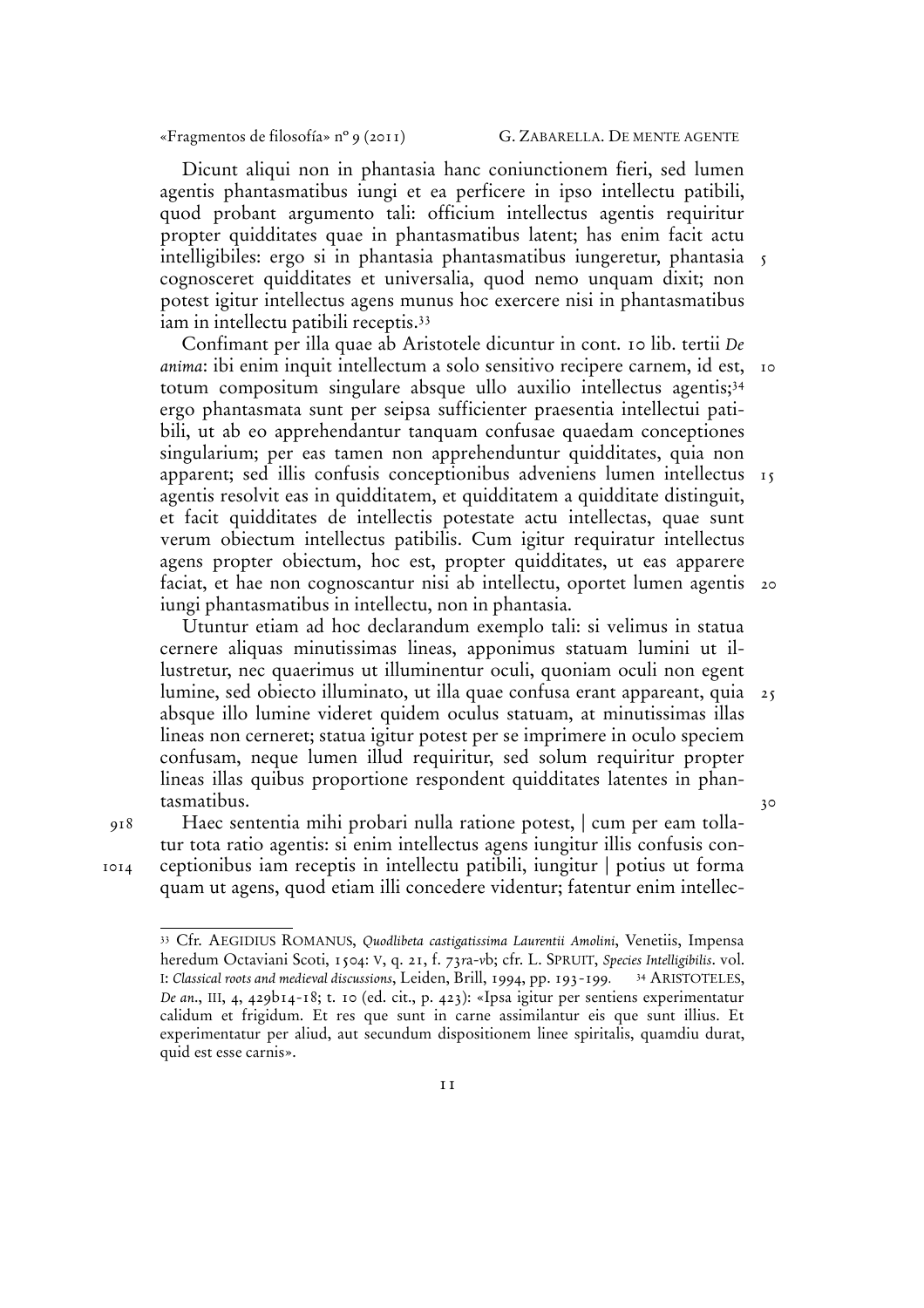tum agentem respectu obiectorum non habere locum agentis, sed formae tantummodo; attamen neque respectu intellectus patibilis potest habere locum agentis. Hoc enim non potest esse alio modo nisi quod illae conceptiones ita illuminatae agant in intellectum patibilem, quod nullo pacto

- 5 dici potest –iam enim inhaerent ipsi intellectui tanquam formae–: quare etiam intellectus agens illis iunctus habet locum formae una cum illis, at forma non agit in subiectum in quo recepta est; quare intellectus agens nulla ratione haberet locum agentis iuxta illorum opinionem.
- Miror etiam quomodo hoc dicere potuerint, cum omnino negaverint 10 species in intellectu imprimi. Id enim si verum est, quomodo possunt phantasmata et confusae illae conceptiones in intellectu recipi? Sic enim reciperentur in intellectu tanquam species distinctae a phantasmatibus, quod ipsi negant, dum negant species impressas.

Ego igitur cogor multorum sententiam sequi, qui dicunt intellectum 15 agentem iungi obiectis nondum in intellectu patibili receptis, sed in phantasia existentibus, quia hoc modo servatur vera ratio agentis. Phantasmata enim sine lumine agentis essent quidem apta ad imprimendam in intellectu patibili conceptionem rei singularis, at non imprimerent speciem quidditatis nisi essent illuminata ab intellectu agente, qui dat eis vim

- 20 motricem et productricem speciei quidditatis; facit enim ut in phantasmatibus distincte appareant omnes naturae et quidditates, sicuti lumen solis in statua facit ut appareant distincte omnes minutissimae lineae, et ut statua sit apta ad imprimendum in oculo non solum totam imaginem confusam, sed etiam omnes partes et omnia exilia lineamenta. Ideo simili-
- 25 tudo ab illis adducta manifeste contra ipsos facit, nam minutissimae illae lineae in statua non indigent lumine eas illustrante quando iam in oculo receptae sunt, sed extra oculum et in ipsa statua. Ipsi enim fatentur oportere statuam illuminari, non oculum; sic igitur optime servatur ratio agentis, nam agens debet esse externum ut possit agere in patiens; id vero 30 quod in ipso patiente recipitur non est vocandum agens, sed forma.

Ad argumenta autem illorum facile est respondere. Primum erat: si iungeretur phantasmatibus in phantasia, ergo phantasia esset intelligens, et apprehenderet universalia et quidditates. Ad hoc neganda est consequentia, et ratio negationis sumitur tum a phantasia, tum ab obiecto ipso:

35 [i] A phantasia, quoniam ipsa non est apta cognoscere universale et quidditatem;<sup>35</sup> quare etiam si haberet in seipsa speciem universalem, non eam cognosceret, quia non est talis facultas quae ad hanc operatio|nem 1015 idonea sit: non potest enim abstrahere universale et ipsum transferre de gradu in gradum; hoc possumus confirmare exemplo coloris et luminis:

<sup>35</sup> Cfr. ARISTOTELES, *De an*., III, 3, 428a16-b2; tt. 157-158 (ed. cit., pp. 368-369).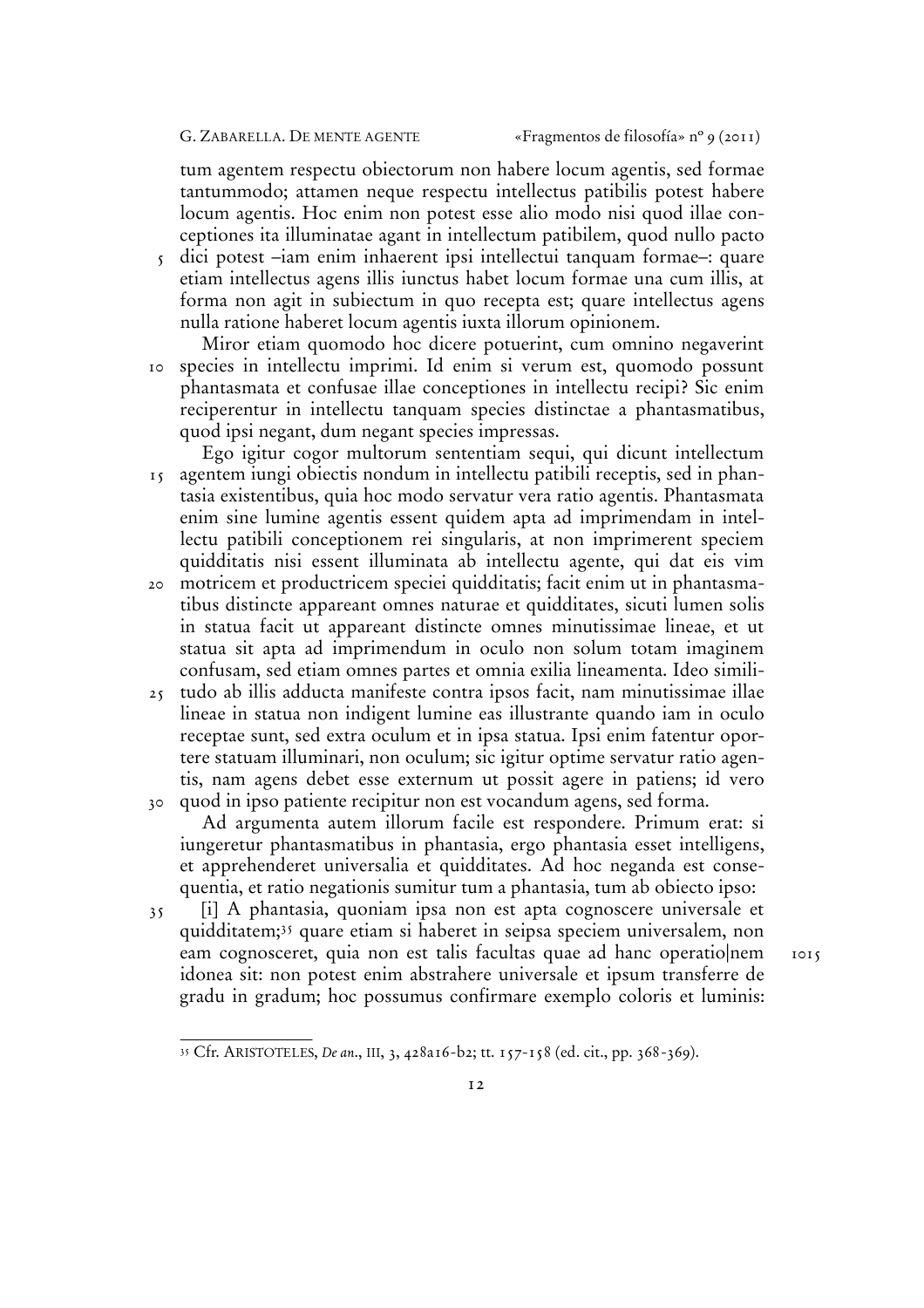lumen enim facit ut color parietis sit actu visibilis, paries tamen habens 919 colorem illum illuminatum non est videns, quia vim | cognoscendi non habet; quare est quidem color ille visibilis, non tamen a pariete in quo inest, sed ab oculo cuius motivus est; sic etiam in phantasia sunt quidditates in phantasmatibus illuminatae, proinde intelligibiles, non tamen a 5 phantasia, quoniam ipsa hanc vim non habet.

[ii] Idem ostenditur ratione obiecti: phantasma enim quantumvis ab intellectu agente illuminatum non est formaliter intelligibile, ideo si fieri posset ut idem formaliter acceptum ad intellectum possibilem transferretur, non intelligeretur ab eo, quia phantasma illuminatum vocatur quidem 10 actu intelligibile, non tamen formaliter, sed obiective, nam si ipsummet in intellectu poneretur, non fieret intellectio; sed ideo vocatur intelligibile, quia potest producere in intellectu possibili speciem intelligibilem, quae dicitur intelligibilis formaliter, quia ipsamet recipitur in intellectu. Hoc quoque confirmatur eodem exemplo luminis et coloris: nam color realis, 15 qui in pariete est, licet sit actu illuminatus, et ita actu visibilis, non est tamen visibilis formaliter, sed solum obiective, quia si idemmet realis color illuminatus posset in oculo poni, non videretur ab eo; ideo actu visibile sumi potest duobus modis, nam coloris species spiritalis in oculo recepta dicitur visibilis formaliter, sed color realis illuminatus visibilis 20 dicitur obiective, sed non formaliter.

Levitas igitur argumenti manifesta est, quia neque phantasia est apta intelligere quidditates, neque phantasma illuminatum in phantasia est actu intelligibile formaliter, sed est formaliter imaginabile, intelligibile autem obiective, quatenus est obiectum potens extra phantasiam produ- 25 cere in intellectu speciem intelligibilem.

Alterum argumentum sumebatur ex cont. 10 lib. III *De anima*, ubi Aristoteles dicit intellectum recipere compositum confusum a solo sensu sine ope intellectus agentis:<sup>36</sup> vult igitur phantasmata in phantasia existentia non egere lumine agentis ut sint actu motiva, sed esse per se motiva 30 absque illo, proinde lumen agentis non requiri nisi postquam illud confusum in intellectu patibili receptum est, nempe ut in eo quidditas elucescat.

Ad hoc dicimus obiectum illud posse duabus rationibus dici actu motivum, nempe vel ita motivum ut totius tantum confusi speciem imprimat, vel ita motivum ut imprimat etiam speciem quidditatis latentis in eo 35 confuso; priore quidem modo inquit ibi Aristoteles phantasma esse per se 1016 motivum intellectus nostri absque lumine intelle|ctus agentis, sed non secundo modo: non est enim ex se ita motivum ut possit quidditatem imprimere nisi illuminetur ab intellectu agente. Vult igitur Aristoteles

<sup>36</sup> ARISTOTELES, *De an*., III, 4, 429b14-18; t. 10 (ed. cit., p. 423).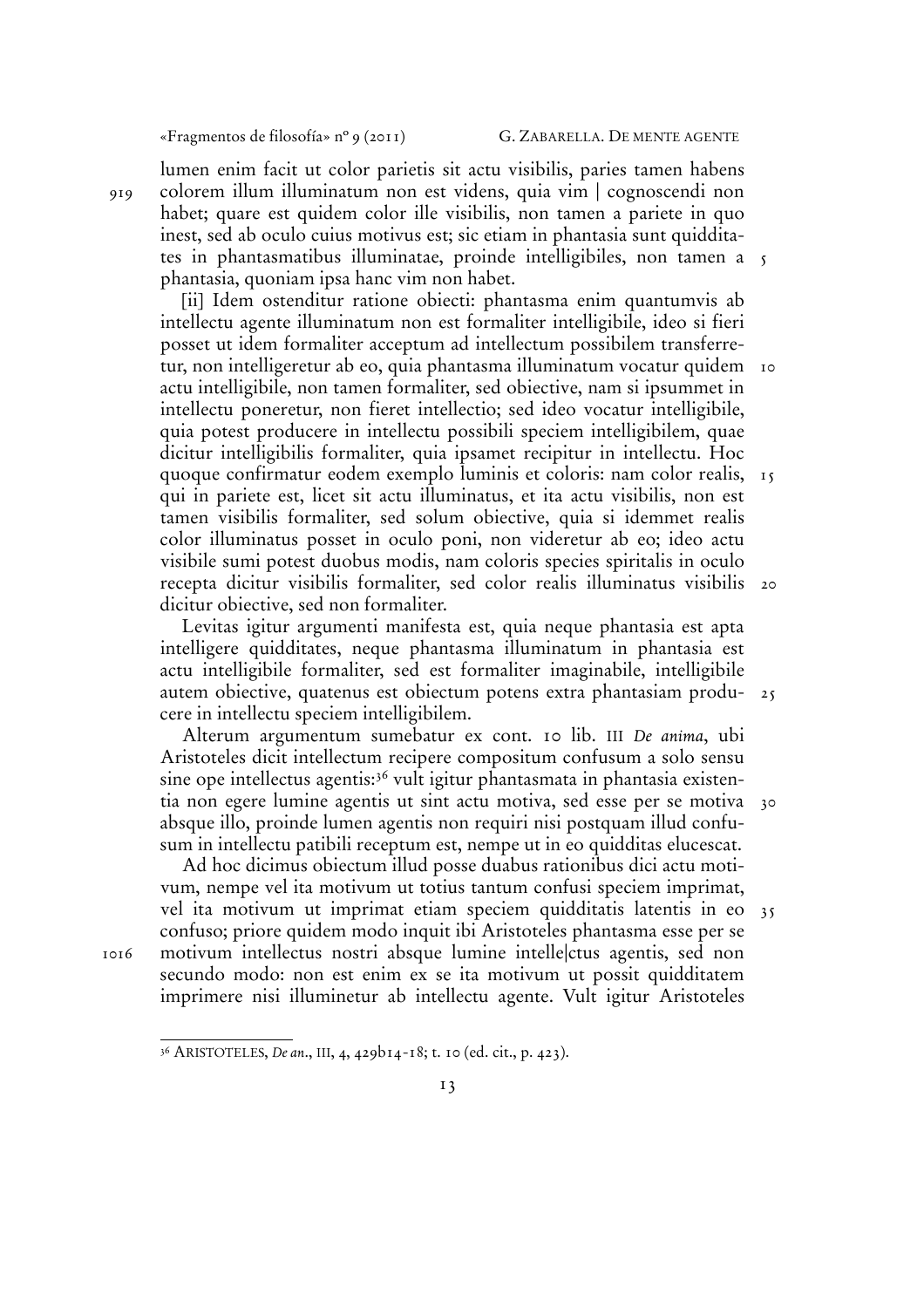phantasma illuminari in phantasia, et ita illuminatum imprimere in intellectu speciem quidditatis. Quare per hoc argumentum non ostenditur obiectum illuminari in intellectu, sed potius in phantasia. Hoc enim demonstrat comparatio quam ibi Aristoteles facit cum linea flexa:<sup>37</sup> dicit

5 enim cognitionem quidditatis similem esse lineae flexae, quatenus lumen agentis fertur prius ad obiectum in phantasia, deinde cum eo ad intellectum reflectitur.

# Caput VI

### 10 | *De abstractione an fiat ab intellectu patibili, an ab agente.* 920

Dignum consideratione hic est a quonam fiat abstractio: an ab intellectu patibili, an ab agente. Hoc enim cognito, erit plene cognitum officium intellectus agentis.

- 15 Plurium sententia est abstractionem fieri ab intellectu agente, nam Latinorum plures hoc dicunt, et Averroes quoque aperte id asserit in comm. 18 lib. III *De anima*, <sup>38</sup> et in calce 20, ubi dicit Aristotelem fuisse coactum ponere intellectum agentem propter abstractionem, quia eius actio est abstractio;<sup>39</sup> abstrahit enim a phantasmatibus universale et ipsum
- 20 denudat omni materiali conditione, ideoque intellectio intellectus patibilis nil aliud est quam receptio huius universalis ita abstracti ab agente, et actio ipsius agentis nil aliud est quam abstractio universalium ab omni conditione materiae, ut movere possit intellectum patientem. Illud igitur quod vocari solet 'facere de intellectis potestate actu intellecta' apud
- 25 Averroem est abstrahere, proinde abstrahere est officium solius agentis. Citat etiam Averroes dictum Alexandri quod apud eum legimus in lib. II *De anima* in capite «De intellectu agente»:<sup>40</sup> ibi enim Alexander dicit non solum esse necessariam in anima intellectiva utramque vim, unam agendi, alteram patiendi, sed etiam melius declarari naturam intellectus per agere
- 30 quam per pati, quod declarans Averroes dicit intellectum per pati non differre a sensu, sed solum per agere, quia non datur sensus agens, sed datur intellectus agens, qui fabricat intelligibilia, quod dicitur abstrahere.

Haec sententia recipienda non est et impugnatur efficacissime argumento Ioannis Gandavensis, licet ipse ad aliud demonstrandum eo

35 abutatur; nam probare volens intellectum agentem non agere in phan-

<sup>37</sup> *Ibid.* <sup>38</sup> AVERROES, *In Arist. De an. III,* t. comm. 18, ed. cit., pp. 437-440. <sup>39</sup> AVERROES, *In Arist. De an. III*, t. comm. 20, ed. cit., pp. 453-454. <sup>40</sup> AVERROES, *In Arist. De an. III,* t. comm. 18, ed. cit., p. 440; ALEXANDER, *De an.* II (*Mantissa*), 111,12-14 (trad. lat.: *Alexandri Aphrodisiensis Quaestiones naturales et morales...De anima liber primus Donato interprete et De anima liber II A. Caninio interprete*, Venetiis apud H. Scotum, 1549, f. 50*r*b).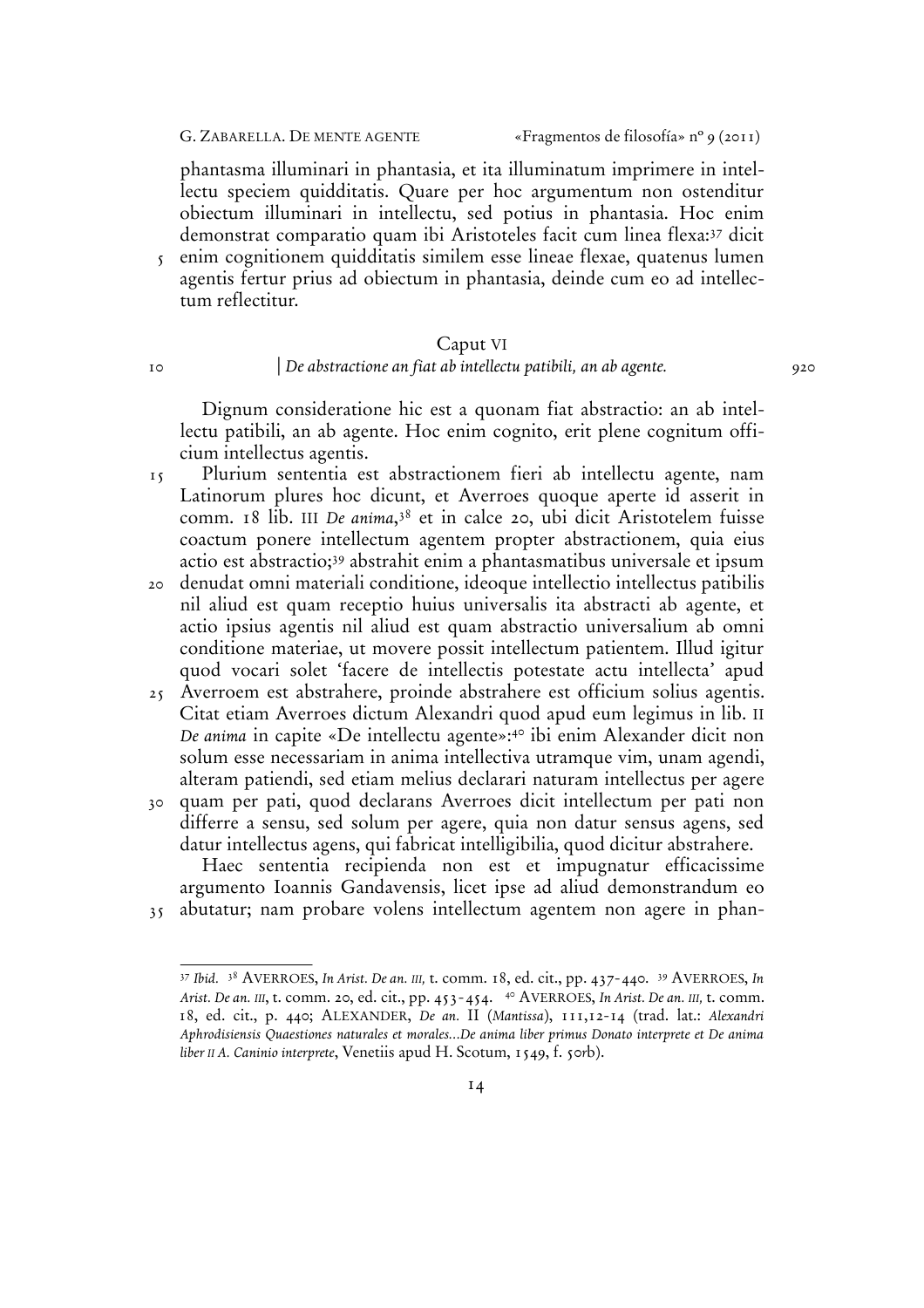tasma et eis nihil tribuere, ita argumentatur: intellectus agens, si phantasmata illuminat, aeque omnia in eis existentia illuminat, aeque omnia 1017 intelligibilia facit, nec potest unum | expoliare aliis, et ab eis separare et facere ut unum sine alio intelligatur;<sup>41</sup> quemadmodum lumen picturam aliquam feriens facit aeque omnes eius colores esse visibiles, aeque omnes 5 illustrat, nec facit ut unum videatur sine alio; ergo intellectus agens nihil phantasmatibus tribuit, et nihil in eis operatur.

Sed haec consequentia revera inefficax est et Ioannes fallaciam committit a secundum quid ad simpliciter, $42$  quia hoc argumentum probat quidem intellectum agentem non separare, seu abstrahere unum ab alio, 10 quoniam aeque illuminat totum phantasma, et omnia quae in eo sunt; proinde est efficacissimum ad probandum quod intellectus agens non possit facere abstractionem, cum nihil aliud sit abstractio quam separatio unius ab aliis, et acceptio unius non acceptis aliis; at non probat intellectum agentem nil prorsus in phantasmatibus operari; operatur enim ali- 15 quid necessarium pro abstractione, licet non faciat ipse abstractionem, ut mox declarabimus.

Quando enim rem aliquam ab alia re abstrahere volumus et eam su-921 mere | non sumpta illa alia, certum est necessarium esse ut unam ab alia distinctam habeamus; quia si confusae et commistae sint, id facere mi- 20 nime possumus, ut si nobis offeratur aqua vino commista, non est in nostra facultate accipere vinum non accepta aqua, quod dicitur abstrahere; quod si quispiam aliquo artificio vinum ab aqua separaret, ita ut utraque distincta inspicierentur, facile nobis esset unum accipere relicto altero. 25

Duo igitur actus considerandi sunt: unus est actus distinguendi rem a re, ut distincte appareant; alter est actus accipiendi unam dimissis aliis; qui duo actus ad eundem intellectum pertinere non possunt, sed unus ad agentem, alter ad patientem, quia si abstrahere est accipere unum dimissis aliis, certe non intellectus agentis officium est, sed patientis: hic enim 30 quidditatem intelligit in phantasmate emicantem, et eam accipit absque conditionibus materiae et absque aliis quae in eo phantasmate sunt, et sic eam ab aliis abstrahere dicitur; at facere id non posset nisi prius omnia in phantasmate distincta apparerent, quae distinctio est opus intellectus agentis: huius enim lumen phantasmati adveniens omnia quae in eo sunt 35 aeque illuminat et facit ut distincte omnia appareant, ut in phantasmate equi facit ut distincte appareant natura corporis, natura viventis, natura animalis, natura equi, natura quantitatis et natura qualitatis, et sic aliorum

<sup>41</sup> IOANNES GANDAVENSIS, *Super libros Arist. De anima subtilissimae quaestiones*, ed. cit., q. 24, ed. cit., f. 87*r*b-*v*a. <sup>42</sup> Cfr. ARISTOTELES, *Soph. elenchi*, 18021 ss.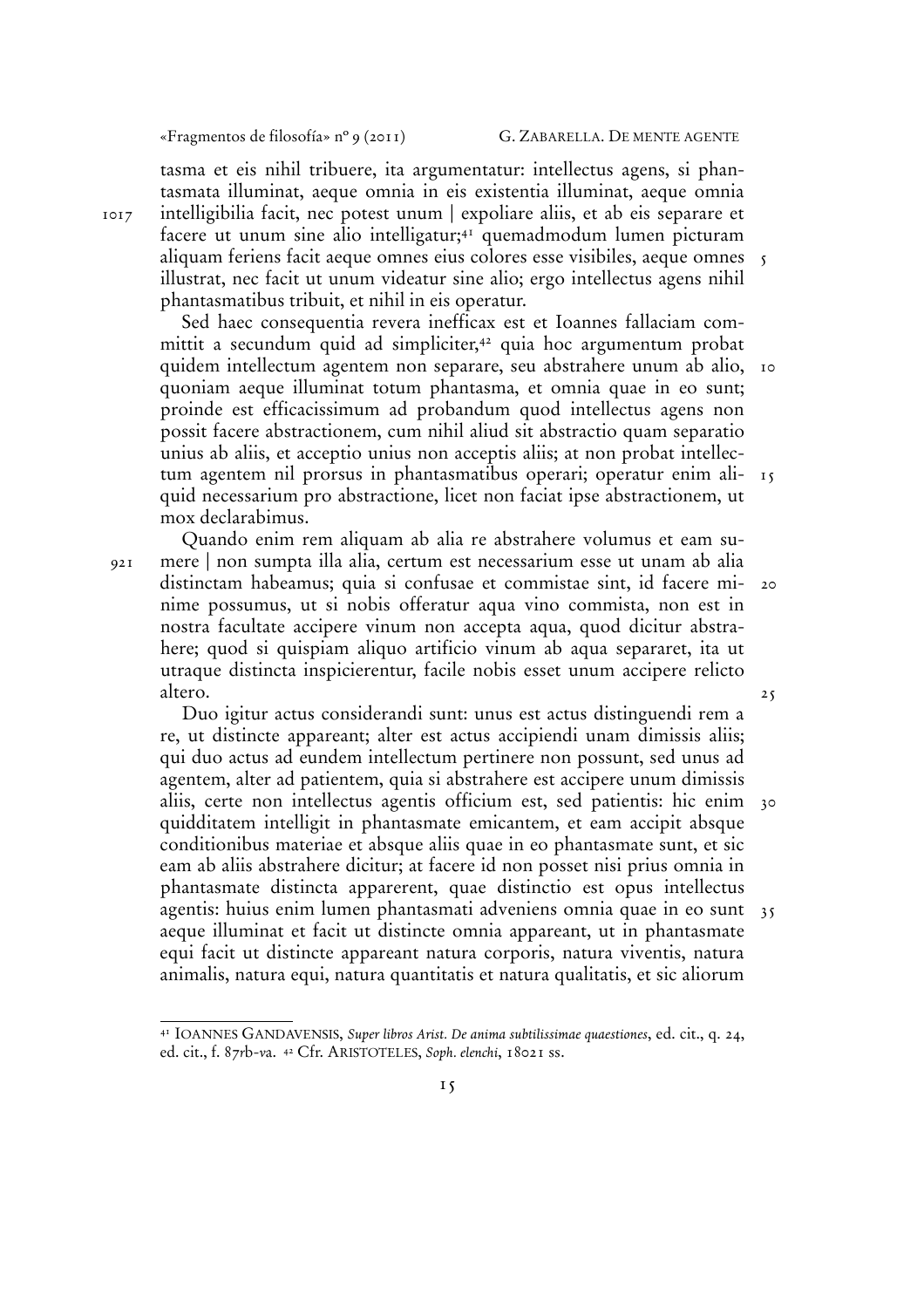accidentium. Haec enim omnia eo phantasmate confusa et indistincta erant, sed ab agente illustrata offeruntur patibili intellectui clara atque distincta, ut ipse ea omnia intuens possit contemplari id quod vult, tam totum confusum, quam singulam quidditatem in eo emicantem, et eam| 1018 5 omissis aliis intelligere.

Hoc idem in coloribus evenit: quando enim debile est in aere lumen, videmus confuse picturam totam, sed colorum distinctionem non videmus; adveniente autem solis lumine distincti apparent omnes colores et omnes tenuissimae lineae, nosque liberi sumus et apti ad intuendum in ea

- 10 pictura quicquid volumus dimissis aliis; nam primo loco totum confusum inspicimus, postea ad singulas particulas convertimur et intuemur modo hanc sine illa, modo illam sine hac, et hoc visus ipse facit, non lumen, siquidem lumen illustrat solum atque distinguit, visus vero inspicit hanc partem sine illa et illam sine hac. Ea tamen a philosophis abstractio non
- 15 appellatur, quia ut dicatur proprie abstractio non satis est si una res sine alia accipiatur, sed oportet etiam ut de ordine in ordinem transferatur, quod in visione non evenit. Oculus enim rem hanc accipiens videndam sine aliis non ob id eam transfert ad alium ordinem rei cognoscibilis, quia ibi omnia sensilia sunt, tam totum, quam partes; at intellectus abstrahens
- 20 transfert rem de ordine in ordinem, seu potius talem translationem factam praesupponit. Fit tamen revera translatio haec ab agente, qui illustrans facit rem e sensili intellectilem, deinde patibilis intellectus eam accipit, et ita abstrahere dicitur. In hoc igitur differt intellectus agens a lumine: quod lumen non transfert colores ad alium gradum cognoscibilitatis, at 25 intellectus agens facit e sensili intelle|ctile. 922

Ex his igitur patet error Averrois, qui putavit abstractionem esse munus intellectus agentis. Patet etiam error Ioannis Gandavensis, qui ex hoc colligebat intellectum agentem nil tribuere phantasmatibus.<sup>43</sup> Tribuit enim revera lumen distinguens, sed nullam electionem facit; haec enim fit

30 ab intellectu patiente, diciturque formaliter abstractio, cum actio intellectus agentis non sit abstractio nisi antecedenter, quia necessario praecedit abstractionem.

# Caput VII

# 35 *Solutio dubii adversus ea quae dicta sunt*.

Sed adversus haec dubium oritur: si enim abstrahere esset munus intellectus patibilis, ergo esset pati, quia officium intellectus patibilis est pati. Id tamen videtur esse falsum et repugnare propriae huius vocis signi-

<sup>43</sup> Cfr. *supra* n. 41.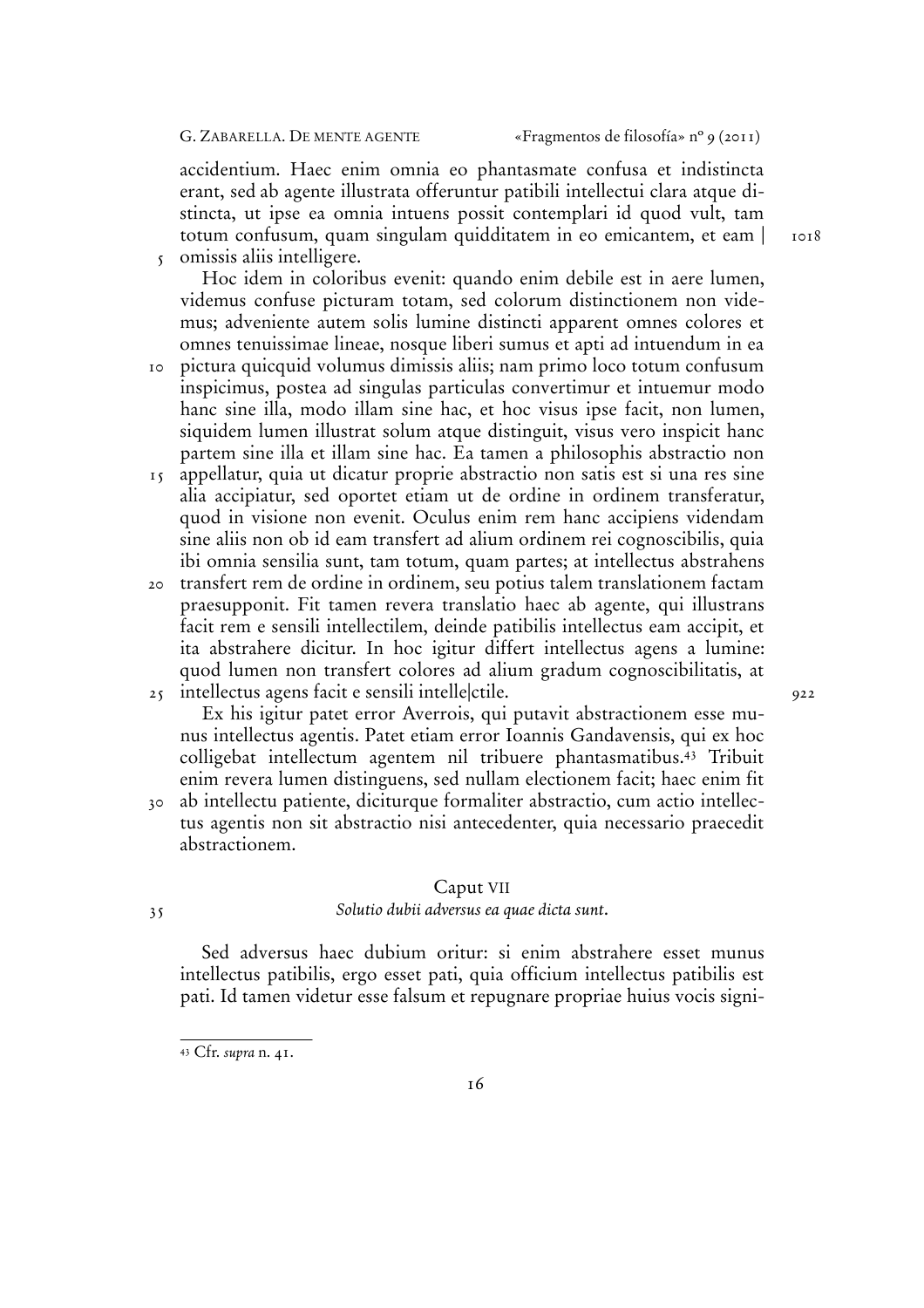ficationi, nam abstractio actionem potius quam passionem significat, quod argumentum mihi videtur Averroem movisse ad dicendum abstractionem esse operationem intellectus agentis.

Ad hoc dicimus verum quidem illud esse quod ex vi vocabuli sumitur, abstractionem esse actionem, sed negandum esse patibilis intellectus 5 1019 officium esse solum pati, quia licet Aristoteles dixerit intelligere esse | pati, quia secundum originem est pati, et facilius ad cognoscendam eius naturam ducimur per pati quam per agere, tamen intelligere est etiam agere; nam cognoscere non in sola specierum receptione, quae passio est, consistit, sed etiam in receptarum iudicatione, quae est actio, quare pati- 10 bilis intellectus speciem quidem recipiendo patitur, sed eam iudicando agit, et ita agendo dicitur abstrahere, quo fit ut intellectio dicatur actio immanens, quia fit ab ipso patibili intellectu et in d ipsomet recipitur. Hoc significare voluit Alexander in loco ab Averroe citato, quando dixit intellectum humanum magis declarari per agere quam per pati, hoc est, eius 15 naturam ratione operationis magis in actione quam in passione esse constitutam; quem locum non intelligens Averroes traxit ea verba ad intellectum agentem,44 quasi Alexander dicere voluerit intellectum agentem obtinere in anima humana praecipuum locum, et patibili intellectui antecellere, non quidem tempore, sed dignitate, quia nobilius est agere 20 quam pati. Attamen Alexander ibi non de illa actione loquitur quae attribuitur intellectui agenti, sed de illa quae est propria intellectus patibilis, et est speciei receptae iudicatio: vult enim iis verbis significare cognitionem magis in iudicatione quam in receptione consistere; nam si receptio tempore iudicationem praecederet, utique clarum esset intellectionem 25 esse formaliter iudicationem, non receptionem, nisi antecedenter; sed cum simul tempore receptio et iudicatio fiant, dicimus intellectionem esse simul passionem et actionem, sed magis in actione quam in passione consistere.

Ex his colligimus errorem illorum qui dicunt officium esse intellectus 30 agentis producere in intellectu patibili actum intelligendi:<sup>45</sup> hoc enim 923 falsum est, quoniam a|ctus intelligendi producitur ab ipsomet intellectu patibili, dum receptam speciem iudicat; agens vero non iudicat, neque iudicium producit, sed id solum praestat, quod antea diximus: iunctus enim phantasmati ipsum aptum reddit ad speciem quidditatis in intellectu 35 patibili imprimendam; propterea, si intellectio esset sola receptio in intel-

d in *om.* 1607

<sup>44</sup> Cfr. *supra* n. 40. <sup>45</sup> Cfr. IOANNES GANDAVENSIS (JOHN OF JANDUN), *Super libros Arist. De anima subtilissimae quaestiones*, Venetiis apud Iunctas, 1552, ff. 86*r*b-88*v*b; cfr. A. NIFO, *De intellectu libri sex*, Venetiis apud H. Scotum, 1553, f. 34*r*b.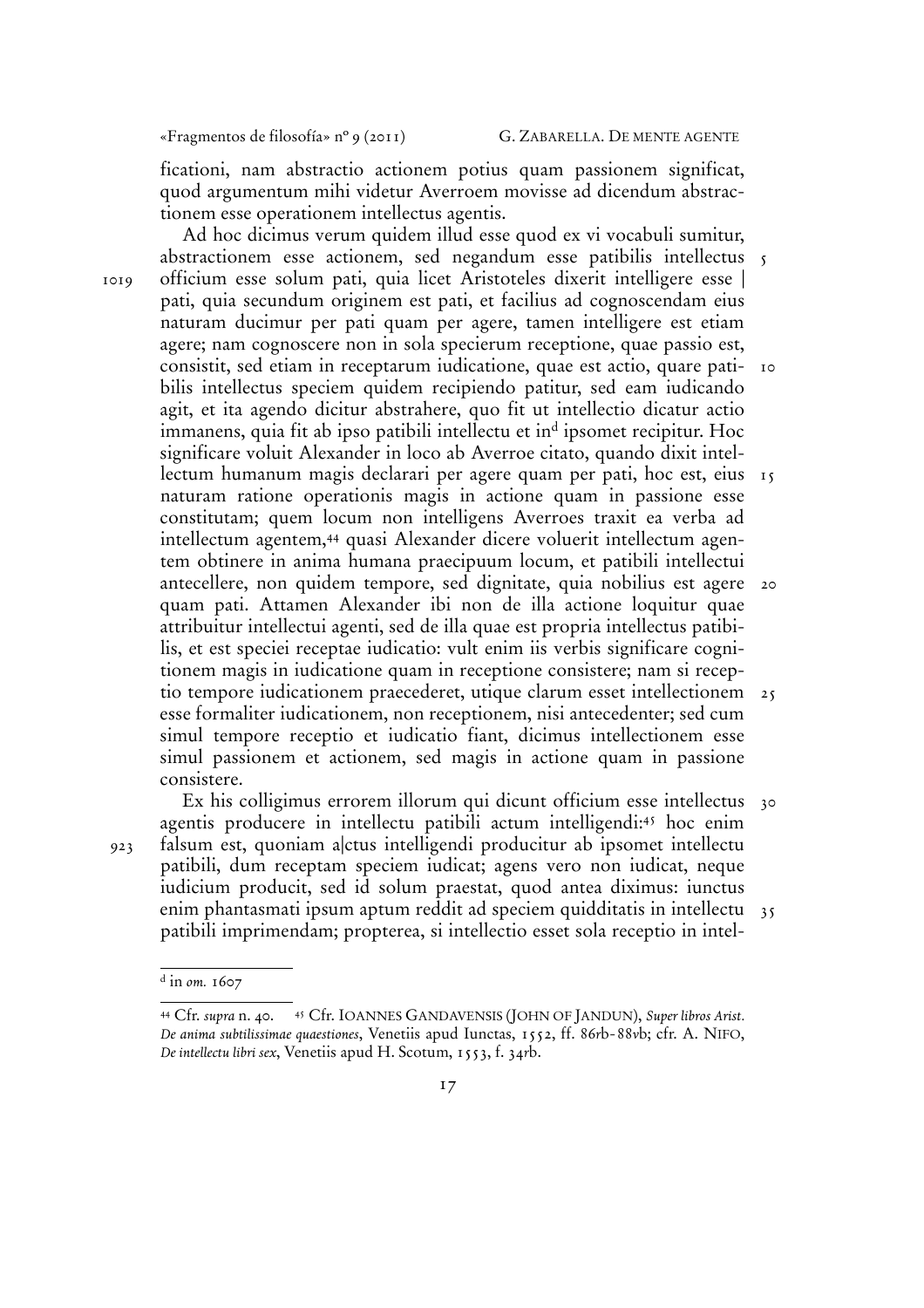lectu patibili, absque dubio dicendum esset ab intellectu agente una cum phantasmate produci actum intelligendi in intellectu nostro, cum species impressa idem sit quod intellectio. Sed quoniam intellectio non est sola receptio, sed etiam iudicatio, immo est praecipue iudicatio, et haec fit a

5 solo intellectu patiente, siquidem ipse ad iudicandam speciem est sibi sufficiens ex propria sua natura sine ope intellectus agentis, ideo non dicimus intellectum agentem producere intellectionem in intellectu patiente. Hoc enim neque solus facit, neque phantasmatibus iunctus, nisi ut causa remota et antecedens; causa enim proxima et aequata est ipsemet 1020

10 patibilis intellectus, qui ex sua natura speciem receptam iudicat.

#### Caput VIII

#### *Collectio officiorum intellectus agentis septem propositionibus*.

- 15 Quae igitur sint officia intellectus agentis in nostra intellectione satis ex iis quae diximus manifestum est. Ut autem omnia quae hactenus declaravimus breviter colligamus, tota rei veritas iuxta Aristotelis sententiam in his septem assertionibus iam a nobis satis superque demonstratis constituta est.
- 20 Prima assertio est: intellectus agens respectu obiectorum non est agens, sed perfectio et forma quae ipsis<sup>e</sup> phantasmatibus iuncta perficit ipsa, et facit ut sint obiectum actu, hoc est, idoneum ad movendum intellectum patibilem.

Secunda est: intellectus agens iungitur obiectis extra intellectum patibi-25 lem, videlicet ut in phantasia existentibus.

Tertia est: intellectus agens dicitur agens respectu intellectus patientis, quia in ipsum solum agit.

Quarta est: hic intellectus non ita agit in intellectum patibilem ut sit agens distinctum et seiunctum a phantasmatibus, sed ut actus phantasma-

30 tum, ita ut ex phantasmatibus et intellectu agente constituatur unum agens imprimens in intellectu patibili speciem universalis et quidditatis, quia phantasmata propriis viribus non essent apta ad imprimendam aliam speciem quam singularis confusi.

Quinta, quae ex hac quarta deducitur, est: intellectus agens est agens ut 35 intelligibilis, non ut intellectus, et agit ad modum obiecti; quare quatenus est agens non est formaliter intelligens, quanquam ex hoc infertur necessario ipsum esse alterum intellectum, quia omne actu intelligibile est intellectus.

e ipsi 1607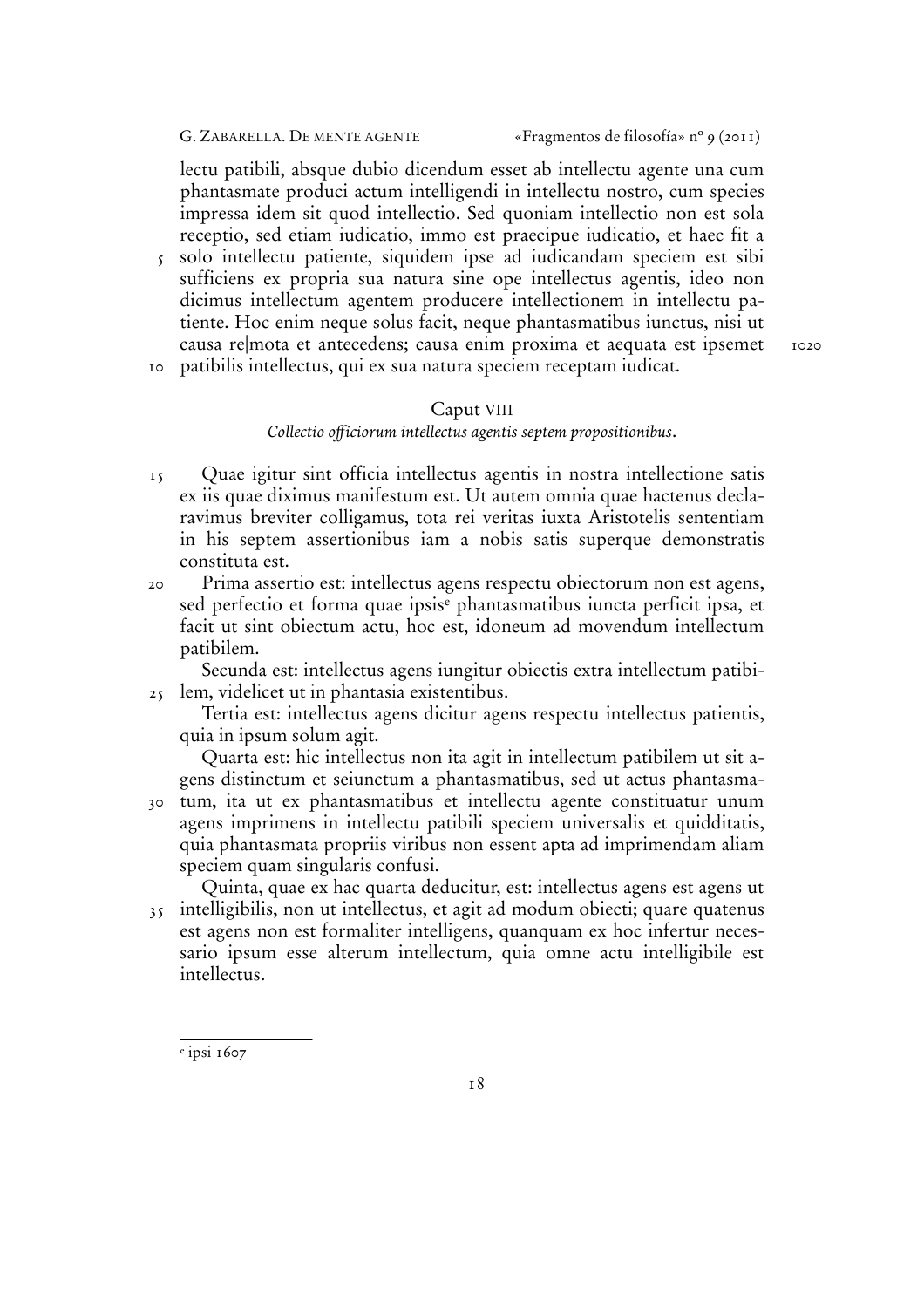Sexta est: intellectus agens non producit in intellectu patibili actum intelligendi, sed ipsemet patibilis intellectus hunc actum producit dum receptam speciem iudicat.

Septima est: officium abstrahendi non est intellectus agentis, sed est proprium intellectus patibilis, ita tamen ut abstractio ex necessitate prae- 5 924 supponat operam intellectus a|gentis, qui phantasmata illustret, et claras atque conspicuas esse faciat omnes naturas et quidditates quae in phantasmatibus insunt, ut postea patibilis intellectus accipere possit id quod vult, et alia dimittere, quod vocatur abstrahere: quare abstractio formaliter sumpta est opus solius intellectus patientis, sed antecedenter est opus 10 etiam intellectus agentis, cuius operam abstractioni praecedere necessarium est.

#### Caput IX

# 1021 *| Quid sit intellectus agens variae aliorum sententiae*. 15

# Cognitis officiis intellectus agentis est quoque eius natura consideranda, quod etiam Aristoteles fecit, sed ita breviter et obscure, ut per eius dicta non satis liquere videatur quisnam sit apud eum intellectus agens; quo factum est ut interpretes ad varios et inter se contrarios sensus verba 20 Aristotelis traxerint. Nos igitur aliorum sententias summa brevitate complectendo ratione duce pervestigabimus quisnam sit apud Aristote-

lem intellectus agens.

Necesse est intellectum agentem vel esse eundem secundum substantiam cum intellectu patiente, ut multi arbitrantur, adeo ut non sint duo 25 intellectus essentialiter distincti, sed unus, qui sola ratione distinguatur; vel distinctum esse essentialiter ab intellectu patiente, et duas esse formas, non unam, quae etiam plurium sententia fuit.

Qui dicunt intellectum agentem et intellectum patientem non esse duas formas, sed unam, quae sola ratione distinguatur in duas, variis modis id 30 asserunt. Simplicius dicit unam esse humanae mentis substantiam, quae dicitur possibilis quatenus est progressa in corpus, et dicitur agens quatenus in se manet;<sup>46</sup> quam eandem sententiam Themistio quoque et Averroi multi posteriores attribuunt. Ego tamen puto Themistium et Averroem statuisse intellectum agentem distinctum essentialiter a patiente, ita ut sint 35 duae formae et duae intelligentiae distinctae, et ambae humanae; hanc enim sententiam legere apud Themistium possumus in cont. 20 lib. III *De*

<sup>46</sup> SIMPLICIUS, *In Arist. De an. III*, ed. M. HAYDUCK, 241,32-242,15 (ed. lat.: *Simplicii commentarii in libros De anima Aristotelis*, ed. cit., pp. CVIII-CXII).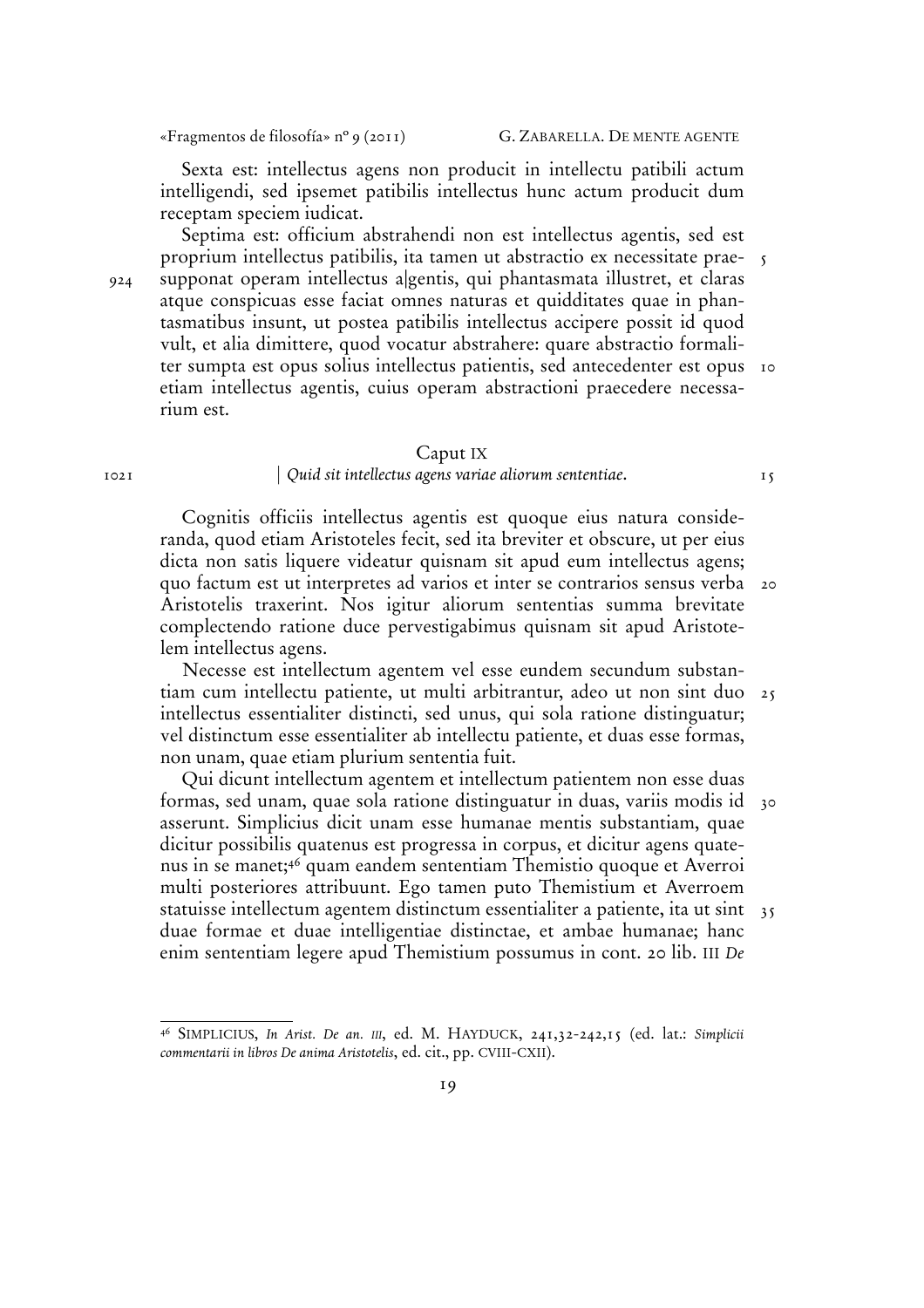*anima*, <sup>47</sup> et apud Averroem in comm. 4, 5, 18, 20 eiusdem libri,<sup>48</sup> ubi hos duos intellectus vocat duas substantias aeternas et alia multa dicit quae significant ipsum existimasse duas esse substantias, non unam; quod si Themistius et Averroes quandoque dicere videantur unum esse intellec-5 tum, consideranda sunt utriusque verba, nam unum appellant id quod ex

eis tanquam ex materia et forma conflatur; nunquam enim dixerunt eos esse essentialiter unum eo modo quo Simplicius existimavit.

Alii fuerunt –eaque fuit antiqua opinio relata et confutata a Themistio in loco praedicto49– qui dixerunt unum esse intellectum secundum sub-10 stantiam, qui dum est in mera potestate et omni cognitione caret, possibi-

- 
- lis dicitur; dum autem habet habitus dignitatem<sup>f</sup>, quae sunt prima principia per se nota, vocatur agens, quia horum principiorum cognitio est activum principium scientiae conclusionum, in quam sententiam ducti sunt ob Aristotelis verba in cont. 18 lib. III *De anima*, quando dixit intel- $\frac{1}{5}$  lectum agentem esse | habitum quendam:<sup>50</sup> videtur enim non potuisse  $\frac{1}{2}$  1925
- alium habitum significare quam habitum principiorum.

Ab hac sententia parum recessit Ioannes Grammaticus, qui putavit eundem patibilem intellectum, quatenus habet habitus non modo principiorum, sed etiam conclusionum, vocari agentem, quoniam dum habet

- 20 scientiarum habitus acquisitos, potest agere quando vult, quemadmodum Aristoteles dixit, ideoque vocatur intellectus agens, quia potest arbitratu suo exire in actum; et in hanc opinionem ipse quoque Ioannes incidit ob illa Aristotelis verba quibus intellectum agentem dixit esse habitum quendam.<sup>51</sup>
- 25 Demum D. Thomas putavit intellectum agentem et intellectum patientem non duas formas esse, sed duas facultates eiusdem animae rationalis, quae ratione potentiae passivae dicatur intellectus passibilis, et ratione potentiae activae dicatur intellectus agens;<sup>52</sup> quare apud eum non sunt duae partes animae, nisi prout nomen partis pro facultate seu potentia 30 sumitur. Ideo eius sententia iure numeratur in opinionibus illorum qui

f dignitatem 1607 > dignitatum 1590 1597

<sup>47</sup> THEMISTIUS, *In Arist. De an. paraphrasis*, ed. R. HEINZE, 99-100 (ed. lat.: THÉMISTIUS, *Commentaire sur le traité De l'ame d'Aristote*, traduction de G. De Moerbeke, ed. G. Verbeke, 1957, pp. 226-228). <sup>48</sup> AVERROES, *In Arist. De an. III,* t. comm. 4, ed. cit., pp. 383-386; t. comm. 5, pp. 411-412; t. comm. 18, pp. 437-440; t. comm. 20, p. 447. <sup>49</sup> Cfr. *supra* n. 47. <sup>50</sup> ARISTOTELES, *De an*., III, 5, 430a14-17; t. 18 (ed. cit., p. 437). <sup>51</sup> IOANNES PHILOPONUS (GRAMMATICUS), *In Aristot. libros De anima commentariis*, ed. M. Hayduck, 538,7 y ss. (trad. lat.: *Ioannis Alexandrei In tres libros De anima Aristotelis*, Venetiis apud H. Scotum, 1554, ff. 86*v*b-87*r*b). <sup>52</sup> Cfr. THOMAS AQUINAS, *S. theol*., I, q. 79, a. 4, co.; *In Sent.*, II, d. 17, q. 2, a. 1, co.; *S. contra Gent*., II, 76-78; *In De an*., III, lect. 10; *Quaest. de anima*, a. 5., co.; *Quaest. de sp. creat*., a. 10., co.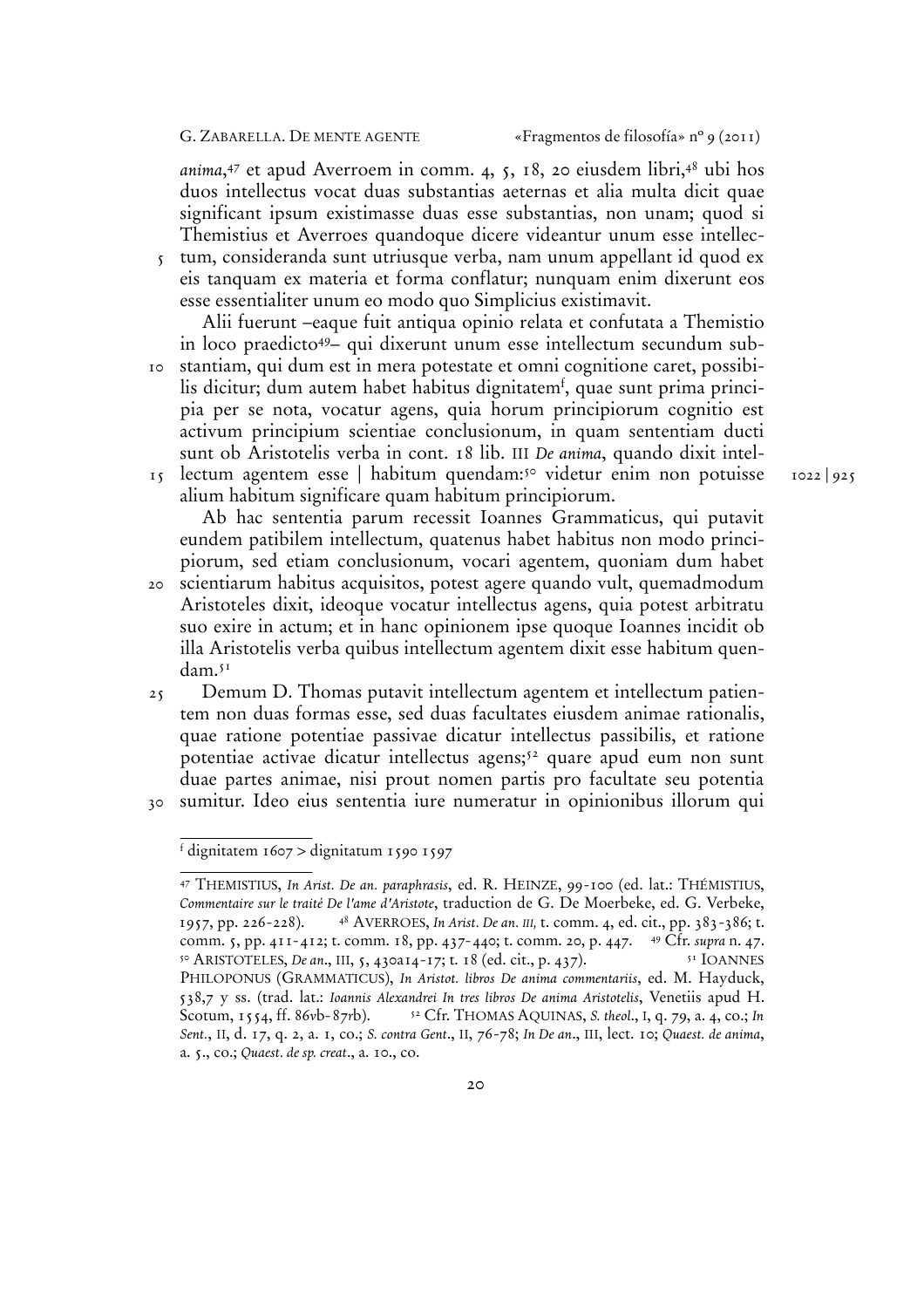dicunt intellectum agentem et intellectum patientem non esse duas substantias distinctas, sed unam, quae sola ratione distinguatur.

# Caput X

# *Confutatio omnium opinionum eorum qui dicunt intellectum agentem et intellectum* 5 *patientem esse unam et eandem substantiam*.

Hae omnes sententiae quibus statuitur hos duos intellectus unam esse substantiam falsae sunt, et cum principiis Aristotelis minime convenire possunt. Quod prius communiter adversus omnes ostendemus postea 10 vero etiam singillatim eas considerando proprios cuiusque errores patefaciemus.

Imprimis certum est Aristotelem existimasse nullum simplex posse movere seipsum, sed quicquid movetur ab alio moveri. Hoc enim legimus ab eo fuse demonstratum in VII et VIII *Physicorum*, <sup>53</sup> idque in ipsa quoque 15 anima impossibile esse docuit in I lib. *De anima*, quando confutavit illorum sententiam qui dicebant animam movere seipsam.<sup>54</sup> Non potest igitur eadem humanae mentis substantia, cum sit forma simplex, esse simul agens et patiens respectu sui ipsius; nec satis est distinctio secundum rationem, quia si hoc sufficeret, de omni re simplici hoc idem dicere 20 possemus: eam habere facultatem agendi et facultatem patiendi, et ita agere in seipsam ratione diversarum virium. Hoc tamen absurdum est, nec secundum Aristotelem concedendum; ergo similiter in intellectu est absurdum, qui cum sit simplex, non potest simul esse perfectus et imperfectus, potestate et actu, et in seipsum agere et seipsum ducere de po- 25 1023 testate ad a|ctum, de imperfectione ad perfectionem.

Patet autem Aristotelem in cont. 17 lib. III *De anima* invenisse intellectum agentem propter patientem, et ut in ipsum agat,<sup>55</sup> sicut antea demonstravimus: ergo non possunt esse unus et idem intellectus secundum substantiam. Potest quidem eadem res habere et agendi et patiendi facul- 30 926 tatem respectu diver|sorum, ita ut ab uno patiatur et in aliud agat, sed non respectu suiipsius, nempe ut in se agat et a se patiatur, nisi habeat in seipsa partes secundum substantiam distinctas quibus hae duae contrariae

vires attribuantur. Exempla quoque ab Aristotele adducta in cont. 17 et 18 libri III *De anima* hoc idem demonstrant:<sup>56</sup> in tota enim natura videmus 35 semper agens distinctum esse secundum substantiam a patiente, sic omnis ars agens distincta est essentialiter a materia patiente. Aristoteles autem

<sup>53</sup> Cfr. ARISTOTELES, *Phys.*, VII, 1, 241b33 ss.; VIII, 4, 254b7 ss. <sup>54</sup> Cfr. ARISTOTELES, *De an*., I, 3, 405b31 y ss. <sup>55</sup> ARISTOTELES, *De an*., III, 5, 430a10-14; t. 17 (ed. cit., p. 436). 56 ARISTOTELES, *De an*., III, 5, 430a10-17; tt. 17-18 (ed. cit., pp. 436-437).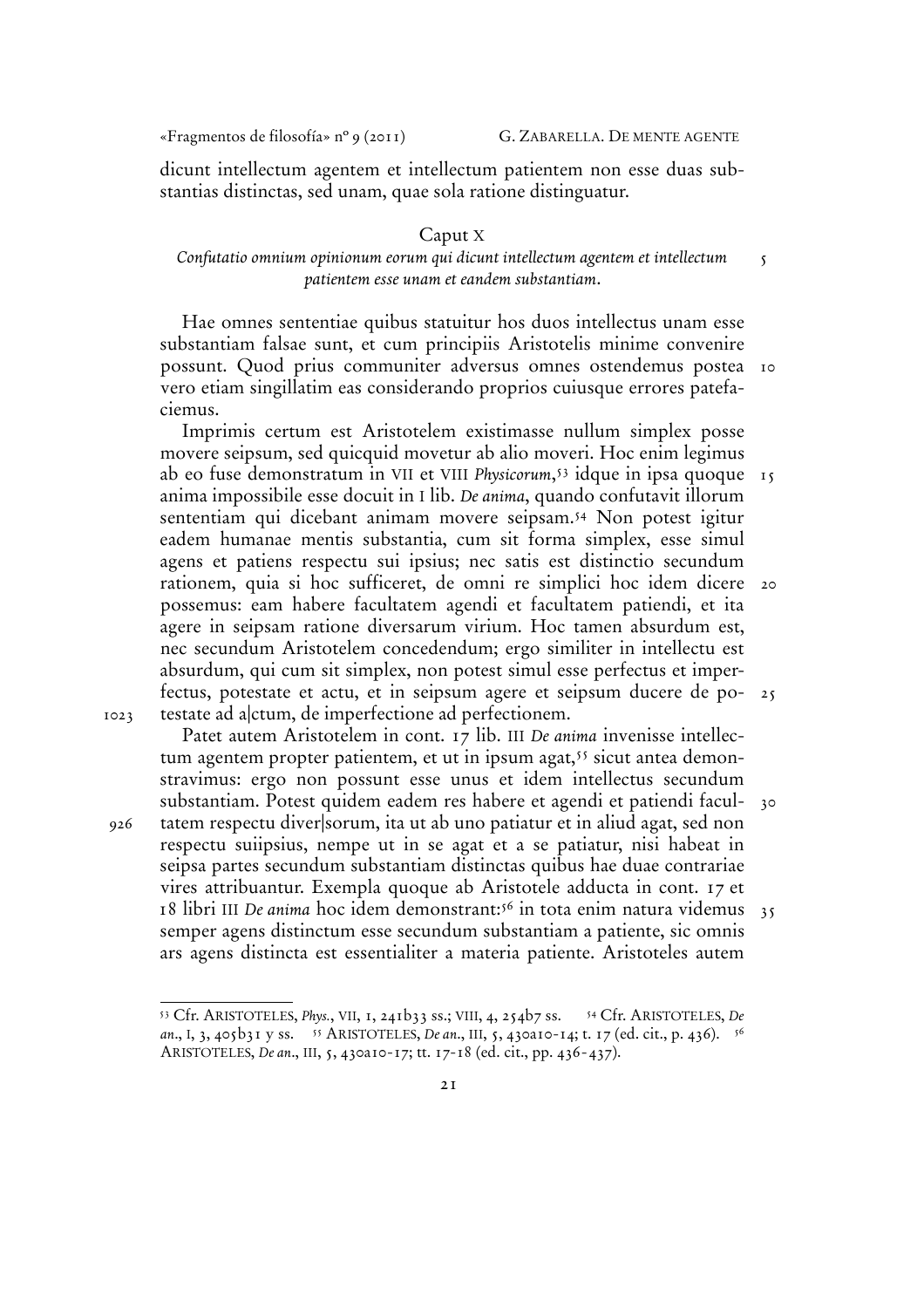dixit intellectum agentem ita se habere ad intellectum patientem, ut ars se habet ad materiam, ergo voluit eos secundum substantiam esse distinctos.

Hoc idem significat exemplum luminis:<sup>57</sup> lumen enim est essentialiter distinctum et a colore cui iungitur, et a visu in quem agit. Putavit autem

5 Aristoteles quem locum habet lumen in visione eundem habere intellectum agentem in intellectione: censuit igitur hunc esse distinctum essentialiter et ab intellectu patiente, et ab obiectis intelligibilibus.

Ipsa quoque ratio qua Aristoteles ad ostendendum intellectum agentem usus est hoc idem demonstrat: probat enim dari intellectum agentem

- 10 eo quod datur intellectus patiens;<sup>58</sup> eos igitur statuit tanquam duos, non tanquam unam substantiam, quoniam argumento illo hoc non ostenditur. Nam si Aristoteles id quod isti comminiscuntur ostendere voluisset, probare non debuisset dari intellectum agentem quia detur intellectus patiens, sed solum ostendere eundem intellectum patientem, de quo antea
- 15 loquutus erat, activam quoque vim habere, ratione cuius dicitur etiam agens. Hoc tamen neque dixit, neque significavit modo ullo Aristoteles, sed omnia quae ibi dicit contrarium indicant, ut modo dicebamus.

Hoc idem declarant illa quae ibidem dicuntur postea ab Aristotele in cont. 19 et 20:<sup>59</sup> inquit enim agens esse honorabilius patiente; inquit

- 20 intellectum agentem esse actionem secundum substantiam; inquit ipsum nil aliud esse quam id quod est, nempe puram quidditatem et purum actum, immo ipsummet esse; at in cont. 5 dixerat intellectum patibilem nihil esse nisi puram potestatem:<sup>60</sup> quomodo igitur sunt essentialiter idem si alterius natura et essentia est actus purus, ita ut sit idem essentialiter
- 25 cum sua operatione, alterius vero est pura potestas? Dixit etiam intellectum agen|tem semper intelligere, patientem vero non semper, 1024 quod manifeste denotavit eos esse duas distinctas substantias, nam eadem substantia dici non potest simul intelligens et non intelligens.

- Quoniam igitur Aristoteles nihil unquam dixit quod significare potue-30 rit unam esse horum duorum intellectuum substantiam, immo omnia eius verba denotant eorum differentiam substantialem, et ratio quoque Aristotelis hoc demonstrat, vanae et falsae sunt omnes sententiae quibus quovis modo statuatur unam et eandem horum duorum intellectuum esse substantiam.
- 35 Si vero singulas praedictas opiniones seorsum considerare velimus, opinio Simplicii ab Aristotele alienissima est. Nam secundum Simplicium non est essentiale intellectui esse potestate, sed id per accidens ei contin-

<sup>57</sup> ARISTOTELES, *De an*., III, 5, 430a14-17; t. 18 (ed. cit., p. 437). <sup>58</sup> ARISTOTELES, *De an*., III, 5, 430a10-14; t. 17 (ed. cit., p. 436). <sup>59</sup> ARISTOTELES, *De an*., III, 5, 430a17-25; tt. 19-20 (ed. cit., pp. 440-443). <sup>60</sup> ARISTOTELES, *De an*., III, 4, 429a21-24; t. 5 (ed. cit., p. 387).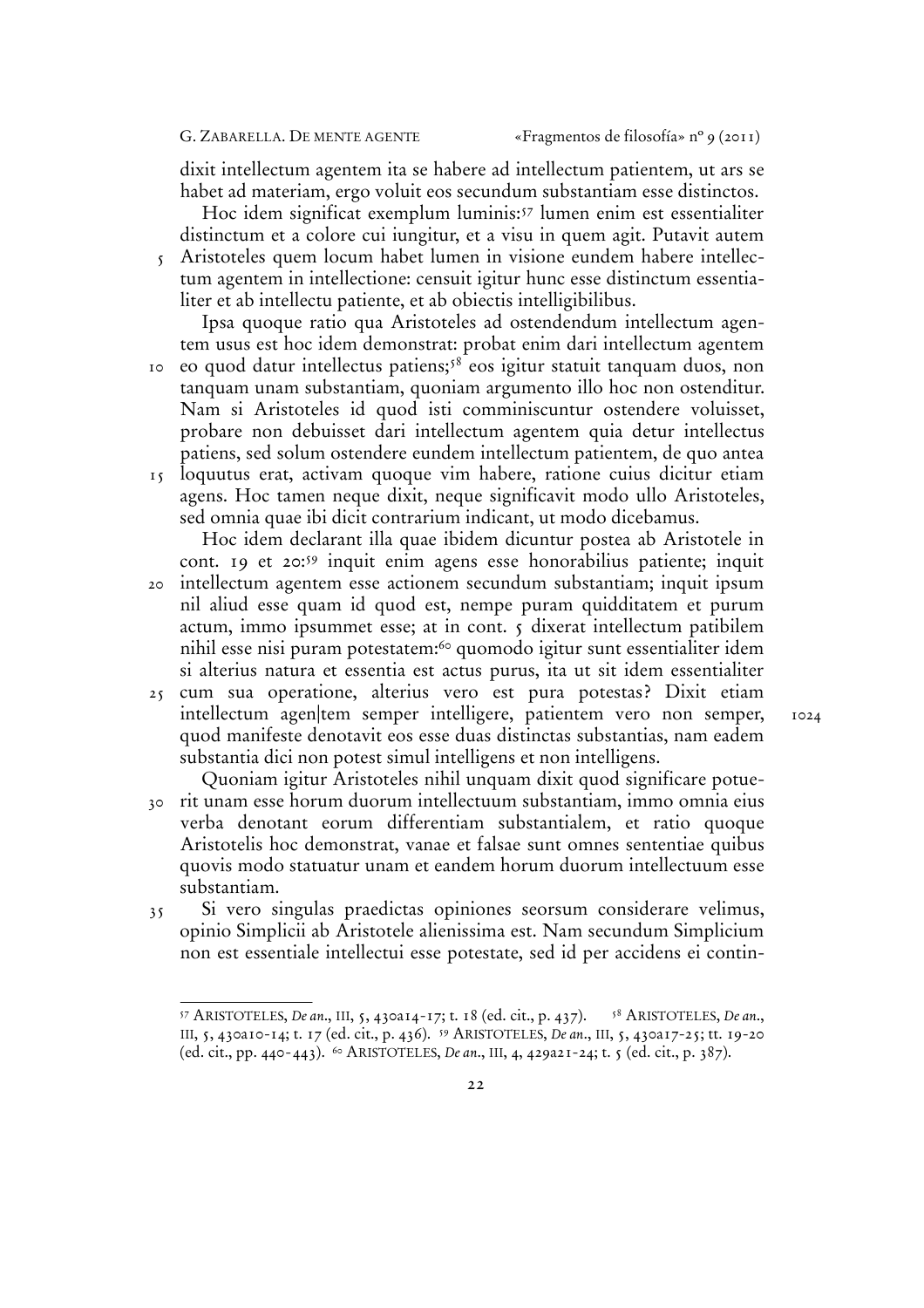927 git, nempe quatenus progreditur  $\vert$  in corpus.<sup>61</sup> Aristoteles tamen vult illud ei essentiale esse: inquit enim nullam esse aliam eius naturam nisi meram potestatem.<sup>62</sup> At si sequamur Simplicium, intellectus essentialiter est purus actus, per accidens vero est pura potestas: igitur haec sententia est contraria opinioni Aristotelis, et est potius platonica quam peripatetica. 5 Unde colligere possumus eam nec Themistio, nec Averroi adscribendam esse; hi namque in Aristotele interpretando non solent uti dogmatibus platonicorum, quod Simplicius ubique fecit.

Alia quoque opinio eorum qui dixerunt intellectum agentem esse ipsummet intellectum patibilem ut habentem principiorum habitus, vel 10 etiam habitus conclusionum, ut Ioannes Grammaticus existimavit,<sup>63</sup> non est opinio Aristotelis, quoniam Aristoteles intellectum in habitu manifeste distinxit ab intellectu agente, cum de utrisque separatim egerit, et intellectum in habitu consideravit in ipso tractatu qui est de intellectu patibili.<sup>64</sup> Dixit etiam intellectum in habitu non semper esse actu intelli- 15 gentem, sed quandoque etiam potestate; agentem vero dixit semper esse intelligentem.<sup>65</sup> Denique si illa omnia quae de intellectu agente in cont. 19 et 20 dicuntur consideremus,<sup>66</sup> manifestissimum est ea non posse accommodari intellectui in habitu, illud praesertim, quod dixit intellectum agentem esse per essentiam suam actionem, nam intellectus in habitu, 20 cum quandoque non intelligat actu, non est per essentiam sua operatio. Alia quoque multa in ea parte dicuntur ab Aristotele ex quibus hoc ostenditur, quae missa facio ut in re manifesta.

Neque suffragantur huic sententiae verba Aristotelis in cont. 18,67 dicentis intellectum agentem esse habitum quendam: non enim quemlibet 25 habitum significavit, neque illum quem isti respexerunt, sed talem quale 1025 est lumen; lu|men vero non est habitus ipse videndi, neque est species coloris in oculo recepta, sed est quoddam externum ab externo principio adveniens distinctum et a visione, et ab obiectis, et a facultate visiva, et ab ipsa habilitate videndi; talis igitur habitus est intellectus agens, qui extrin- 30 secus accedens producit in intellectu patibili scientiarum habitus a quibus ipse patibilis intellectus vocatur in habitu; quare intellectus agens non est talis habitus a quo dicatur intellectus in habitu.

Opinio quoque D. Thomae non est Aristoteli consentanea et proprias patitur difficultates. Nam cum in intellectu patibili cognoverit et vim 35

<sup>61</sup> SIMPLICIUS, *In Arist. De an. III*, ed. M. Hayduck, 241,32-242,15 (ed. lat. cit., pp. CVIII-CXII). <sup>62</sup> ARISTOTELES, *De an.*, III, 4, 429a21-24; t. 5 (ed. cit. p. 387). <sup>63</sup> IOANNES PHILOPONUS (GRAMMATICUS), *In Aristot. libros De anima commentariis*, ed. M. Hayduck, 538,7 y ss. (trad. lat. cit.: ff. 86*v*b-87*r*b). <sup>64</sup> ARISTOTELES, *De an*., III, 5, 430a14-17; t. 18 (ed. cit., p. 437). <sup>65</sup> ARISTOTELES, *De an*., III, 5, 430a17-25; tt. 19-20 (ed. cit., p. 442-443). <sup>66</sup> Cfr. *supra* n. 65. <sup>67</sup> ARISTOTELES, *De an*., III, 5, 430a14-17; t. 18 (ed. cit., p. 437).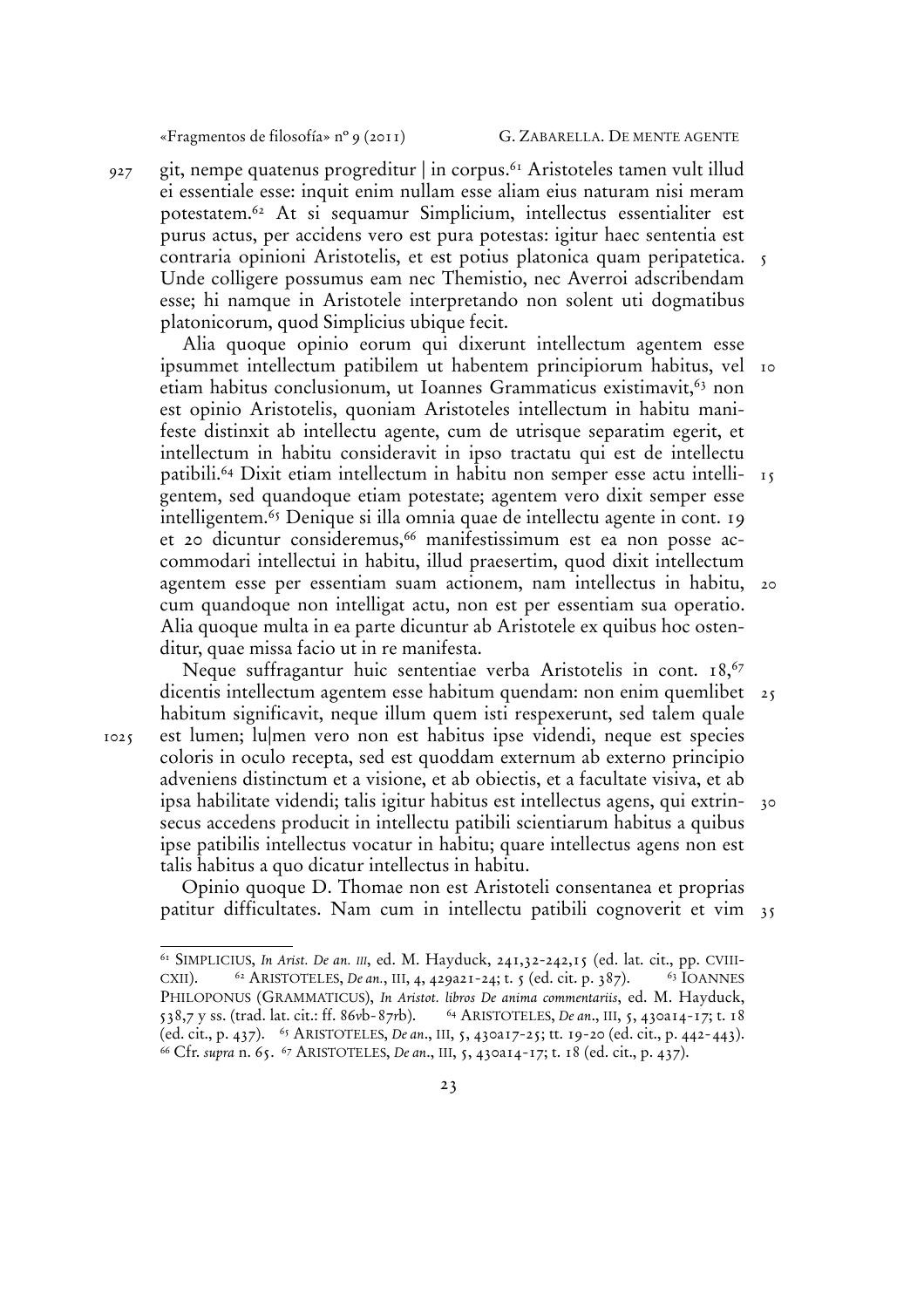patiendi et vim agendi, in ambiguitatem lapsus est, credens vim activam quam patibilis intellectus habet esse intellectum agentem, quod minime verum est, quia intellectus agens debet agere in intellectum patibilem, ut antea demonstravimus; igitur si esset vis illa activa quam habet intellectus

- 5 patibilis, idem ageret in seipsum, quod minime dicendum est. Nos vero iam diximus quae sit vis activa quam habet intellectus patibilis: est enim vis iudicativa obiecti recepti, quae non est dicenda intellectus agens, quia non est vis agendi in ipsummet intellectum patibilem, sed potius in obiecta quodammodo, dum ea iudicat. Thomas igi|tur non in hoc erravit, 928
- 10 quod posuerit in intellectu patibili vim passivam et vim activam, hoc est, et vim recipiendi et vim iudicandi; etenim nos quoque utramque concedimus. Sed in eo erravit, quod putavit vim hanc activam ab Aristotele vocari intellectum agentem. Sed mox ostendemus D. Thomam proxime omnium ad mentem Aristotelis accessisse, neque in ipsa re, sed in sola 15 ferme appellatione aberrasse.

#### Caput XI

# *Quod necessarium sit intellectum agentem esse formam abiunctam a materia per essentiam*.

20

Quoniam igitur nullum dogma secundum Aristotelem defendi potest quo dicatur intellectum patientem et intellectum agentem esse unam et eandem substantiam, restat ut sint duae substantiae essentialiter distinctae, quae absque dubio sententia Aristotelis fuit. Hoc autem si ita est,

- 25 sequitur necessario intellectum agentem esse formam immaterialem et a materia prorsus abiunctam, quod facile ostendo argumento sumpto ab intellectu patiente: is enim vel est forma separata a materia nec dans esse homini, ut Averroes existimavit,<sup>68</sup> vel est forma materiam informans et hominem constituens, ut Alexander et latini omnes arbitrantur.<sup>69</sup> Si est
- 30 forma abiuncta a materia, multo magis oportet intellectum agentem esse a materia separatum, cum sit nobilior patiente. Si vero intellectus patibilis est forma constituens hominem, agens, | qui patiente praestantior est, non 1026 potest esse forma informans materiam, quia si intellectus patibilis est forma specifica qua homo est homo, ergo omne illi superveniens in ho-

35 mine et excellentius ipso, excedit humanam naturam, nec potest esse

<sup>68</sup> Cfr. AVERROES, *In Arist. De an. III*, t. comm. 5, ed. cit. 392-393; t. comm. 19, ed. cit., p. 442. <sup>69</sup> Cfr. ALEXANDER APHRODISIENSIS, *De an.*, 81,14-82,15 (trad. lat. cit., f. 45*v*b); ALBERTUS MAGNUS, *De anima*, III, tr. 2, cap. 12 (ed. C. Stroick, pp. 192b-193a); THOMAS AQUINAS, *S. theol.*, I, q. 76, a. 1, co.; *S. contra Gent.*, II, 68-70; *In De an*., II, lect. 4; III, lect. 7; *Quaest. de creat.*, a. 2; *Quaest. de anima*, a. 1; a. 2.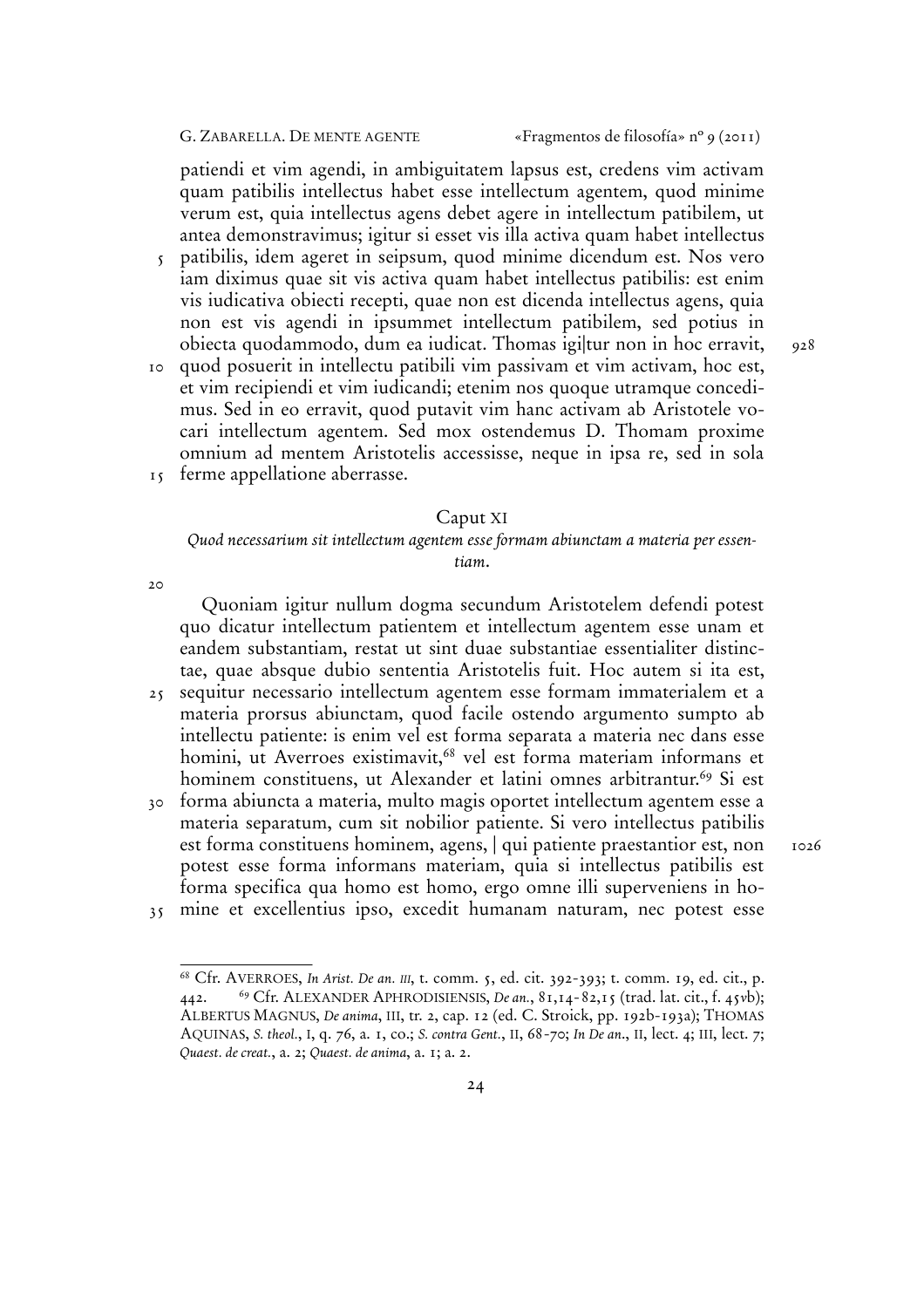forma informans, quia nulla forma informans nobilior potest ultimae ac specificae differentiae supervenire, sed ita superveniet ut nauta supervenit navi iam constitutae et formatae. Omnibus igitur modis fateri oportet intellectum agentem non esse alicuius corporis formam, sed esse substantiam penitus immaterialem. 5

Hoc etiam significarunt omnes conditiones intellectui agenti ab Aristotele attributae in III lib. *De anima*: nam in cont. 19 dixit ipsum esse separatum et immistum et impatibilem;<sup>70</sup> et has conditiones probavit ex eo: quod est secundum suam substantiam actio, id est, quoniam per essentiam est sua operatio. Haec enim non est quarta conditio, ut multi 10 graecae linguae ignari arbitrantur, sed est probatio, et medius terminus per quem tres illae conditiones ostenduntur, ut in graecis verbis manifestum est, quae sunt haec: «τῇ οὐσίᾳ ὢν ἐνέργεια». Hic enim loquendi modus apud graecos probativus est, ut etiam notare possumus in cont. 14 lib. IV *Meteorologicorum*, <sup>71</sup> et pluribus aliis in locis, et significat: cum secun- 15 dum substantiam suam sit actio –«ἐνέργεια» enim est operatio– et in omnibus formis materialibus est distincta ab essentia, in formis vero a materia abiunctis est idem quod essentia, sicut in lib. *De mente humana* declaravimus;72 quoniam igitur secundum suam essentiam est sua opera-929 tio, | Aristoteles inde colligit eum esse a materia separatum, non com- 20 mistum corpori modo ullo et prorsus impatibilem, nam pati est propter materiam;<sup>73</sup> quare omne carens materia expers est omnis passionis.

Quod autem secundum essentiam sit actio satis habet ibi ostendere Aristoteles a posteriori, argumento sumpto ab intellectu patiente; nam ipse quoque, dum actu intelligit, fit idem quod res intellecta et quod sua 25 operatio: cum ergo hoc notet perfectionem et competat intellectui patienti, debet etiam agenti competere, immo et modo praestantiore, cum agens sit patiente nobilius. Quoniam igitur patienti intellectui competit ut sit sua operatio, quia aliquando solum –non semper– est sua operatio, nempe tunc quando actu intelligit, sed ei competit per aliud a quo perfici- 30 tur, necesse est ut agenti competat per essentiam; id enim per quod aliud tale est, per se tale esse debet.<sup>74</sup>

<sup>70</sup> ARISTOTELES, *De an*., III, 5, 430a17-20; t. 19 (ed. cit., p. 440). <sup>71</sup> ARISTOTELES, *Meteorol.*, IV, 2, 379b15-18; t. 14 (ed. *Apud Iunctas*, f. 470*r*E). <sup>72</sup> ZABARELLA, *De mente humana* (*De rebus nat.*, ed. 1607, coll. 68-969). <sup>73</sup> Cfr. ARISTOTELES, *De gen.*, II, 9, 335b29-31; *De an*., II, 1, 412a9-10; *Metaph*., XII, 2, 1069b8-34. <sup>74</sup> Cfr. ARISTOTELES, *Metaph.*, II, 1, 993b24-26; *Anal. post*., I, 2, 72a29-32; ALEXANDER APHRODISIENSIS, *De an.*, 88,26-89,8 (trad. lat. cit., f. 46*v*b).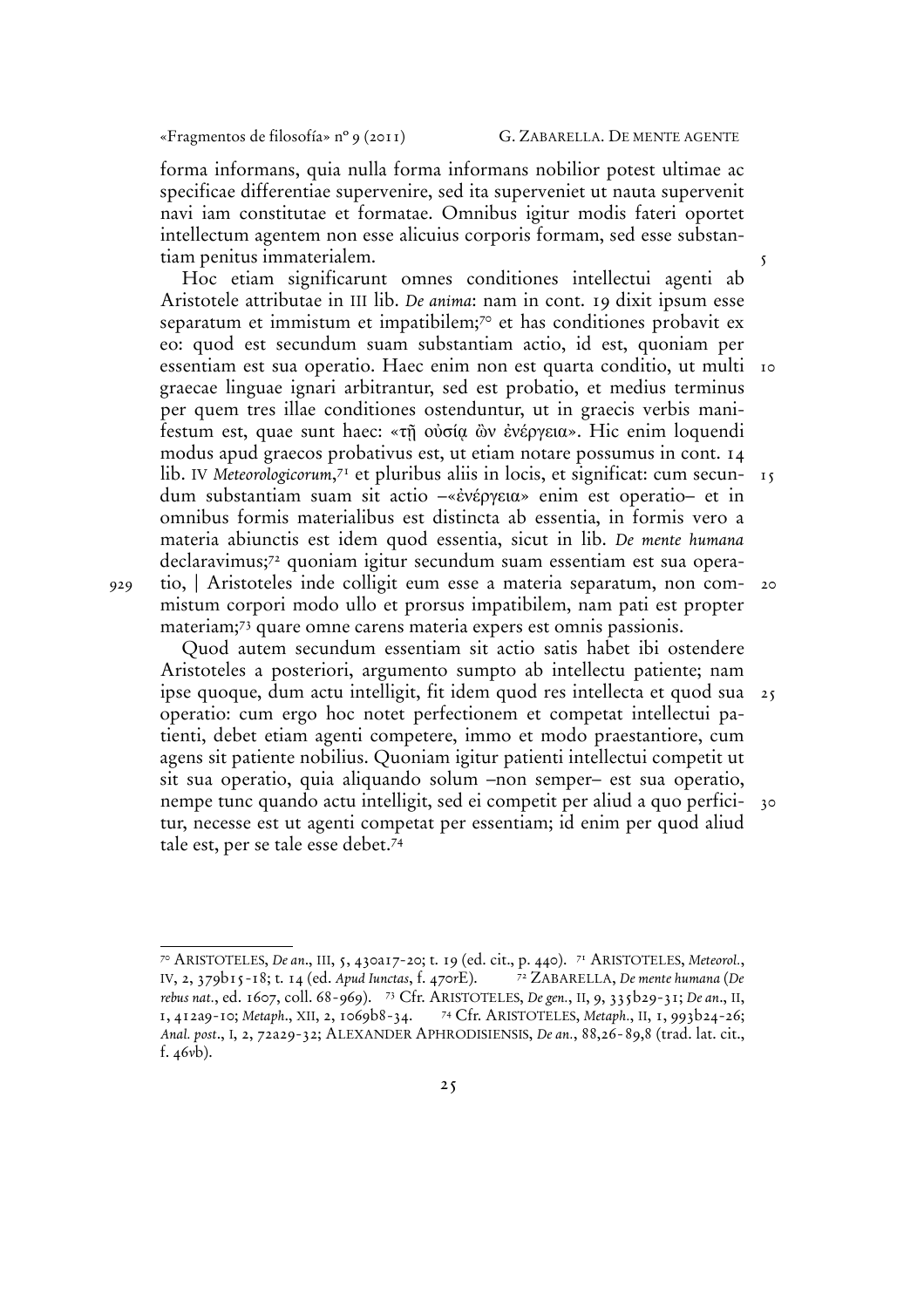G. ZABARELLA. DE MENTE AGENTE«Fragmentos de filosofía» nº 9 (2011)

Haec illius loci vera interpretatio, non quam multi putant, qui dicunt verba illa «honorabilius enim est<sup>g</sup> agens patiente»<sup>75</sup> et alia quae sequuntur dirigi ad probandum quod intellectui agenti competant tres illae conditiones: separatus, immistus et impatibilis. Probationem autem talem esse

- 5 competunt intellectui patienti, ergo etiam agenti, qui honorabilior est, sed de|cipiuntur quoniam verba illa pertinent ad probanda proxime praece- 1027 dentia, non illa quae remotiora sunt: non enim probat Aristoteles tres illas conditiones, sed probat medium quo illas ostenderat, quemadmodum series verborum manifeste demonstrat; immo neque osten-
- 10 dere poterat illas tres conditiones agenti competere ex eo quod competant patienti, sicut illi comminiscuntur, quia ratio esset fallax et aequivoca, cum illae conditiones alio modo agenti competant, alio patienti, neque de utroque in eadem significatione accipiantur; nam in cont. 7 Aristoteles intellectum patientem vocaverat «separatum»,<sup>76</sup> scilicet ab
- 15 organo, ut praecedentia verba a contrario sensu demonstrant; at in 19 agentem vocat «separatum» penitus a materia,<sup>77</sup> et intellectum patientem vocaverat in cont. 4 «non mistum cum obiectis»,<sup>78</sup> et in 6 «non mistum cum parte aliqua corporis in recipiendo species»;<sup>79</sup> at in 19 agentem vocat «non mistum cum corpore aut cum ulla alia re ullo modo»,<sup>80</sup> tam
- 20 secundum esse quam secundum operari, cum in eo operatio ab essentia non distinguatur; et in cont. 3 intellectum patientem vocaverat  $\langle \hat{\alpha} \pi \alpha \theta \tilde{\eta} \rangle$ <sup>81</sup> hoc est, non affectum naturis suorum obiectorum, eamque conditionem absque dubio adduxit ut communem intellectui cum sensu, quoniam id quod aliqua est recepturum non debet illa habere
- 25 actu in sua essentia, sed potestatem solum recipiendi; at in 19 intellectum agentem vocat «ἀπαθῆ»,<sup>82</sup> hoc est, impatibilem penitus; patet enim graecum nomen «ἀπαθὲς» aeque utrumque significare, et in cont. 3 non posse significare impatibile, sed affectione carens; in 19 autem sumi pro impatibili; nec mirum si in alio et alio sensu haec illis attri-
- 30 buantur, cum ex diversis mediis ab Aristotele colligantur, neque eadem ratione utrique intellectui competant, nam patienti com|petunt quate- 930 nus est mera potestas, et inferuntur ex eo quod patiendo intelligit. Agenti autem competunt quatenus est purus actus, et inferuntur ex eo

g est enim 1607

<sup>75</sup> ARISTOTELES, *De an*., III, 5, 430a18-19; t. 19 (ed. cit., p. 440). <sup>76</sup> ARISTOTELES, *De an.*, III, 4, 429a29-b5; t. 7 (ed. cit., p. 417). <sup>77</sup> ARISTOTELES, *De an*., III, 5, 430a17-20; t. 19 (ed. cit., p. 440). <sup>78</sup> ARISTOTELES, *De an*., III, 4, 429a18-20; t. 4 (ed. cit., p. 383). 79 ARISTOTELES, *De an*., III, 4, 429a24-29; t. 6 (ed. cit., p. 413). <sup>80</sup> ARISTOTELES, *De an*., III, 5, 430a18-19; t. 19 (ed. cit., p. 440). <sup>81</sup> ARISTOTELES, *De an*., III, 4, 429a15-18; t. 3 (ed. cit., p. 381). <sup>82</sup> ARISTOTELES, *De an*., III, 5, 430a18-19; t. 19 (ed. cit., p. 440).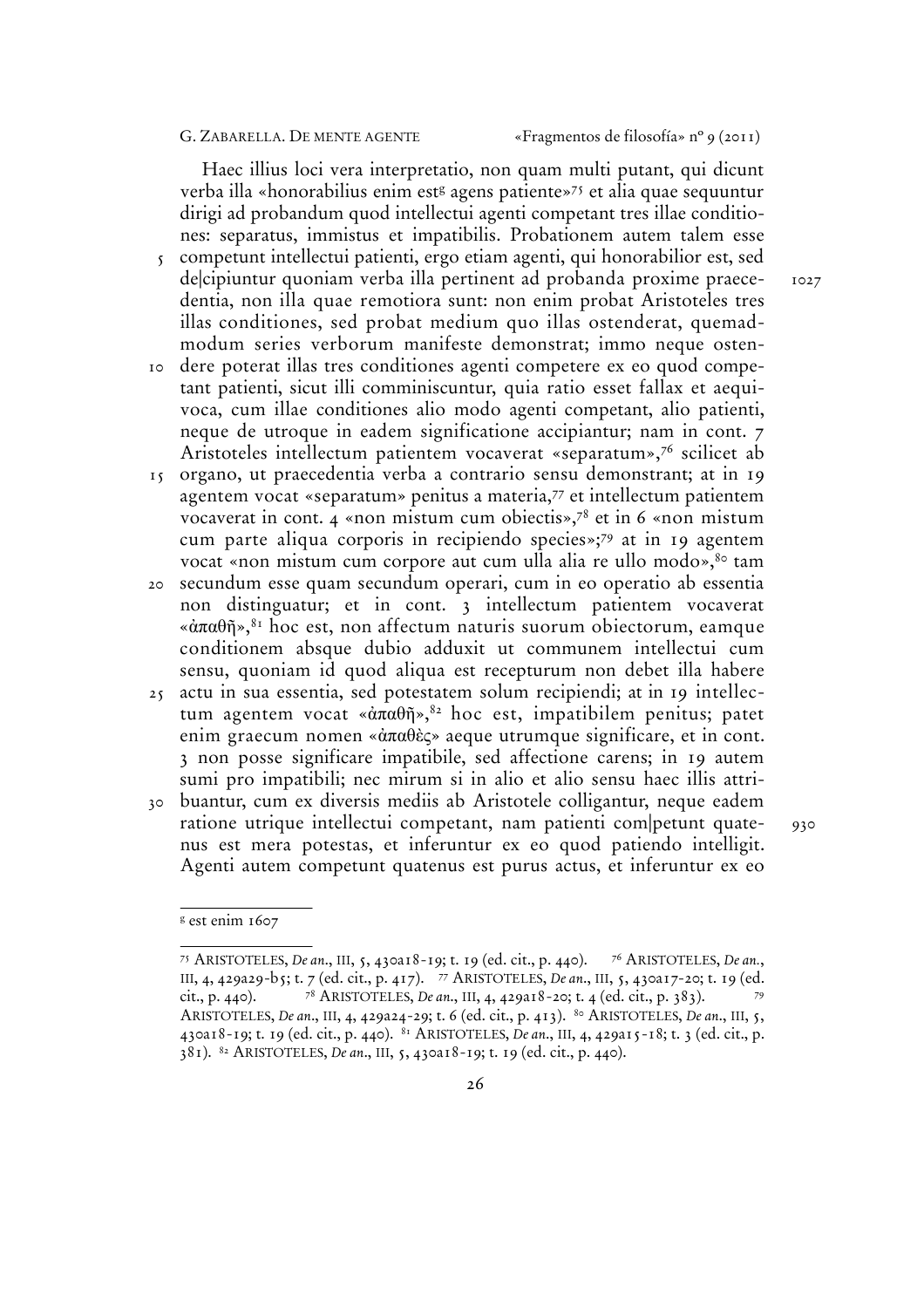quod agit et est per essentiam sua actio. Quomodo igitur possunt hae conditiones de utroque intellectu idem significare, si ex oppositis mediis de utroque colliguntur? Igitur de intellectu agente significant separationem a materia, cum ex hoc medio deducantur, quod secundum essentiam est sua operatio, quae conditio intellectui patienti non 5 competit, saltem prout in humano corpore sumitur, siquidem non alio modo ab Aristotele unquam consideratum fuisse manifestum est.

Praeterea, in cont. 20 inquit Aristoteles intellectum agentem esse semper intelligentem et esse id quod est, hoc est, esse actum purum et ipsammet entitatem,<sup>83</sup> ut in sequentibus declarabimus, quae omnia signi- 10 ficant mentem a materia abiunctam per essentiam. Adde quod si in cont. 19 tria illa attributa adducerentur ut eadem quae prius intellectui patienti ascripta erant, debuisset Aristoteles coniunctione uti di-1028 cendo «et hic | quoque intellectus separatus, immistus et impatibilis», attamen inquit absolute «et hic intellectus», $84$  qui loquendi modus deno- $15$ tat ea adduci ut propria agentis.

#### Caput XII

# *Quod intellectus agens non possit esse ulla intelligentia praeter illas quae movent caelestes orbes.* 20

Cum igitur intellectus agens sit substantia abiuncta a materia per essentiam et nomine intelligentiae appellanda, necesse est ut vel sit aliqua ex intelligentiis superioribus quae caelos movent, vel aliqua alia illis inferior forma quae vel Angelus, vel Daemon, vel intelligentia appellanda esse 25 dicatur, et sit hominis propria, et ad perficiendam humanam mentem peculiariter applicata, et illi copulabilis ut forma iungitur materiae, quae fuit Averrois ac Themistii sententia, quam etiam Marino Plotinus attribuit.<sup>85</sup> Quodnam igitur horum asserendum sit ratione duce investigemus.

Imprimis id nobis firmum et indubitatum fundamentum statuendum 30 est de substantiis per essentiam a materia abiunctis loqui non esse munus philosophi naturalis, sed solius metaphysici; testatur hoc Aristoteles in primo cap. I lib. *De partibus animalium* dicens non esse officium philosophi naturalis agere de intellectu et hanc rationem adducens, quia ad naturalem philosophum non attinet loqui de rebus a materia abiunctis, intellectus 35 autem a materia abiunctus est.<sup>86</sup> Averroistae efficaciter tueri contendunt

<sup>83</sup> ARISTOTELES, *De an*., III, 5, 430a20-25; t. 20 (ed. cit., p. 443). <sup>84</sup> ARISTOTELES, *De an*., III, 5, 430a17-20; t. 19 (ed. cit., p. 440). <sup>85</sup> Cfr. IOANNES PHILOPONUS (GRAMMATICUS), *In Aristot. libros De anima commentariis*, ed. M. Hayduck, 535,30 y ss. <sup>86</sup> ARISTOTELES, *De part. animal.*, I, 641a32-b10.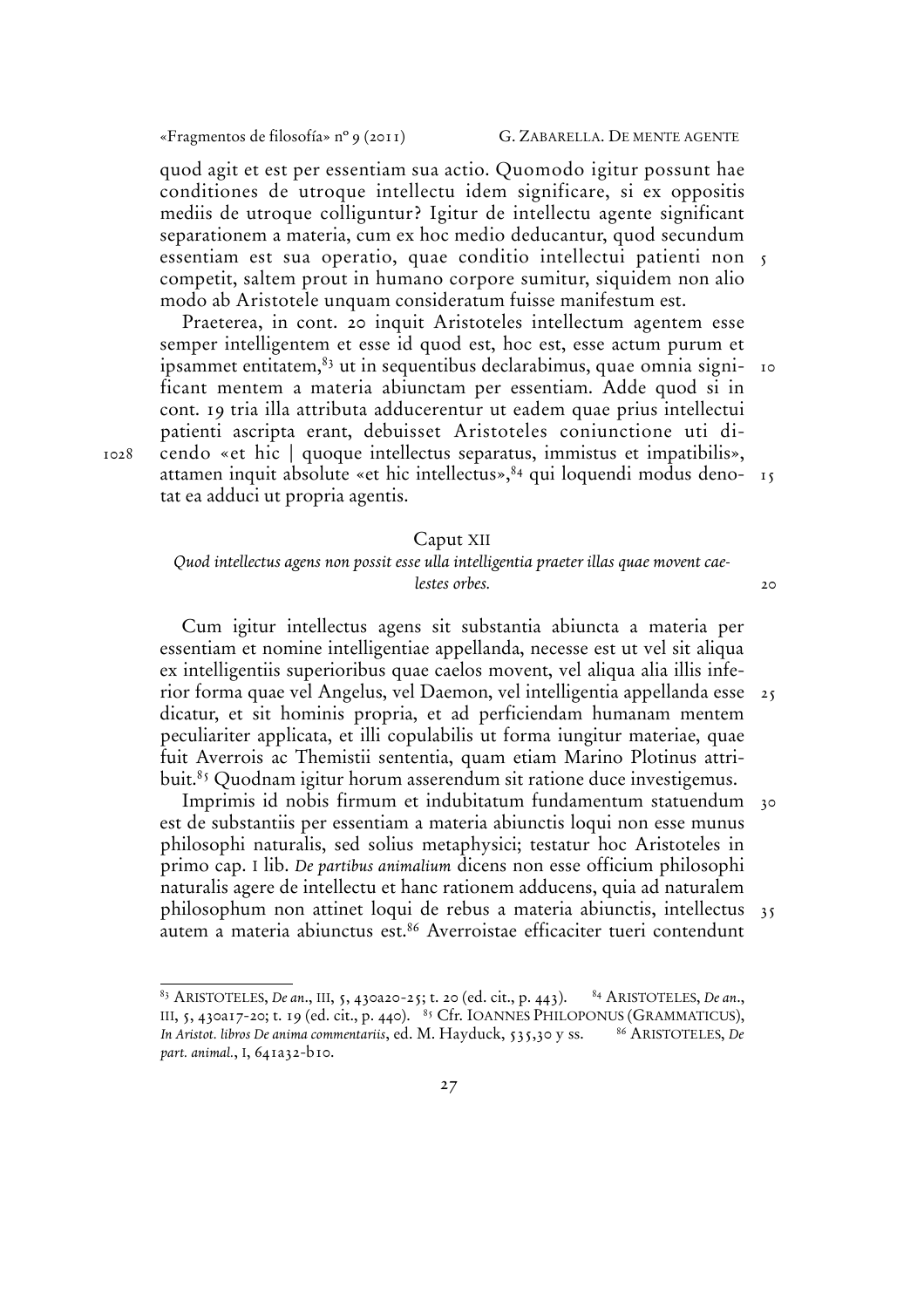Aristotelem ibi loqui de intellectu humano, quod quidem nos eis condonamus; quicquid igitur est in anima humana abiunctum a materia, sive sit patibilis intellectus, qui dicatur non esse forma corporis, sive intellectus agens, certum est illud non posse a philosopho naturali secundum essen-

5 tiam cognosci, sed solum respectu humani corporis, quod quidem Averroistae non negant; id enim est munus solius metaphysici, ut asserit Aristoteles eo in loco. Quoniam igitur intellectus agens est substantia | 931 separata, certum est declarationem essentiae ipsius non ad naturalem pertinere, sed ad metaphysicum: naturalis enim considerare ipsum non 10 potest nisi prout est agens respectu humani intellectus.

At obiiciet aliquis: quomodo igitur potuit Aristoteles in cont. 19 et 20 lib. III *De anima*<sup>87</sup> considerare eius conditiones ad essentiam ipsius absolute sumptam pertinentes? Ex huius dubii solutione artificium Aristotelis et eius de intellectu agente sententia manifesta fiet. Pertinebat quidem ad

- 15 naturalem philosophum sola consideratio officiorum intellectus agentis, quoniam haec respectum notat ad intellectum humanum, sed videns Aristoteles nos in hac acquieturos non fuisse, et se animos nostros dubios et suspensos reliquisse, nisi de ipso intellectu agente quidnam secundum se sit aliqua | ibi subiunxisset, ideo dicere aliqua breviter voluit ad eius 1029
- 20 essentiam attinentia; sed ita breviter et obscure, ut satis aperte significaverit se ea tangere tanquam aliena a naturali philosophia. Solet enim ubique Aristoteles, quando ex professo alicuius rei definitionem seu essentiales conditiones proponit, eas diligentissime declarare, ut in plurimis locis quisque notare potest. Ibi tamen de praestantissima atque ignotissima lo-
- 25 quens quasdam essentiales eius conditiones in medium profert absque ulla earum declaratione, ut eas leviter tangendo, nec declarando, significaret earum et ipsius intellectus agentis considerationem ad eum locum non pertinere; ideo notare eo in loco et in aliis quoque possumus non esse absurdum si in disciplina aliqua quandoque tangatur id quod ad aliam
- 30 disciplinam pertinet; immo illud interdum necessarium esse: cum enim res omnes magno inter se ordine et nexu coniunctae sint, scientias quoque contemplativas ita inter se coniunctas esse oportuit, ut una attingeret aliquando ea quae sunt alterius. Hoc enim non est absurdum, si leviter et cum moderatione fiat, quemadmodum eo in loco facit Aristoteles, quod
- 35 etiam alias notavimus de postremo capite lib. VIII *Physicorum*, in quo agit de primi motoris impartibilitate, quae ad metaphysicum potius quam ad naturalem philosophum pertinebat.<sup>88</sup>

<sup>87</sup> ARISTOTELES, *De an*., III, 5, 430a17-25; tt. 19-20 (ed. cit., pp. 440-443). <sup>88</sup> Cfr. ARISTOTELES, *Phys.*, VIII, 10, 266a10 y ss.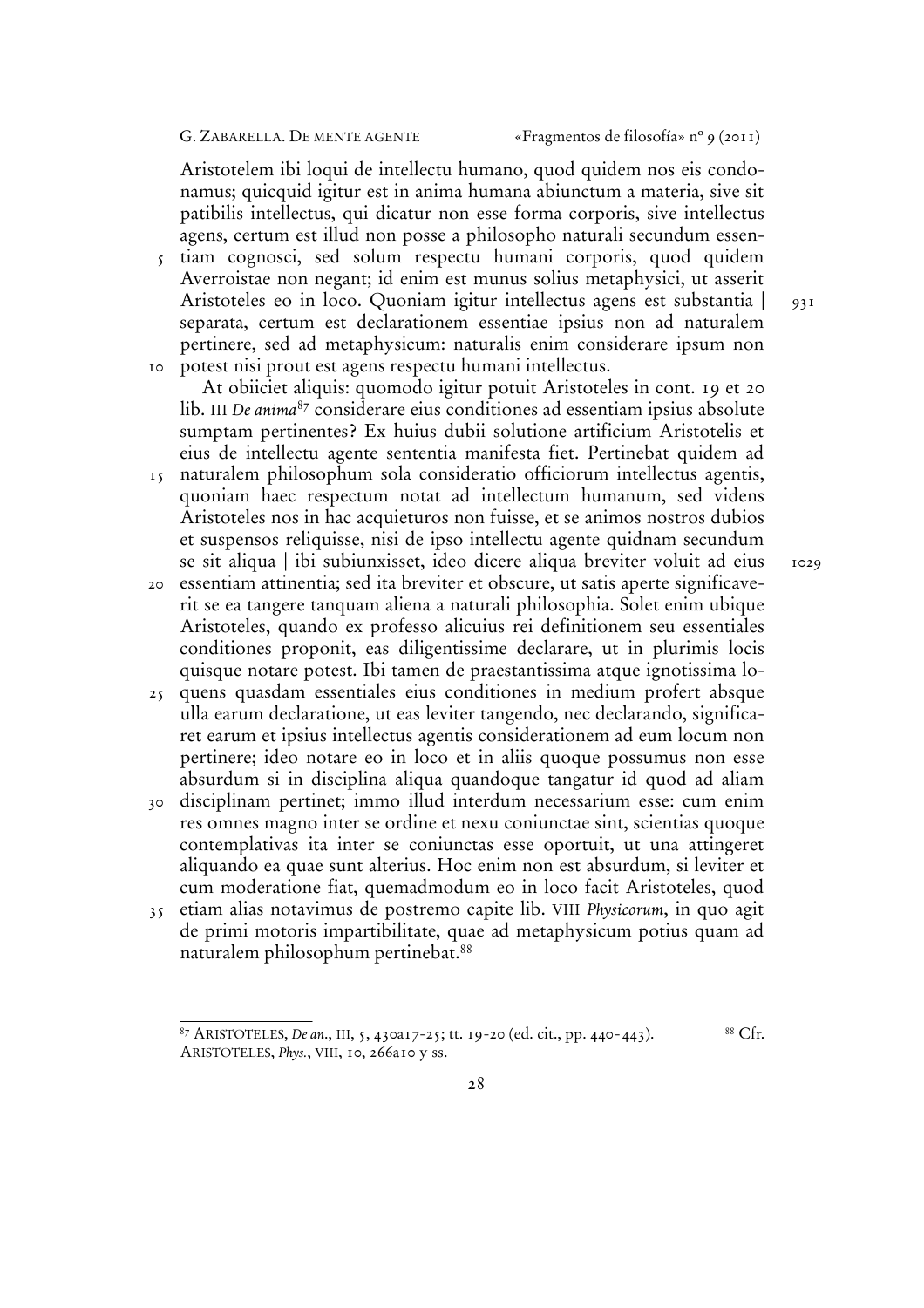Ex ea igitur obscura et imperfecta consideratione conditionum intellectus agentis manifeste colligimus ipsum tanquam substantiam a materia abiunctam per essentiam non ad naturalem philosophum, sed ad metaphysicum pertinere; idque etiam alio Aristotelis testimonio comprobatur, nam in VII *Metaphysicorum*, cont. 6, inquit esse posterius considerandum an 5 praeter sensiles substantias aliqua alia detur abiuncta a materia, an non detur.<sup>89</sup> Idem etiam in cont. 29 lib. XII inquirendum proponit;<sup>90</sup> is enim proprius locus est in quo Aristoteles ex professo de talibus substantiis accurate pertractat. Hoc igitur proponens in dictis locis Aristoteles denotat non esse ante libros *Metaphysicos* nobis cognitam aliquam substantiam a 10 materia separatam.

Videamus igitur quas substantias a materia abiunctas consideret Aristoteles in eo XII lib. Certe nullas alias considerat praeter illas quae 932 caelos movent; docet enim tot esse intelligen|tias, quot sunt orbes moti, nec dicere aliquis potest intelligentiam humanam una cum caelestibus ibi 15 ab Aristotele sumi et in orbibus motis numerari etiam sphaeram humanam, ut aliqui dicere ausi sunt; nam legentibus cont. 43 et 44 illius XII lib.<sup>91</sup> patet Aristotelem dicere tot esse substantias a materia separatas, quot sunt orbes; quot autem sint orbes, sumendum esse ex astrologia, atqui astrologus non considerat orbem humanum, sed solos caelestes: 20 ergo Aristoteles ibi nullam aliam intelligentiam considerat praeter illas 1030 quae movent orbes caelestes. Hoc igitur | de Aristotele certissimum est: ipsum nec daemones cognovisse neque formam ullam a materia abiunctam inferiorem intelligentiis quae movent caelos; quare si intellectus agens est forma separata, non potest secundum Aristotelem esse daemon 25 aliquis, neque intelligentia peculiariter homini applicata inferior caelestibus et superveniens formae informanti qua homo est homo. Restat igitur ut non possit esse alia substantia abiuncta a materia quam una ex eis quae movent sphaeras caelestes, cum praeter eas nullam aliam substantiam separatam Aristoteles in libris *Metaphysicis* consideraverit. 30

Aliqui tamen dicere ausi sunt solas quidem caelestes intelligentias expresse ibi ab Aristotele nominatas fuisse, implicite tamen eadem tractatione comprehensam esse etiam humanam intelligentiam; cum enim eiusdem generis sint, id quod de illis dicitur de humana quoque dictum intelligitur. Sed hoc vanum est: non enim obiectionem nostram effugiunt, 35 cum Aristoteles de solis illis intelligentiis quae movent orbes se agere

<sup>89</sup> ARISTOTELES, *Metaph*., VII, 2, 1028b26-30; t. 6 (ed. *Apud Iunctas*, f. 157*r*C). 90 ARISTOTELES, *Metaph*., XII, 6, 1071b4-11; t. 29 (ed. *Apud Iunctas*, vol VIII, f. 313*r*C-E). 91 ARISTOTELES, *Metaph*., XII, 8, 1073a24-b11; tt. 43 y 44 (ed. *Apud Iunctas*, ff. 326*v*H-327*r*D).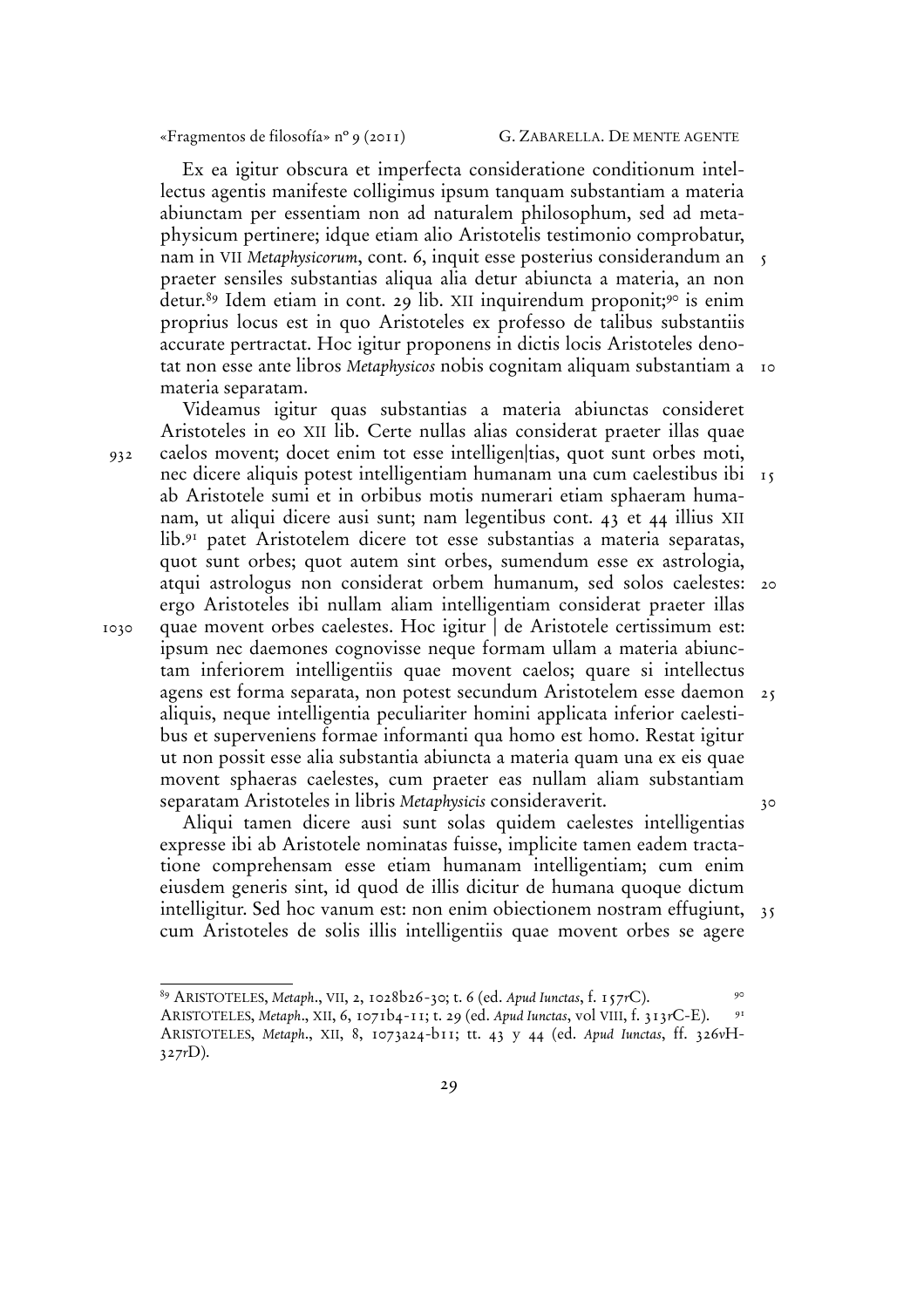affirmet.92 Adde quod huic humanae intelligentiae non competunt conditiones ab Aristotele caelestibus attributae; eas enim primo loco invenit ex aeterno motu et eas primum cognovit ut semper moventes uno continuo motu; humana vero, si datur, non semper orbem suum uno con-

- 5 tinuo motu movet, quare sub eam tractationem reduci minime potest. Non est igitur verum id quod illi dicunt de intelligentia humana esse intelligenda illa omnia quae de caelestibus ab Aristotele declarantur. Proinde si de hac quoque ibi agere voluisset, eam absque dubio nominare seorsum et eius proprias conditiones per quas a caelestibus discrepat
- 10 expresse declarare debuisset. Manifestum igitur est nullas alias substantias a materia abiunctas Aristoteli cognitas fuisse praeter intelligentias caelorum motrices, quas dari ex aeterno motu demonstravit; et haec omnia ita firmis nituntur fundamentis, ut nullum certe subterfugiendi aut cavillandi locum relinquant. Igitur Themistii et Averrois sententia de intellectu 15 agente non est Aristotelis, neque ulla ratione defendi potest.

#### Caput XIII

*Quod intellectus agens non possit esse alia intelligentia nisi omnium prima.*

- 20 Cum igitur mens agens non possit esse nisi aliqua caelestium mentium quae caelos movent, quaenam ex eis erit intellectus agens? | An suprema, 933 quae Deus est, an aliqua ex aliis quae secundae intelligentiae appellantur? Ratio nos cogit ut solam primam hoc munere fungi posse fateamur; etenim reliquae omnes sunt virtutes particulares et ad movendos singulae
- 25 proprios orbes peculiariter applicatae,<sup>93</sup> neque habent vim universalem quae ad rerum omnium regimen extendatur. | Sola prima est eiusmodi, 1031 quia non solum primum orbem movet, sed totum simul caelestem globum, immo et mundum universum, et est prima omnium rerum causa, omnia gubernans, omnia perficiens, omnia conservans virtute sua diffusa
- 30 per omnia. Haec enim quamvis ubique sit et omnibus rebus adsit, non omnibus tamen intelligendi facultatem praebet, sed homini soli, quod optime declaratur ab Alexandro in II suo lib. *De anima*, cap. 4: inquit enim humanum intellectum, qui possibilis dicitur, esse veluti instrumentum intellectus divini ad intellectionem in homine producendam;<sup>94</sup> solus enim
- 35 humanus intellectus aptus est recipere lumen intellectus divini et fieri intelligens; res autem aliae talem naturam non habent ut possint instru-

<sup>92</sup> ARISTOTELES, *Metaph*., XII, 9, 1074b15-1075a10. <sup>93</sup> Cfr. ARISTOTELES, *Metaph.*, XII, 8, 1073a24 ss.; AVERROES, *In Arist. Metaph. XII*, t. comm. 43 (ed. *Apud Iunctas*, vol. VIII, f. 326*v*L. <sup>94</sup> ALEXANDER APHRODISIENSIS, *De an.* II (*Mantissa*), 112,15-17 (trad. lat. cit., f. 50*v*a).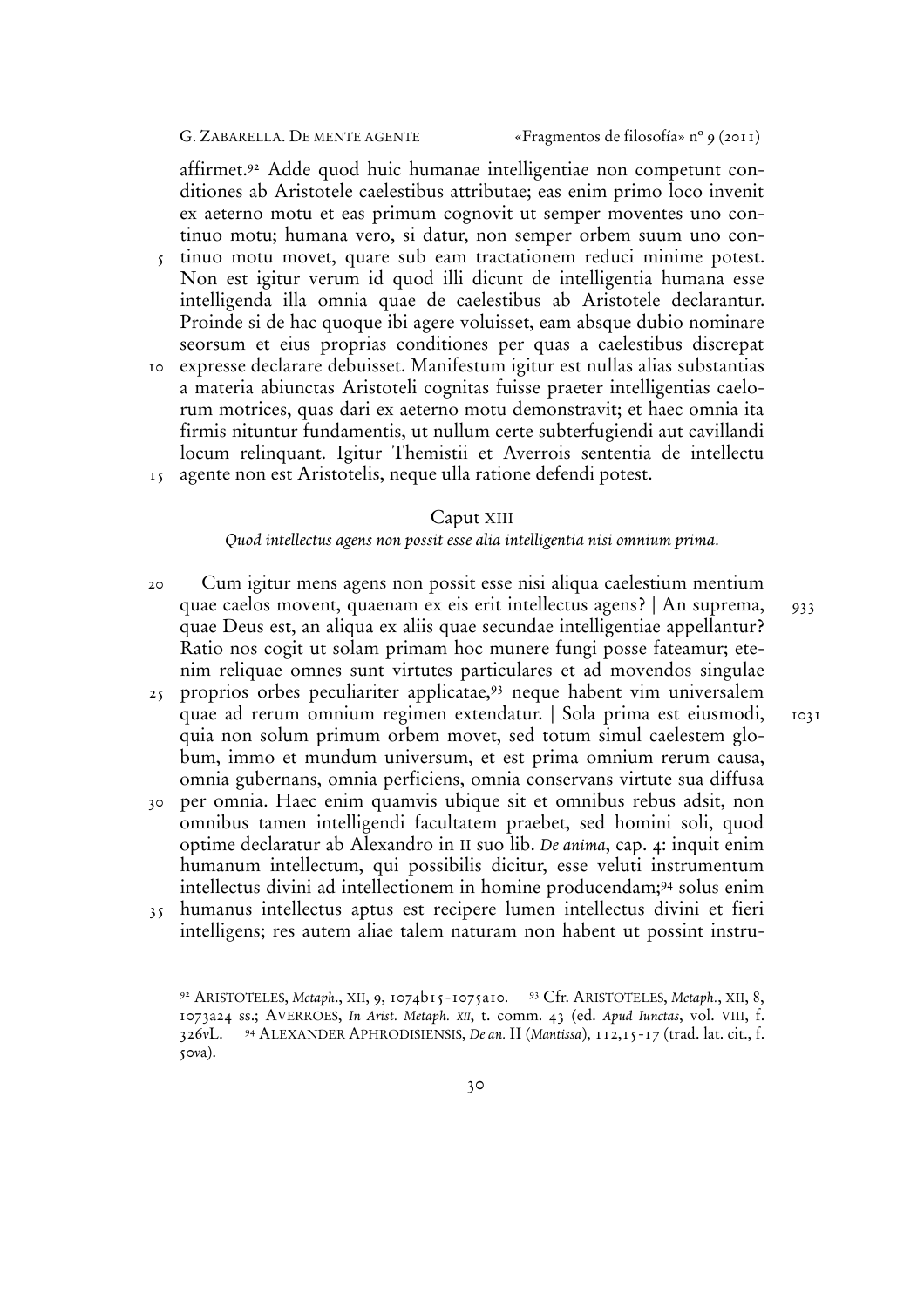menta fieri divini intellectus ad producendam intellectionem; sicut etiam videmus lumen solis, cum idem sit, penetrare vitrum, at non parietem, propter diversas horum corporum naturas; sic calor solis lutum indurat, ceram vero non indurat, sed mollit. Agens enim non agit nisi in patiens idoneum ad recipiendum; in hoc igitur mundo inferiore nulla est natura 5 susceptiva intellectionis nisi natura intellectus nostri patibilis, qui forma hominis est; quo fit ut eo intelligente homo dicatur intelligens.

Ad hoc comprobandum habemus argumentum doctissimum et vere peripateticum ab Alexandro adductum in I suo lib. *De anima*, capite «De intellectu agente»: inquit ibi Alexander in omni genere in quo sit aliquid 10 per se ac primo tale, et aliqua secundario talia, necessarium esse ut illa quae secundario talia sunt ab illo primo habeant ut sint talia, proinde sint talia propter illud. Hoc possumus inductione in rebus omnibus comprobare: nam substantia est primum ens et maximum ens, accidentia vero sunt secundario entia; sic inter omnia visibilia primum visibile est lux et 15 maxime omnium visibile est solis lux, ab hac igitur alia fiunt visibilia; sic etiam omnia bona dicuntur bona per primi boni participationem. Cum igitur res potestate intelligibiles debeant ab intellectu agente reddi actu intelligibiles, non potest intellectus agens esse aliud quam illud solum quod primum intelligibile et maxime omnium intelligibile est; ab hoc 20 enim et a nullo alio possunt alia reddi intelligibilia. Maxime autem omnium intelligibilis Deus est, et est primum in genere intelligibilium: ergo nil aliud statui potest intellectus agens nisi solus Deus. Hoc fuit argumentum efficacissimum Alexandri.<sup>95</sup>

Sed hoc idem argumentum ego apud Platonem notavi in fine VI libri *De* 25 *Republica*, et miror quod alii hanc sententiam sequentes locum illum non animadverterint. Plato ibi hanc sensuum differentiam considerat, quod 934 praeter | visum alii, ut sentiant, satis habent obiecto praesente; at visus, ut 1032 videat, non satis habet praesentia coloris, sed alio |quodam eget diverso et a colore, et a visu, et ab oculo, idque est lumen. Deinde quaerens quam 30 potissimum assignare luminis originem debeamus, inquit eam esse illud quod maxime omnium lucidum est; hic autem est sol, qui neque est color, neque visus, neque oculus, sed diversum quiddam a quo habet color et ut sit, et ut visibilis sit; et visus ab eodem habet ut sit, et ut videat. Est enim sol tanguam parens et genitor omnium rerum corporalium, a quo et visus  $35$ et color recipiunt esse, et ab eodem ut primo visibili visibilitatem adipiscuntur. Deinde subiungit Plato solem esse ipsius boni filium, nempe Dei, qui ipsum in mundo sensili principem statuit ut in eo teneret eundem locum quem ipse obtinet in mundo intelligibili; ipse namque est

<sup>95</sup> ALEXANDER APHRODISIENSIS, *De an.*, 88,25-89,21 (trad. lat. cit., ff. 46*v*b-47*r*a).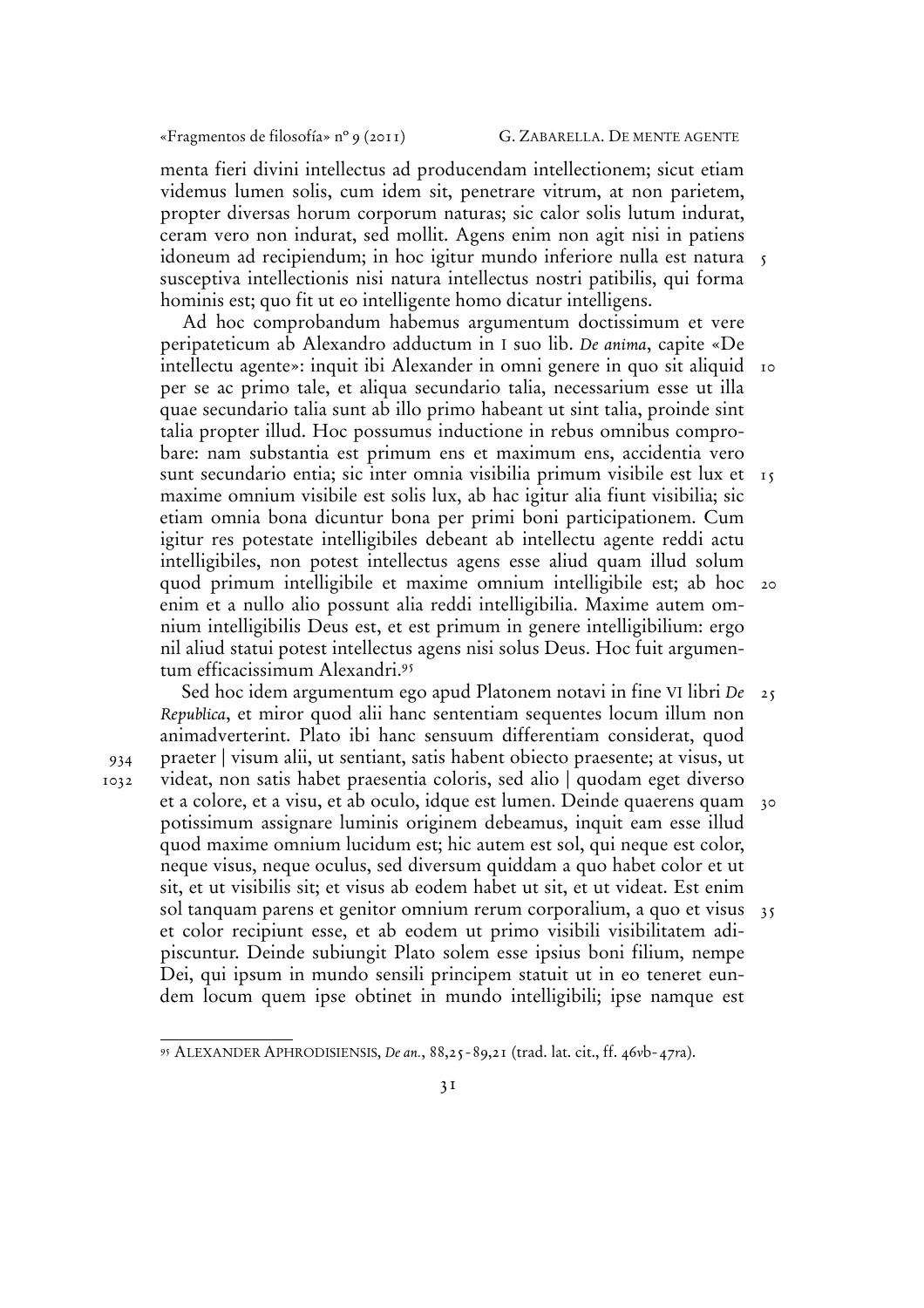primum intelligibile, sol vero est primum sensile; quo fit ut quemadmodum in mundo intelligibili Deus ad intellectum et ad intelligibilia se habet, ita in mundo sensili se habeat sol ad visum et ad visibilia; hic enim est causa generationis visus et rerum visibilium, et est causa ut visus videat et

- 5 ut visibilia sint visibilia, cum faciat ea et absolute esse, et visibilia esse. Ille vero est causa ut intellectus sit, et ut res omnes sint, et ut intellectus sit intelligens, et ut res omnes sint intelligibiles.<sup>96</sup> Manifestum igitur est Platonem existimasse Deum esse intellectum agentem, et eum cum lumine comparasse, ita ut credi possit Aristotelem id a Platone accepisse.
- 10 Hoc de Platone testari videtur etiam Ioannes Grammaticus, qui interpretans primum cont. tertii libri *De anima* attribuit Plutarcho quod iuxta Platonis opinionem dixerit scientiam nostram esse reminiscentiam et quod dixerit intellectum agentem esse Deum; deinde inquit Ammonium reprehendisse Plutarchum de reminiscentia, quod platonica dogmata 15 Aristoteli attribuerit.<sup>97</sup> Videtur itaque etiam in altero Plutarchus adhae-
- sisse Platoni, nempe quod Deus sit intellectus agens.

Haec absque dubio sententia Aristotelis fuit, qui etsi satis breviter et obscure tetigit intellectus agentis naturam, tales tamen conditiones illi attribuit, ex quibus colligi possit ipsum non esse nisi Deum. Hoc enim

- 20 denotat eius comparatio cum lumine, qua etiam Plato usus est,<sup>98</sup> nam si recta esse comparatio debeat, oportet sicut lumen est primum visibile, ita intellectum agentem esse primum intelligibile, ut argumentum ab Alexandro et a Platone adductum demonstrat; ita ut, sicut illuminatio colorum nil aliud est quam coniunctio rei secundario visibilis et per participatio-
- 25 nem cum visibili per se et primo visibili –colores enim sunt participata lumina quia constant ex luminoso et opaco, quare, ut visum moveant, iungi debent lumini puro a quo perficiuntur et vim motricem recipiunt–, ita et phantasmatum illuminatio nil aliud sit quam coniunctio rei secundario intelligibilis cum primo intel|ligibili, et rei potestate intelligibilis 1033 30 cum re per se intelligibili actu.

| Hoc idem significat id quod de intellectu agente in cont. 20 illius lib. 935 Aristoteles dicit, nempe ipsum esse id quod est;<sup>99</sup> sic enim denotat eum esse entitatem ipsam, et ipsummet esse. Haec autem propria Dei conditio, ut D. Thomas ostendit in I parte *Summae*, quaest. 3, art. 4: in omnibus

<sup>96</sup> PLATO, *Rep.*, VI, 506e-509d. <sup>97</sup> Cfr. IOANNES PHILOPONUS (GRAMMATICUS), *In Aristot. libros De anima commentariis*, ed. M. HAYDUCK, 518,8 y ss. (trad. lat. cit.: f. 83*v*a). 98 PLATO, *Rep.*, VI, 506e-509d. <sup>99</sup> ARISTOTELES, *De an.*, III, 5, 430a18; t. 20 (ed. cit., p. 443).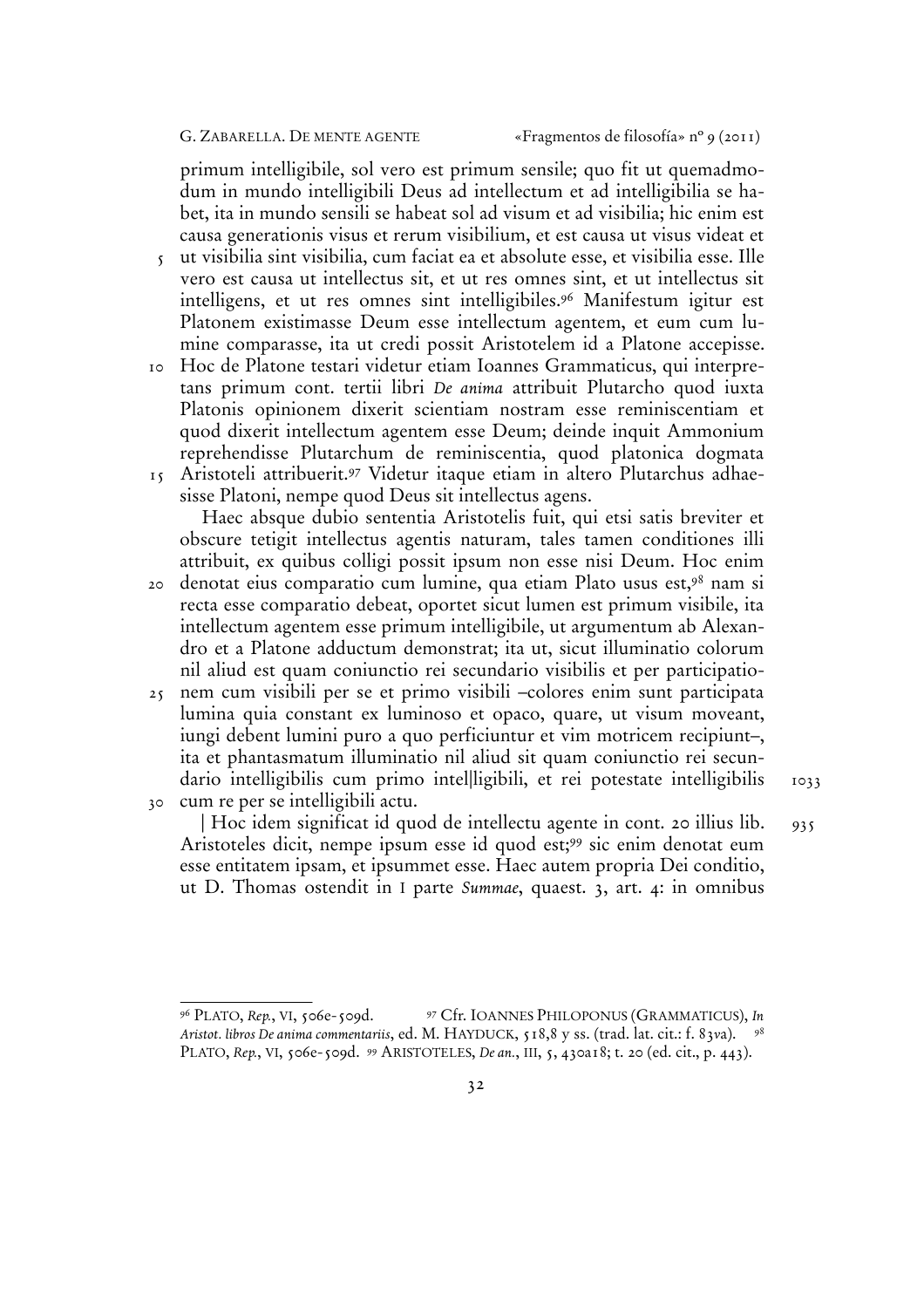enim aliis rebus esse distinguitur ab essentia, solius autem Dei est ipsummet suum esse.<sup>100</sup>

# Caput XIV

# *Praedictae sententiae confirmatio testimonio D. Thomae* 5

Ad huius sententiae confirmationem libet illa considerare quae a D. Thoma hac de re dicuntur, tum in I parte *Summae*, quaest. 79, art. 4, tum in *Quaestionibus disputatis de spiritalibus creaturis*, art. 10, et *de anima*, art. 5.<sup>101</sup> Ipse in dictis locis considerandam sumit illorum sententiam qui dixerunt 10 intellectum agentem esse substantiam aliquam separatam, quae non sit forma hominis, sed eam dividit in duas et utramque separatim impugnat. Inquit enim aliquos dixisse intellectum agentem esse quandam substantiam a materia abiunctam inferiorem Deo, aliquos vero existimasse Deum ipsum esse intellectum agentem. Priorem sententiam inquit esse catholi- 15 cae fidei repugnantem et magnum eam sequi absurdum: cum enim cuiusque rei perfectio in nobilissima eius operatione consistat, nobilissima autem nostra operatio sit coniunctio animae nostrae cum illo a quo lumen recipit, esset perfectio nostra constituta in coniunctione cum alio praeter Deum, quod absurdum atque impium est. In hoc igitur Thomas nobis 20 consentit.

Alteram vero sententiam, quod Deus<sup>h</sup> sit intellectus agens, non dicit esse catholicae fidei repugnantem, immo asserit quorundam catholicorum sententiam fuisse. Catholicos enim certe non nominaret si impiam et catholicae fidei adversantem esse eorum opinionem arbitraretur. Thomae 25 autem verba sunt haec: «quia fides catholica Deum non aliquam aliam substantiam separatam in natura et animabus nostris operantem ponit, ideo quidam catholici posuerunt Deum intellectum agentem, qui est lux vera quae illuminat omnem hominem venientem in hunc mundum».<sup>102</sup> Immo tantum abest ut opinionem hanc repugnantem catholicae fidei esse 30 dicat, ut etiam aliqua ex parte eam approbet; inquit enim esse necessarium ut supra humanam animam sit aliquid a quo eius intellectio pendeat, et cum id non possit esse alia intelligentia praeter Deum, omnino dicendum esse illud esse Deum; et ad hoc probandum utitur argumento Alexandri quod validissimum esse diximus, nempe quia id quod est tale per partici- 35

h Deus *om.* 1607

<sup>100</sup> THOMAS AQUINAS, *S. theol*., I, q. 3, a. 4, co.; *De ente et ess.*, q. 5, co.; *In Sent.*, I, d. 8, q. 4, aa. 1-2; *S. contra Gent*., I, 22; II, 52; *De pot.*, q. 7, a. 2, co. <sup>101</sup> THOMAS AQUINAS, *S. theol*., I, q. 79, a. 4, co.; *Quaest. de creat*., a. 10, co.; *Quaest. de an*., a. 5, co. 102 THOMAS AQUINAS, *Quaest. de an*., a. 5, co.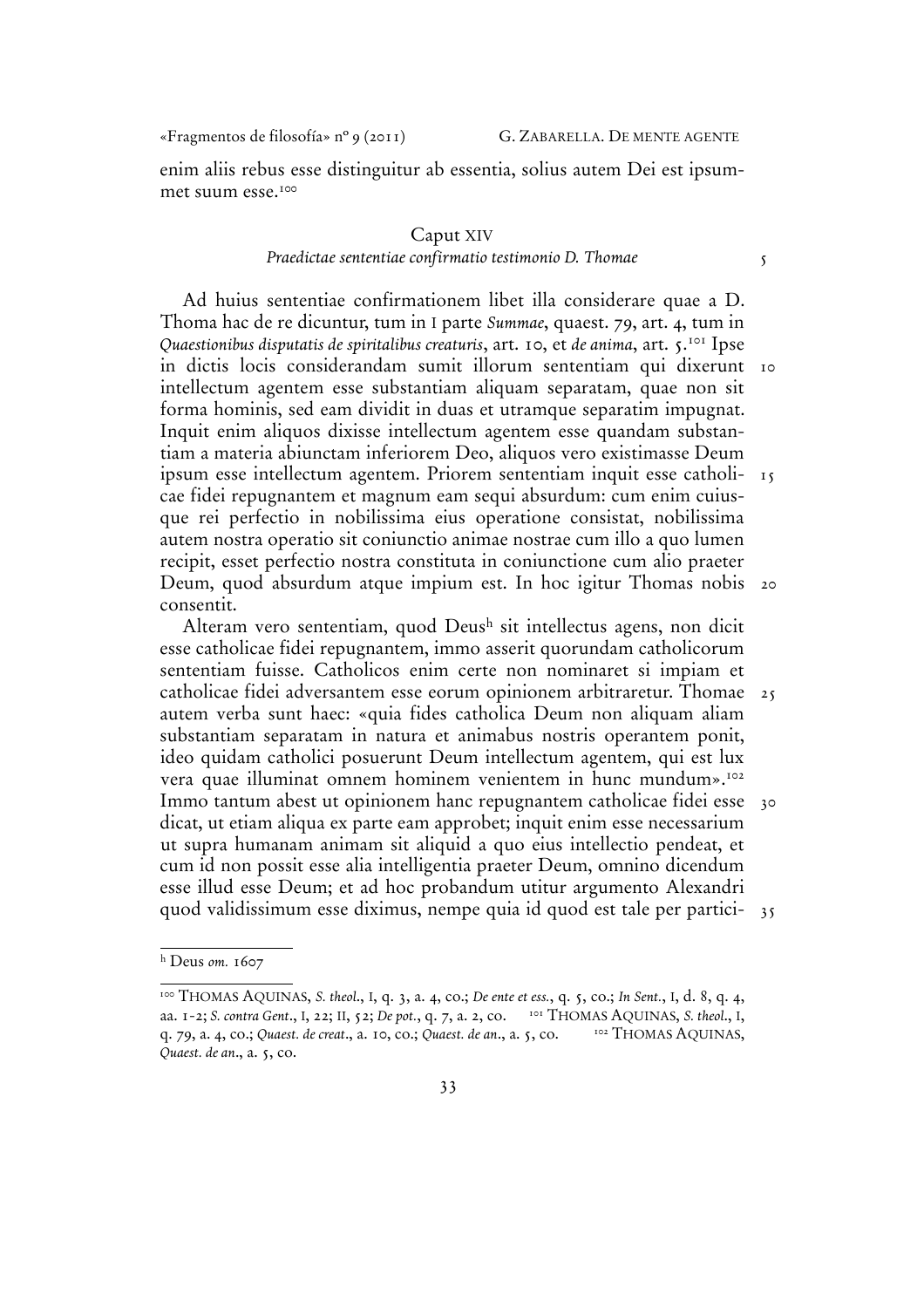pationem necessario pendet ab alio per se tali et fit tale per illud.<sup>103</sup> Sed in eo solum ab illis Thomas dissentit, quod negat Deum ob id esse vocandum intellectum agen|tem, hac utens ratione: quia Deus est causa univer- 1034 salis, non adaequata humanae intellectioni, de qua loquimur; quocirca

- 5 requiritur praeter Deum alia causa particularis quae sit hominis propria, et pars seu facultas quaedam animae humanae, dicaturque in homine intelle|ctus agens, ad quod confirmandum utitur Thomas exemplis natu- 936 ralibus: sol enim generat animal tanquam causa universalis, sed non sine causa particulari, quae est vis insita in semine illius animalis.
- 10 Accommodat etiam huic sententiae comparationem qua Aristoteles utitur intellectus agentis cum lumine,<sup>104</sup> et inquit lumen referri ad solem tanquam effectum ad causam, Aristotelem autem comparare intellectum agentem non cum sole, sed cum lumine, ad denotandum ipsum esse aliquid a Deo creatum in homine, non esse Deum ipsum, quemadmodum
- 15 lumen non est sol ipse, sed effectus a sole productus; ideo concludens dicit illud quod in nobis facit intelligibilia actu ad modum luminis creati esse aliquid animae nostrae et esse multiplicatum iuxta numerum animarum et hominum, et vocatum esse ab Aristotele intellectum agentem; illud vero quod facit intelligibilia ad modum solis illuminantis esse unum
- 20 tantum et separatum, quod est solus Deus, nec vocari intellectum agentem.<sup>105</sup> Haec sunt quae a Thoma dicuntur, in quibus eorum quae vera sunt confessionem eius accipio qua puto sententiam nostram maxime comprobari; in reliquis facile ostendam eum a mente Aristotelis aberrasse.
- 25 Imprimis ipse fatetur Deum tanquam causam primam facere omnia intelligibilia, quod quidem verum est, immo etiam necessarium; cum enim sit primum intelligibile, ab eo solo possunt alia reddi actu intelligibilia. Concedit etiam in nostro intellectu praeter vim passivam etiam vim activam tanquam eius facultatem quam nos quoque diximus fateri neces-
- 30 sarium esse, eamque Alexandri fuisse sententiam. Sed in eo a nobis dissentit, quod putat vim activam nostri intellectus esse intellectum agentem, et tanquam causam secundam a Deo creatam facere phantasmata actu intelligibilia. Hoc enim nos negamus et falsum esse iam esse ostendimus, quia facultas activa humanae mentis non potest facere actu intelligibilia,
- 35 proinde non eam vocavit Aristoteles intellectum agentem, neque cum lumine comparavit. Hoc ostenditur argumentis superius adductis: primum enim falsum est id quod Thomas sumit, actionem intellectus agentis

<sup>103</sup> ALEXANDER APHRODISIENSIS, *De an.*, 88,25-89,21 (trad. lat. cit., ff. 46*v*b-47*r*a). 104 ARISTOTELES, *De an*., III, 5, 430a14-17; t. 18 (ed. cit., p. 437). <sup>105</sup> Cfr. THOMAS AQUINAS, *S. theol*., I, q. 79, a. 4, co.; *In Sent.*, II, d.17, q. 2, a. 1, co.; *S. contra Gent.* II, 76; 78.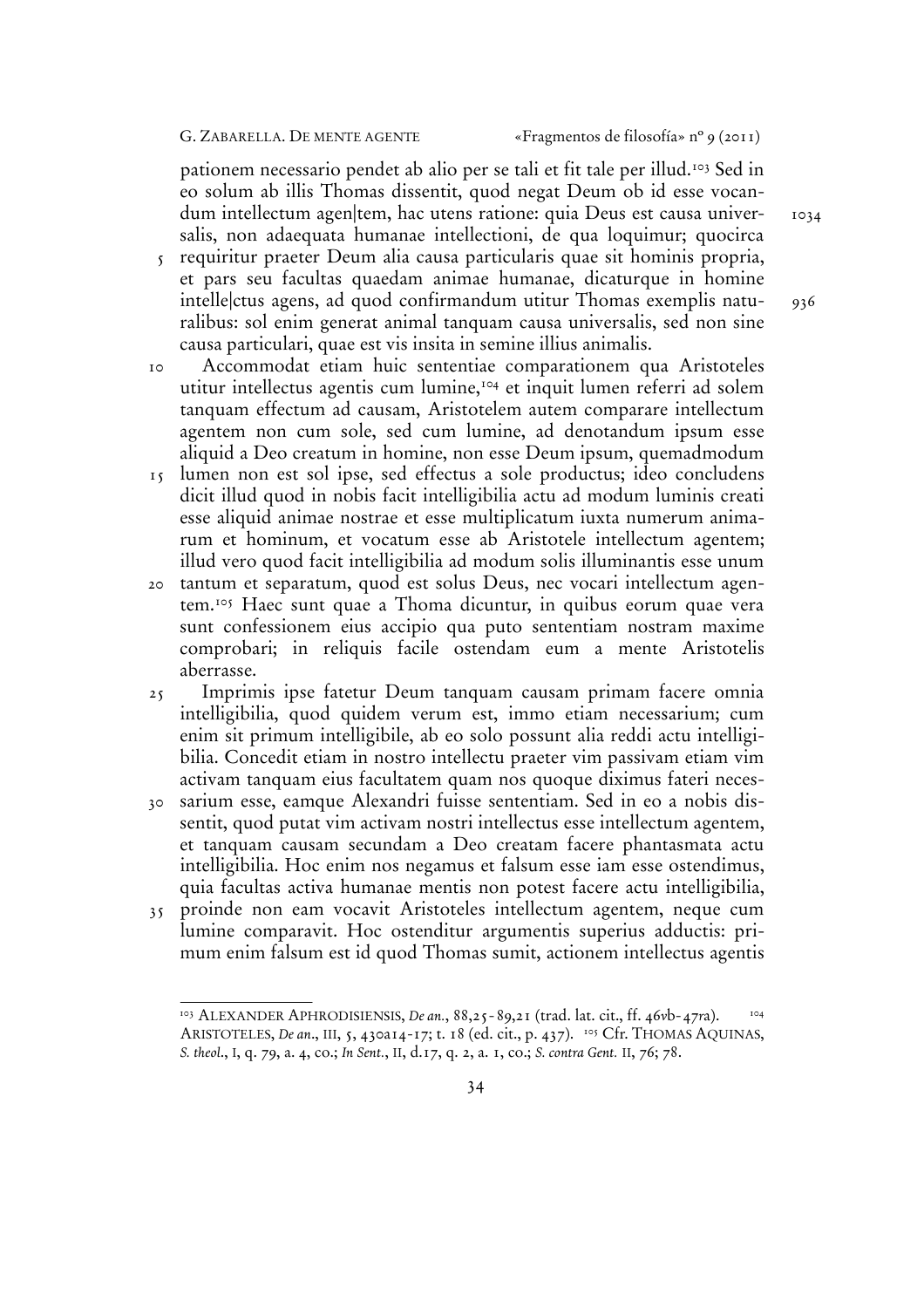esse in phantasmata; iam enim ostendimus ipsum agere in intellectum patibilem, non in phantasmata, neque est quod in re manifesta eandem demonstrationem repetamus. Hoc autem si verum est et intellectus agens iuxta ipsius Thomae sententiam est facultas quaedam animae nostrae rationalis, neque secundum substantiam distinguitur ab intellectu patibili, 5 1035 quomodo potest idem | agere in seipsum? Quomodo potest idem esse lumine plenus et illuminans, et simul omni lumine, omnique cognitione carere et illuminari a semetipso?

At condonemus ipsum agere in phantasmata, licet id omnino falsum et ab Aristotele alienum sit, idem tamen absurdum sequitur quod vidit 10 quidem Thomas et nixus est explicare, sed frustra laboravit, nam debet intellectus noster pati a phantasmatibus, ut Aristoteles aperte dixit: quomodo igitur agere in eadem potest? Sic enim esset simul agens et 937 patiens respectu eiusdem et secundum idem, | quod est omnino absonum rationi, nam agens naturale in agendo repatitur quidem ab eodem in quod 15 agit, non tamen secundum eandem qualitatem, sed secundum contrariam; calefaciens enim non calefit vicissim ab eodem, sed refrigeratur; at intellectus noster, quatenus agens, nil aliud iuxta Thomae sententiam agit in phantasmatibus nisi illuminationem qua reddit ea intelligibilia, et ipse quoque ab iis ita illuminatis illuminationem recipit qua redditur intelli- 20 gens. At certe, si iam in seipso lumen habebat, non debuit illud tribuere phantasmatibus, ut idem ab eis postea reciperet.

Praeterea, minime conveniens est ulli praeter Deum facultatem attribuere faciendi actu intelligibilia; solum enim primum intelligibile id facere aptum est, et quemadmodum Deus cum nulla creatura vim suam 25 creandi communicat, ita neque vim illuminandi; sed ipse solus est lux vera quae, utilli Catholici dicebant, omnem hominem illuminat. Argumentum autem Thomae nullius esse efficacitatis postea ostendemus, cum dubia et aliorum argumenta quae sententiae nostrae officere videntur solvemus.<sup>106</sup> Idem enim argumentum etiam a Ioanne Grammatico contra Alexandrum 30 adductum est ad ostendendum non esse Deum intellectum agentem.<sup>107</sup>

#### Caput XV

#### *Dubia et aliorum argumenta quae praedictae sententiae videntur officere*.

Haec sententia, quam hactenus et ratione et Aristotelis authoritate demonstravimus, manifestior ac firmior reddetur si dubia quaedam et argumenta quibus eam demoliri alii contendunt solverimus.

35

<sup>106</sup> Cfr. *infra* cap. 15, col. 1036. <sup>107</sup> IOANNES PHILOPONUS (GRAMMATICUS), *In Aristot. libros De anima commentariis*, ed. M. Hayduck, 518,8 y ss. (trad. lat. cit.: f. 83*v*a).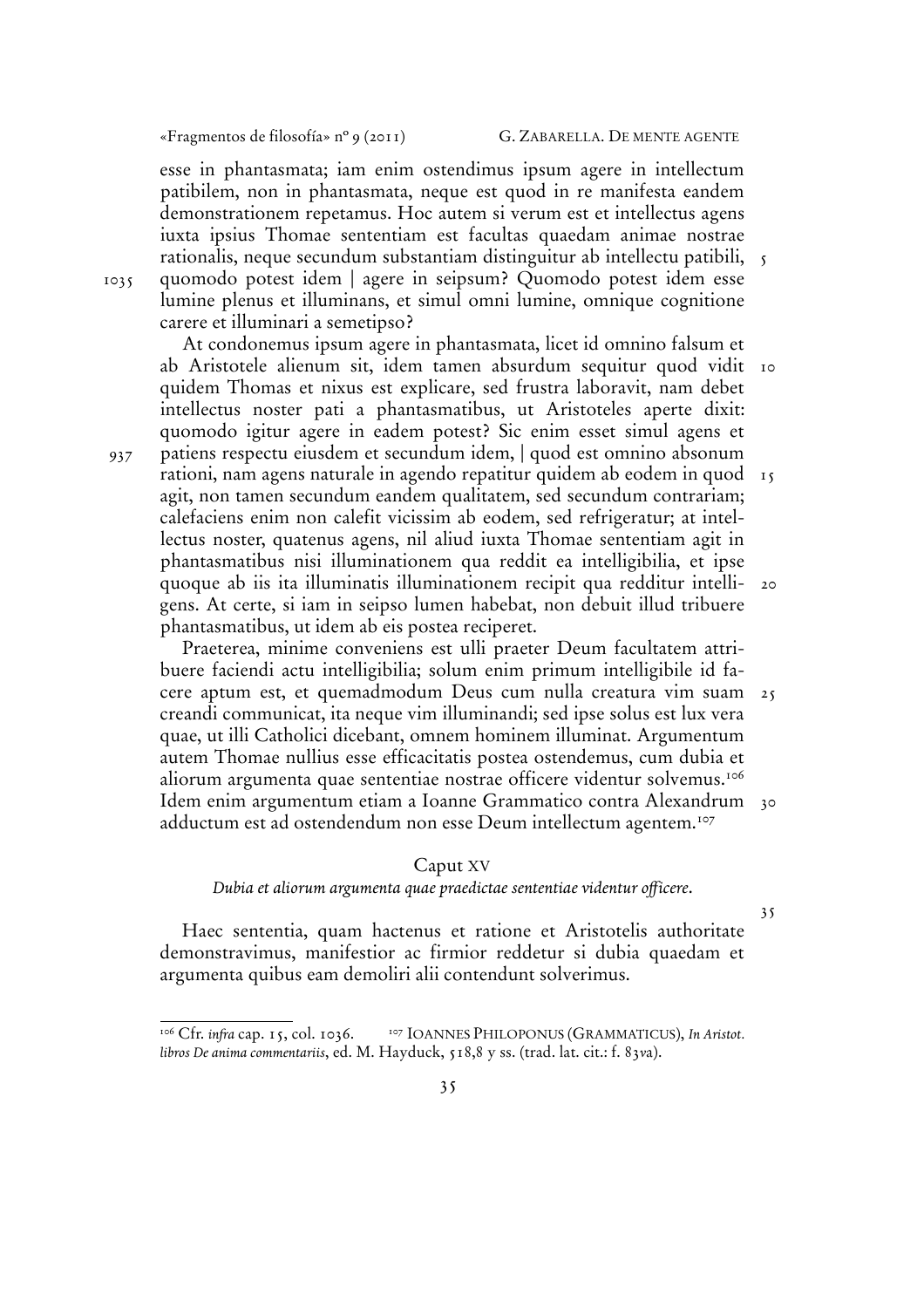#### G. ZABARELLA. DE MENTE AGENTE«Fragmentos de filosofía» nº 9 (2011)

Primum obiiciunt: si intellectus agens Deus esset, intellectio non esset in nostra potestate. Consequens falsum est: intelligimus enim quando volumus. Consequentia probatur quoniam illa actio in nostra potestate esse dicitur quae pendet a principio nostro formali; quae vero pendet ab

- 5 externo principio, ea in potestate nostra esse non potest. Deus autem est principium externum: igitur si ipse esset intellectus agens, intellectio non esset posita in nostra potestate, sed vel semper omnia iutelligeremus, vel ea solum et tunc solum quae et | quando Deus vult. 1036
- Secundo obiiciunt –et est argumentum Thomae praedictum–: causa 10 debet esse aequalis effectui et illi ex aequo respondere, ut Aristoteles docet in II *Posteriorum* et in II *Physicorum*: <sup>108</sup> effectus enim communis causa debet esse communis et effectus particularis causa particularis. Sed Deus est causa maxime universalis, nostra autem intellectio est effectus particularis, quia est propria hominis operatio: ergo Deus non potest esse intel-
- 15 lectus agens, sed requiritur agens particulare et effectui adaequatum, quale significavit Aristoteles in cont. 17 lib. III *De anima* quando dixit cuilibet patienti respondere agens a quo patiatur;<sup>109</sup> significavit enim agens proprium cuilibet patienti.
- Tertio dicunt: Deus secundum Aristotelem nihil agit immediate in his 20 inferioribus, sed omnia per motum et lumen caelestium corporum, et per cau|sas secundas; ergo non potest esse intellectus agens, quia hoc dato 938 ageret in homine immediate absque ulla causa secunda. Hoc quoque argumento videtur usus esse D. Thomas, ut praediximus.<sup>110</sup>
- Quarto considerant verba Aristotelis in cont. 17 libri III *De anima*, ubi 25 intellectum patientem et intellectum agentem vocavit animae nostrae differentias:<sup>111</sup> voluit ergo utrumque esse aliquid humanum et animae humanae partem. At Deus non potest vocari differentia vel pars animae humanae, idque confirmant considerando verba Aristotelis in 1 cont. eiusdem libri,<sup>112</sup> ubi proponit agendum de parte animae qua cognoscit 30 anima et sapit: omnis igitur intellectus qui in eo libro consideratur pars

animae est.

Quinto argumentum sumunt ex verbis Aristotelis in cont. 18 eiusdem libri,<sup>113</sup> ubi dixit intellectum agentem esse habitum quendam et esse ut lumen. At Deus non potest habitus appellari, quoniam habitus dicitur id

35 quod est posterius essentia, et notat aptitudinem ad operandum, qualis habitus non est Deus. Non potest etiam Deus cum lumine comparari,

<sup>108</sup> ARISTOTELES, *Anal. post.*, II, 17, 99a1-b7; *Phys.*, II, 3, 195b21-30. <sup>109</sup> ARISTOTELES, *De an.*, III, 5, 430a10-14; t. 17 (ed. cit., p. 436). <sup>110</sup> Cfr. *supra* col. 1034. <sup>111</sup> ARISTOTELES, *De an*., III, 5, 430a10-14; t. 17 (ed. cit., p. 436). <sup>112</sup> ARISTOTELES, *De an*., III, 4, 429a10-13; t. 1 (ed. cit., p. 379). <sup>113</sup> ARISTOTELES, *De an*., III, 5, 430a14-17; t. 18 (ed. cit., p. 437).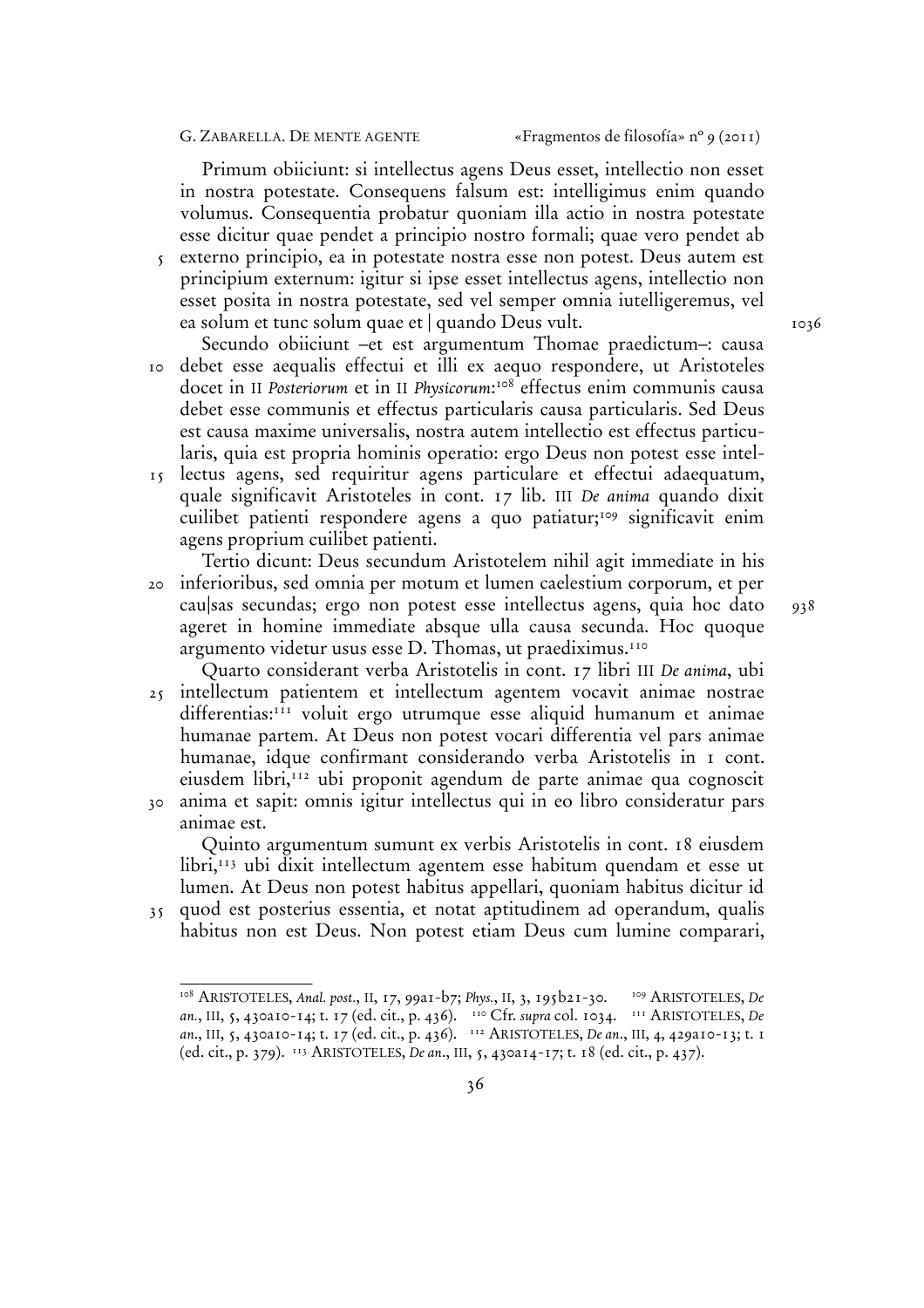quia lumen non dat coloribus ut absolute sint, sed solum ut sint motivi. Deus autem absolute res esse facit quia omnia producit; quare est potius cum sole comparandus, qui est fons et causa luminis, quam cum lumine ipso. Hoc fuit argumentum Ioannis Grammatici adversus Alexandrum, et eodem usus est D. Thomas, ut antea diximus.<sup> $114$ </sup>

Sexto argumentantur ex iis quae dicuntur ab Aristotele in cont. 20 eius III libri,<sup>115</sup> et est argumentum Themistii contra Alexandrum:<sup>116</sup> Aristoteles ibi de agente intellectu loquens inquit hunc solum esse immortalem, ergo non putat eum esse Deum, quia hoc posito dictum Aristotelis falsum esset, cum non solus Deus sit immortalis, sed etiam aliae caelestes mentes, 10 immo et caelestia corpora secundum Aristotelem aeterna sint.

Tandem dicunt aliqui: si intellectus agens esset Deus, non opus erat Aristoteli eo in loco ostendere eum esse immortalem, quia Deum esse immortalem nullus homo ignorat.

#### 1037 *|*Caput XVI

#### *Dictorum argumentorum solutio*.

Haec igitur argumenta solvere nitendum nobis est.

Ad primum dicimus fore quidem illud efficacissimum si Deus ali- 20 quando nobis suam operam recusaret, nec semper ad nos effunderet lumen suum: sic enim nos non quando volumus intelligeremus. Attamen non ita sese res habet, nam eius lumen semper nobis adest, immutabile et nunquam deficiens, ideo intelligimus quando volumus, dummodo habitum acquisiverimus, nam ante acquisitionem habitus non est in nostro 25 arbitrio constitutum intelligere quando volumus; quemadmodum enim si statueremus solem a nostro hemisphaerio nunquam recedere, semper lumen praesens haberemus, quare si colorem quoque haberemus praesentem, in nostro arbitrio esset inspicere quando volumus. Sic de nostro 939 intellectu dicendum est: habet enim semper praesens lumen a|gentis, quia, 30 ut D. Thomas ostendit in I parte *Summae*, quaest. 8, art. 1 et 3,<sup>117</sup> Deus est in omnibus et per potentiam suam, et per praesentiam, et per essentiam, non quidem per ipsarum rerum essentiam, ita ut ipse sit pars essentiae illarum, sed per suammet essentiam eo modo quo agens dicitur esse cum suo effectu. Et hoc necessarium est quia Deus ipse sibi hanc necessitatem 35 iniunxit, quemadmodum etiam ex necessitate animam creat in quolibet humano corpore quod ab agentibus naturalibus sit convenienter praepa-

15

<sup>114</sup> Cfr. *supra* col. 1034. <sup>115</sup> ARISTOTELES, *De an*., III, 5, 430a20-25; t. 20 (ed. cit., p. 443). <sup>116</sup> THEMISTIUS, *In Aristot. libros De an. paraphrasis*, ed. R. Heinze, 103,9-12 (trad. lat. cit., pp. 233-234). <sup>117</sup> THOMAS AQUINAS, *S. theol.*, I, q. 8, a. 1, co.; a. 3, co.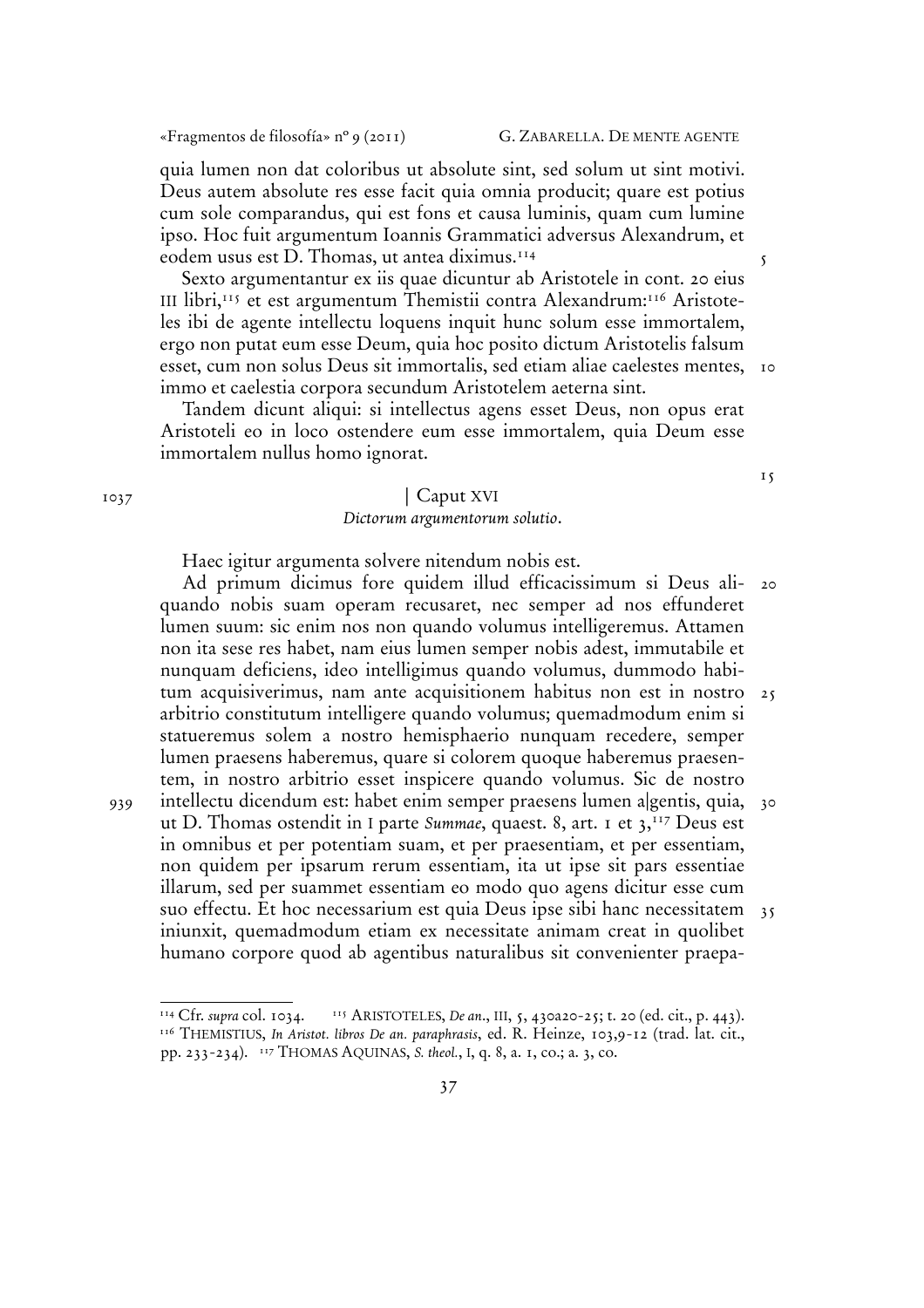ratum; ipse enim libera sua voluntate statuit hoc esse necessarium: sic igitur nunquam per ipsum stat quin intellectus noster intelligere possit; stat quidem aliquando per defectum habitus ne valeat intelligere, quandoque etiam per defectum organi phantasiae, quod in aliquibus est ita rude 5 et ineptum, ut propter phantasmatis impuritatem, etiamsi adsit lumen intellectus agentis, nil tamen intelligere possint.

Secundum argumentum validum quidem est in aliis agentibus, nam agens universale non agit nisi per agens particulare adaequatum effectui, sed in Deo nihil habet efficacitatis. Potest enim immediate hominem

- 10 producere sine aliqua causa secunda, quem sol sine altero homine agente producere non potest. Praeterea, dicimus magnum esse sensilium et intelligibilium rerum discrimen, nam sensilia quidem efficit Deus ut causa universalis, nec sine causis secundis, quia ipsemet hanc rebus legem praescripsit. At in mundo intelligibili ipse absque causis secundis imme-
- 15 diate agit, possumusque hoc Thomae argumentum adversus ipsum insolubiliter retorquere: Deus animam humanam creat et est agens universale et universalis creator rerum omnium et mundi universi; ergo requiritur alia media causa creata et homini adaequata per quam creet animam humanam. Quoniam igiltur Deus, etsi est creator universalis, animam tamen 1038
- 20 humanam immediate creat sine ulla causa media, sic immediate eandem illuminat, nec requiritur alius illuminator creatus. Dicere etiam possumus divinum lumen per omnia diffusum esse quidem causam maxime universalem, sed iunctum phantasmatibus, quae sunt nostri intellectus obiectum proprium, restringi et fieri proprium agens, et quodammodo obiecti pro-
- 25 prii rationem subire, quod exemplo luminis solis confirmari potest: nam sol per lumen suum est omnium rerum sublunarium universalis causa, attamen quatenus iungitur colori, qui est proprium obiectum visus, restringitur et fit causa propria respectu visionis; subit enim rationem obiecti visibilis, qua ratione non respicit alium effectum nisi solam visio-

30 nem.

Ad tertium responsio patet ex iis quae ad primum dicta sunt. Deus enim per motum et per lumen caelestium corporum effectus materiales producit, sed in mundo intellectuali agit absque caelorum lumine et motu, atque omnino absque secundis causis.

- 35 Ad quartum dicimus non eam esse Aristotelis sententiam quam ipsi comminiscuntur: non enim dicit intellectum agentem et intellectum patientem esse | duas animae nostrae differentias, sed solum dicit oportere 940 in anima esse has differentias agentis et patientis, hoc est, dari agens et patiens, nam si Deus ubique est et eius lumen phantasmatibus iungitur ut
- 40 perfectio, est utique in anima nostra, non tamen ut animae nostrae pars, sed ut extrinsecus adveniens. Hoc manifestum est considerantibus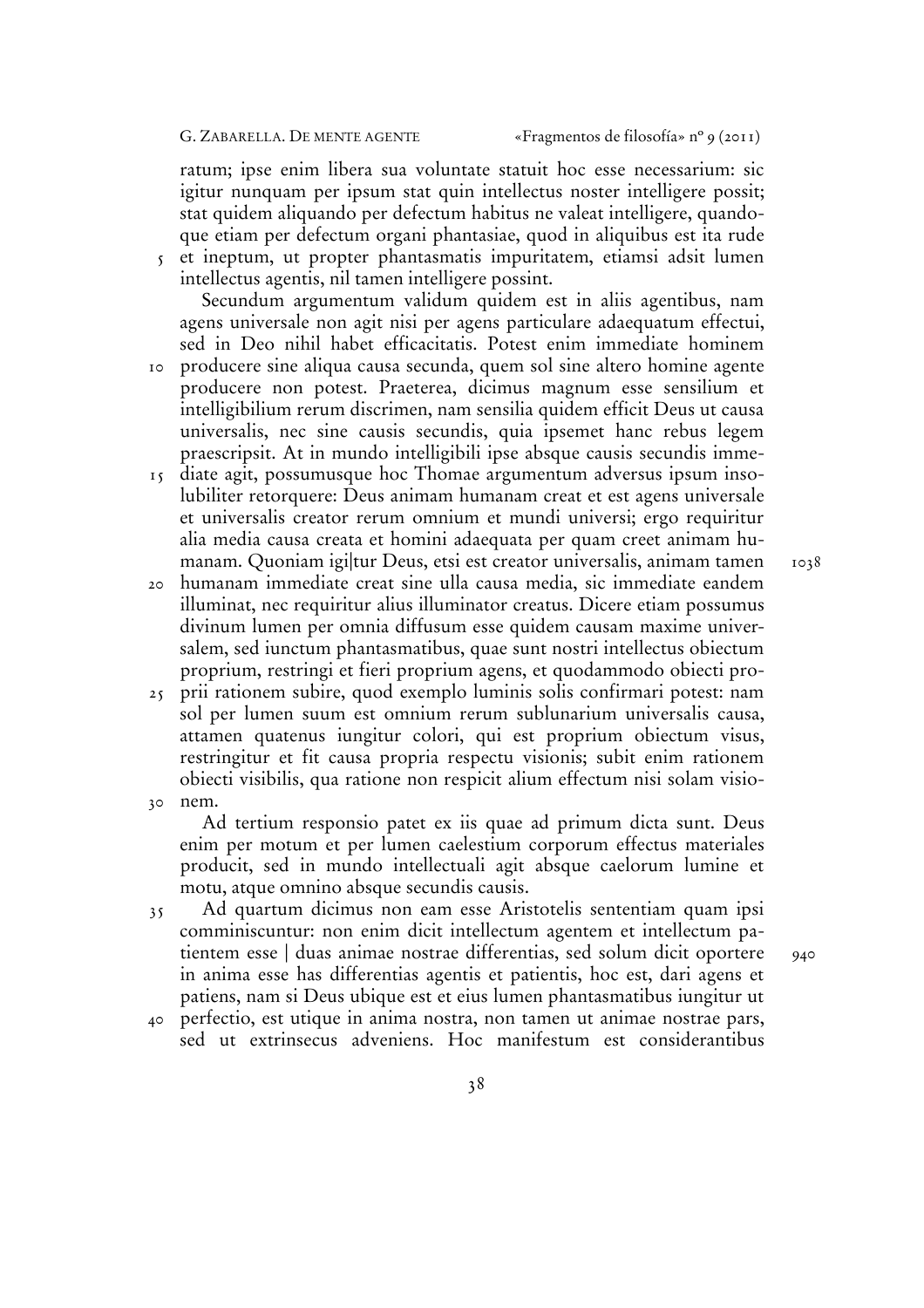argumentum quo ibi Aristoteles utitur, nam illa verba quae isti pro se adducunt sunt conclusio syllogismi quo Aristoteles colligit esse in anima has differentias: is ergo est eius conclusionis sensus qui eo syllogismo colligitur; is vero eorum verborum sensus esse non potest qui ex illis propositionibus non infertur. Est autem syllogismus Aristotelis talis: ubi 5 datur patiens ibi datur agens illi respondens, atqui datur in nobis intellectus patiens, ergo illi debet agens aliquod respondere. Quaerendum igitur ab adversariis est quomodo sit maior propositio intelligenda: an ita, ut cuilibet patienti respondeat tale agens quod sit eiusdem naturae et internum, an absolute cuilibet patienti debeat agens respondere a quo ad 10 perfectionem ducatur. Certe prior sensus falsus et absurdus esset: non enim cuilibet patienti respondet tale agens quod sit eiusdem generis, ut exempla quibus Aristoteles id declarat aperte demonstrant: ars enim respectu materiae patientis est agens externum et conditionis longe diversae, sic in natura elementa sunt materia respectu caeli, quod in ea agit 15 continue. Quomodo igitur potest in conclusione colligi sensus talis, qui non est acceptus in propositionibus, immo neque accipi potuit, quia 1039 falsus est? Dicere etiam | possemus Deum non esse quidem animae nostrae partem, sed tamen quatenus est intellectus agens fieri modo quodam partem animae nostrae, nempe quatenus eius lumen animae 20 nostrae iungitur, quanquam ad hoc confugere minime cogimur, quoniam prior solutio ita vera et manifesta est, ut mirandum sit cur adversarios non pudeat eo argumento uti.

Ad verba Aristotelis in 1 cont. illius lib.<sup>118</sup> dicimus partem animae ibi significare solum intellectum patientem, qui solus per se considerandus 25 erat; de agente autem nihil proponi, quia non per se de ipso agendum erat, sed solum quatenus confert ad operationem intellectus patientis: sic in 1 cont. lib. VIII *Physicorum*<sup>119</sup> Aristoteles non proponit agendum de aterno motore, quia hunc non propter se, sed propter aeternum motum erat consideraturus. 30

Ad quintum dicimus intellectum agentem non proprie habitum appellari, prout sumitur habitus pro aptitudine ad operandum, quae ex multiplicata operatione acquiritur et ponitur in prima specie qualitatis; sed sumi eo in loco ab Aristotele habitum pro forma et perfectione, nam intellectus agens iungitur phantasmatibus ut perfectio constituens obiec- 35 tum intelligibile, et hac tantum ratione vocatur ab Aristotele habitus. Quod vero D. Thomas et Ioannes Grammaticus dicunt Deum rectius comparari cum sole, quam cum lumine, cum lumen sit effectus quidam a

<sup>118</sup> Cfr. *supra* n. 90. <sup>119</sup> ARISTOTELES, *Phys.*, VIII, 1, 250b8-22; t. 1 (ed. *Apud Iunctas*, f. 338rD-F).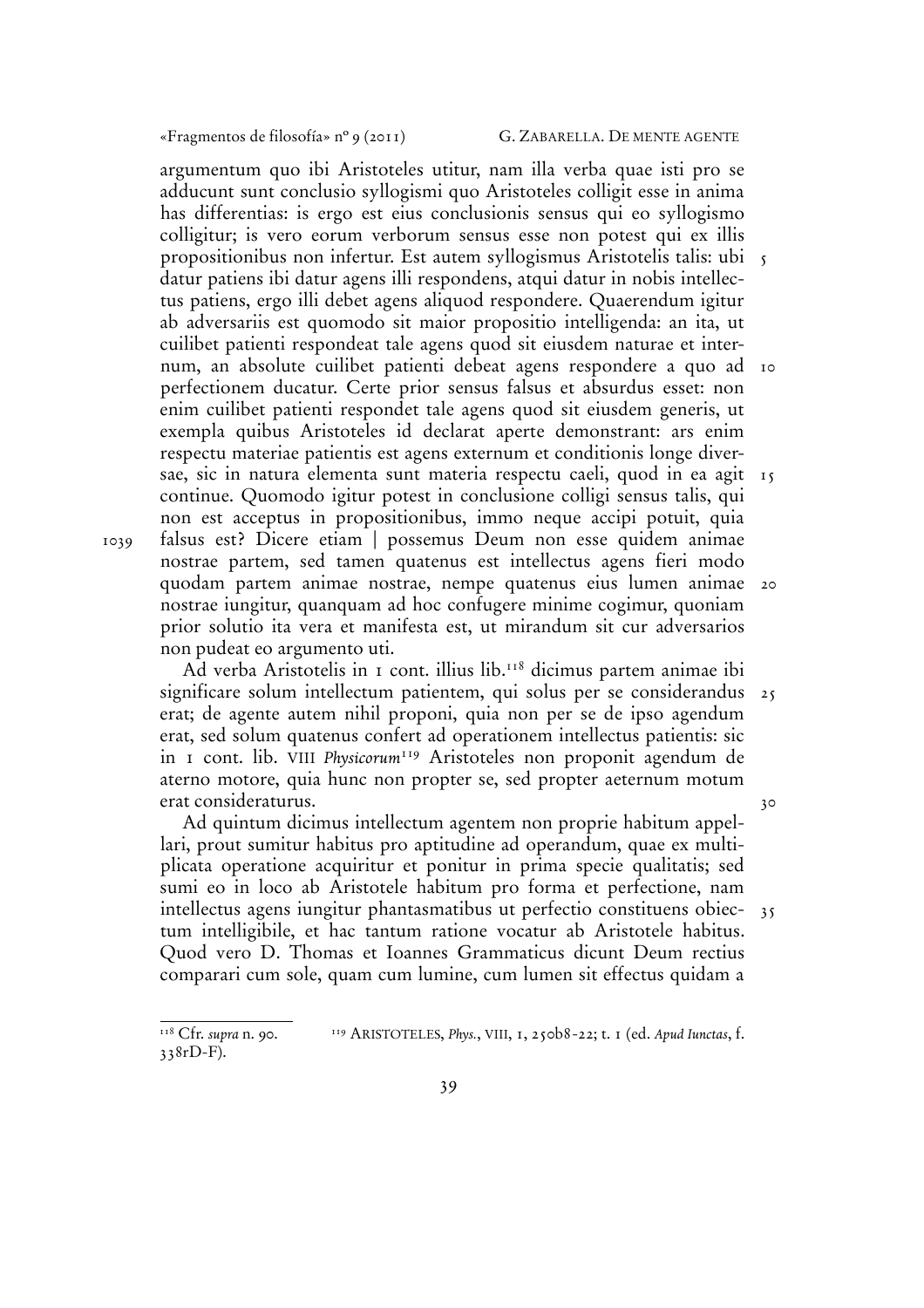sole productus, vanum est: decipiuntur enim dum  $|a|$  rebus materialibus  $941$ ad immateriales argumentantur, nam ipsemet Thomas asserit in rebus materialibus potentias esse res distinctas ab essentia, ita ut in anima quoque humana, cum forma hominis sit, potentiae ab ipsa animae essentia

- 5 distinguantur. At in separatis a materia secus est: potentia namque idem est quod essentia, nec dicendum est Deum per suam potentiam res creasse tanquam per effectum aliquem et per rem ab ipso diversam, sed potius tanquam per semetipsum, nam potentia Dei Deus ipse est; sic igitur de lumine dicendum est: lumen a sole prodiens –inquit Thomas– est quid-
- 10 dam a sole diversum, et ab eo productum; esto, at dicimus non eiusmodi esse lumen Dei: non est enim aliquid creatum, sed est Deus ipse, qui sicuti quatenus intelligens sapientia ipsa est, ita quatenus intelligibilis et summe intelligibilis vocatur lumen quo omnia redduntur intelligibilia. Ob id videtur in hoc Aristoteles satis prope ad Christianae fidei veritatem
- 15 accessisse, sed in aliquo tamen defecisse: quemadmodum enim nos per fidem asserimus mentem nostram a solo Deo, quem hac ratione Sanctum Spiritum vocamus, iluminari, ita Aristoteles dixit nos a Deo, quatenus est intellectus agens et primum intelligibile, intellectionem recipere. Sed veritatem non plene assequutus est: putavit enim per solam phantasma-
- 20 tum illustrationem pervenire ad mentem nostram divinum | lumen; nos 1040 vero ex divina revelatione accepimus posse divinum lumen non modo inferne per phantasiam, sed etiam superne absque illuminatione phantasmatum ad mentem nostram accedere, ita ut etiam absque phantasmatum usu possit a Deo multarum rerum scientia mentibus nostris infundi
- 25 per Sancti Spiritus immissionem, quod Aristoteles divina revelatione destitutus cognoscere minime potuit. Adde quod lumen quod in aere est, non a sole, sed a solis luce producitur, et modo quodam non est diversum aliquid a luce; quatenus enim est eius imago et eam repraesentat, idem potius dicendum est, quia naturam lucis, quae primum visibile est, nobis
- 30 repraesentat. Dicendum igitur omnino est Aristotelem non ea ratione intellectum agentem cum lumine comparare, quatenus lumen est effectus quidam lucis: vel enim non est effectus, vel non sumitur ut effectus, neque ea ratione similis ei est intellectus agens, cum aliud sit lumen sensile, aliud sit lumen intellectile. Hoc enim non habet causam, sed est ipsum-
- 35 met primum intelligibile a quo omnia redduntur intelligibilia; cum ipso autem sole ut diverso a lumine suo non recte comparatus esset intellectus agens, quia ipsa solis substantia non iungitur coloribus ut perfectio, sed eius lumen tantummodo; at intellectus agens est talis sol qui a suo lumine non distinguitur, siquidem Dei lumen Deus ipse est; neque etiam necessa-
- 40 rium est ut propter comparationem Aristotelis lumen debeat etiam absolute colores producere, quia non in hoc comparatio illa consistit, sed in eo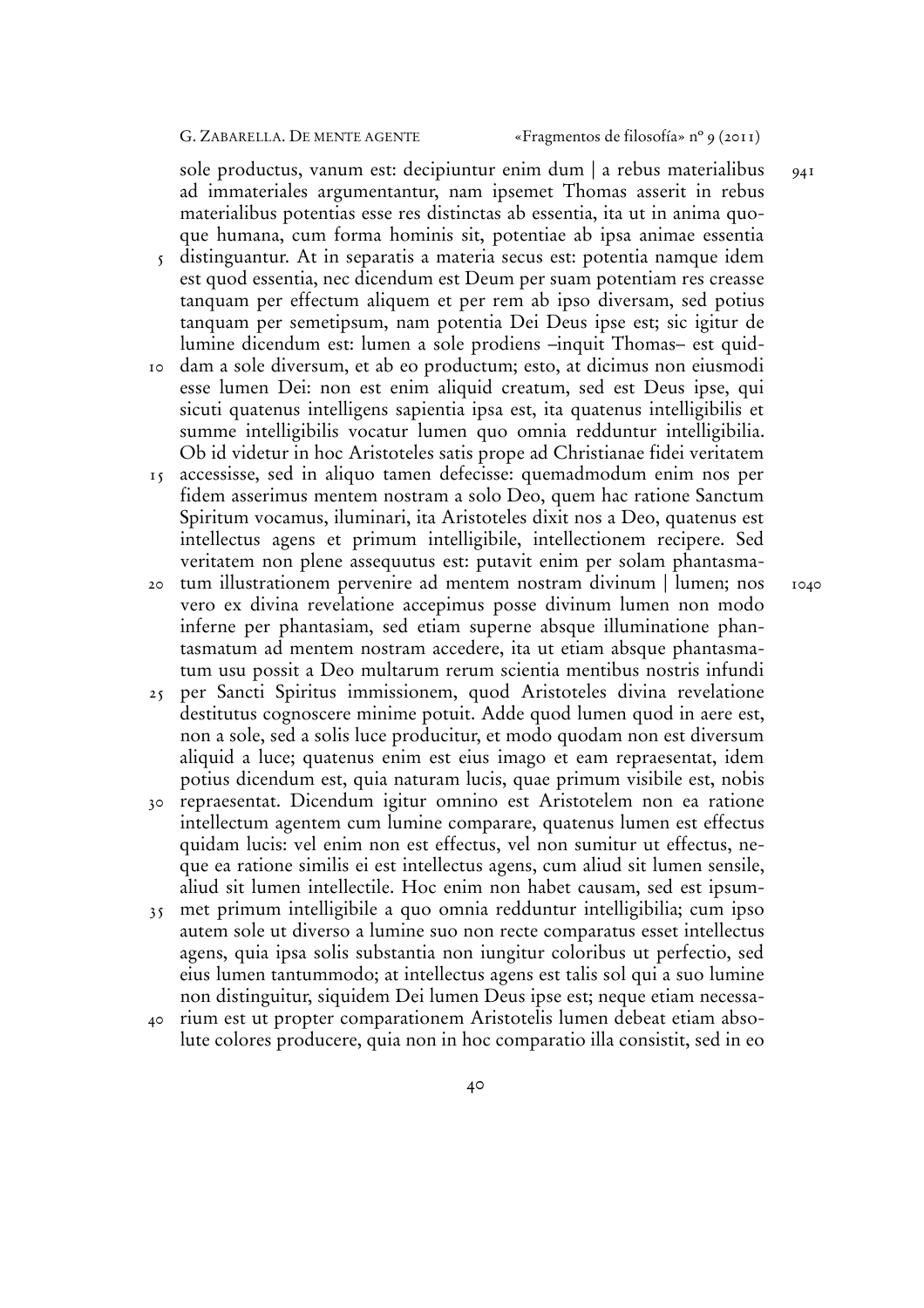solum, quod tanquam forma constituit obiectum visibile, et similiter 942 intel|lectus agens tanquam forma et perfectio constituit obiectum intelligibile.

Sextum argumentum quod Themistii erat contra Alexandrum potest contra ipsum Themistium retorqueri, immo et contra omnes qui dicant 5 intellectum agentem esse partem animae humanae, vel aliquam aliam intelligentiam inferiorem prima: sequitur enim eam solam esse immortalem, reliqua vero omnia quae in mundo sunt caduca esse et Deum quoque ipsum esse mortalem. Qua igitur responsione et Themistius, et alii omnes uti coguntur ad se tuendos, eadem nos quoque in praesentia utemur: 10 dicimus enim Aristotelem non considerare eo in loco Deum absolute ut Deus est, sed solum ut respicit hominem tanquam intellectus agens a quo provenit in homine intellectio; quando igitur dicit ipsum esse immortalem, considerat ipsum quatenus est factus quodammodo aliquid animae nostrae, et sic eum comparat solummodo cum reliquis animae nostrae 15 partibus; ita ut sensus sit, nihil in homine est immortale nisi intellectus agens.

Si quis vero obiiciat 'ergo apud Aristotelem intellectus patibilis morta-1041 lis est', ad hoc interpretes variis modis responderent, prout | variae sunt eorum sententiae de intellectu humano. Alexander quidem totum conce- 20 deret, quoniam putavit humanum intellectum apud Aristotelem esse mortalem. Thomas vero dicit ea verba proferri non de solo agente, sed etiam de patiente, siquidem una apud eum est eorum substantia, eaque immortalis. Ea tamen interpretatio verbis Aristotelis consentanea non est, ut considerantibus patet: Aristoteles enim profert verba illa de solo agen- 25 te, et nos superius demonstravimus non posse esse eandem substantiam intellectus patibilis et agentis.<sup>120</sup> Probabilior est quorumdam aliorum interpretatio qui dicunt intellectum patientem mortalem esse, non quidem secundum substantiam, sed tantum ratione suae imperfectionis et patibilitatis; eatenus enim interire dicitur, quatenus desinit esse imperfec- 30 tus et recipere obiectum a phantasia.<sup>121</sup> Utcunque sit, de hoc enim et de 1042 eius loci interpretatione nunc non disputo, satis |est ostendisse argumentum hoc Themistii secundum omnium sententias nullius esse efficacitatis.

Postremum quoque argumentum quo aliqui recentiores utuntur vanissimum est, nam fortasse aliquid roboris haberet si prius manifestum 35 fuisset intellectum agentem esse Deum, postea Aristoteles docere voluisset ipsum esse immortalem, sed e contrario sese res habet: ignotum enim

41

<sup>120</sup> Cfr. *supra* cap. 10, coll. 1022 ss. <sup>121</sup> Cfr. P. POMPONAZZI, *De immortalitate animae*, 9, (ed. *Tractatus acutissimi*, f. 45*v*b); *Apologia*, I, 3, (ed. cit., f. 59*v*a); *Defensorium*, 11, (ed. cit., f. 87*v*b).